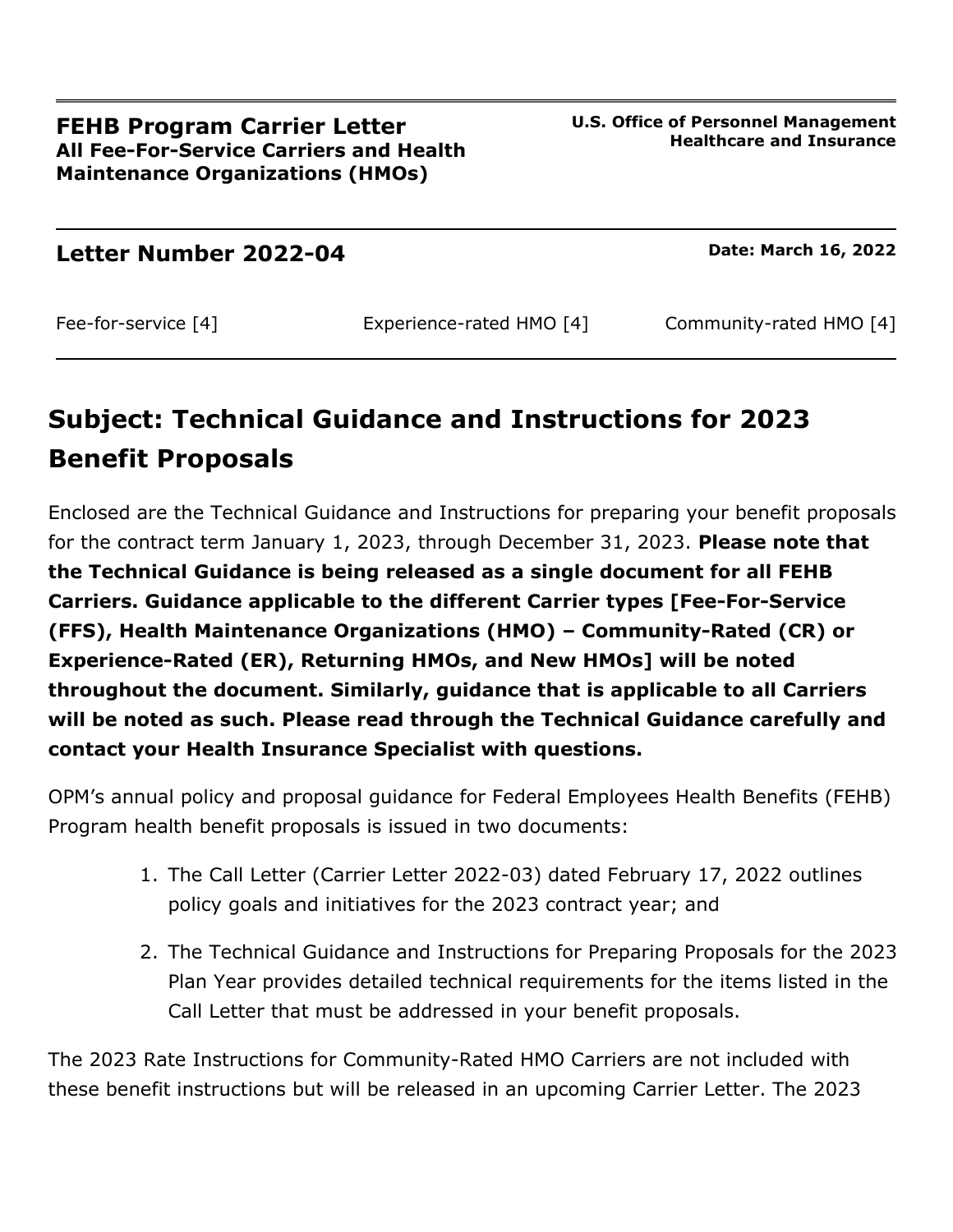Rate Instructions for Experience-Rated HMO and Fee-For-Service Carriers will be sent via a separate Carrier Letter. OPM's focus for the upcoming plan year is advancing health equity and ensuring the federal government, as the largest employer in the country, offers competitive, comprehensive health insurance benefits to its employees, annuitants, other eligible groups, and their families. We continue to encourage all FEHB Carriers to thoroughly evaluate their health plan options to find ways to maintain focus on improving quality and affordability in the FEHB Program.

It is incumbent on all Carriers to ensure that each benefit proposal complies with all applicable Federal laws and regulations. As a reminder, all Carriers must adhere to the FEHB Program [Guiding Principles.](https://www.opm.gov/healthcare-insurance/healthcare/carriers/reference/principles/) In addition, all Carriers must have a vigorous and effective fraud detection and prevention program along with programs to prevent, identify, and recoup any improper payments.

We appreciate your efforts to submit benefit proposals in a timely manner and to produce and distribute brochures. We look forward to working closely with you on these activities to ensure a successful Open Season again this year.

Sincerely,

Laurie Bodenheimer Associate Director Healthcare and Insurance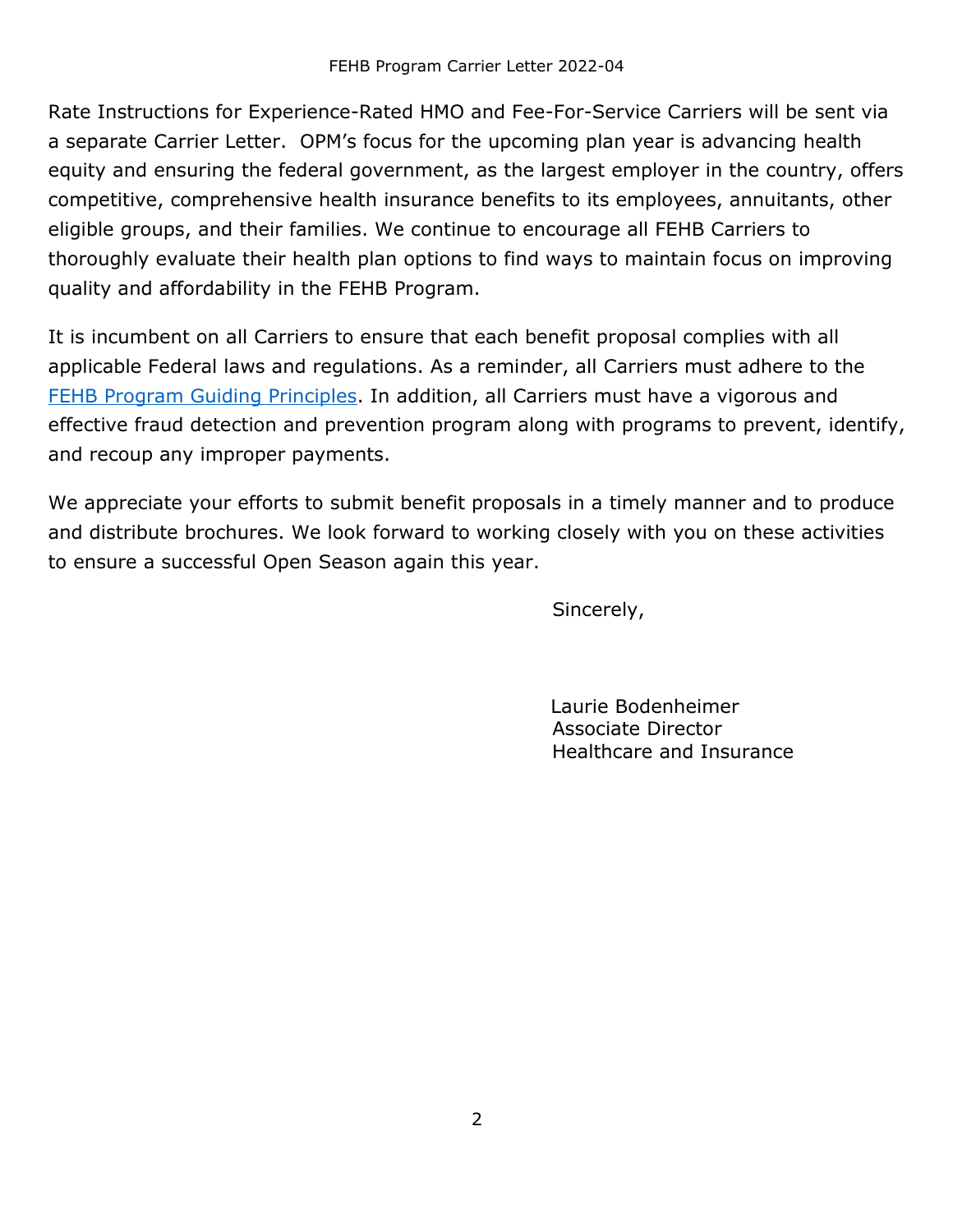# **Contents**

| Benefit Changes (Fee-For-Service Carriers and Returning HMOs) 12        |  |
|-------------------------------------------------------------------------|--|
|                                                                         |  |
| Benefit Clarifications (Fee-For-Service Carriers and Returning HMOs) 13 |  |
|                                                                         |  |
|                                                                         |  |
| Part II: 2023 Service Area Proposal Instructions for All HMOs15         |  |
|                                                                         |  |
|                                                                         |  |
|                                                                         |  |
|                                                                         |  |
|                                                                         |  |
| New Rating Area (Returning Community-Rated HMOs only) 17                |  |
|                                                                         |  |
|                                                                         |  |
|                                                                         |  |
|                                                                         |  |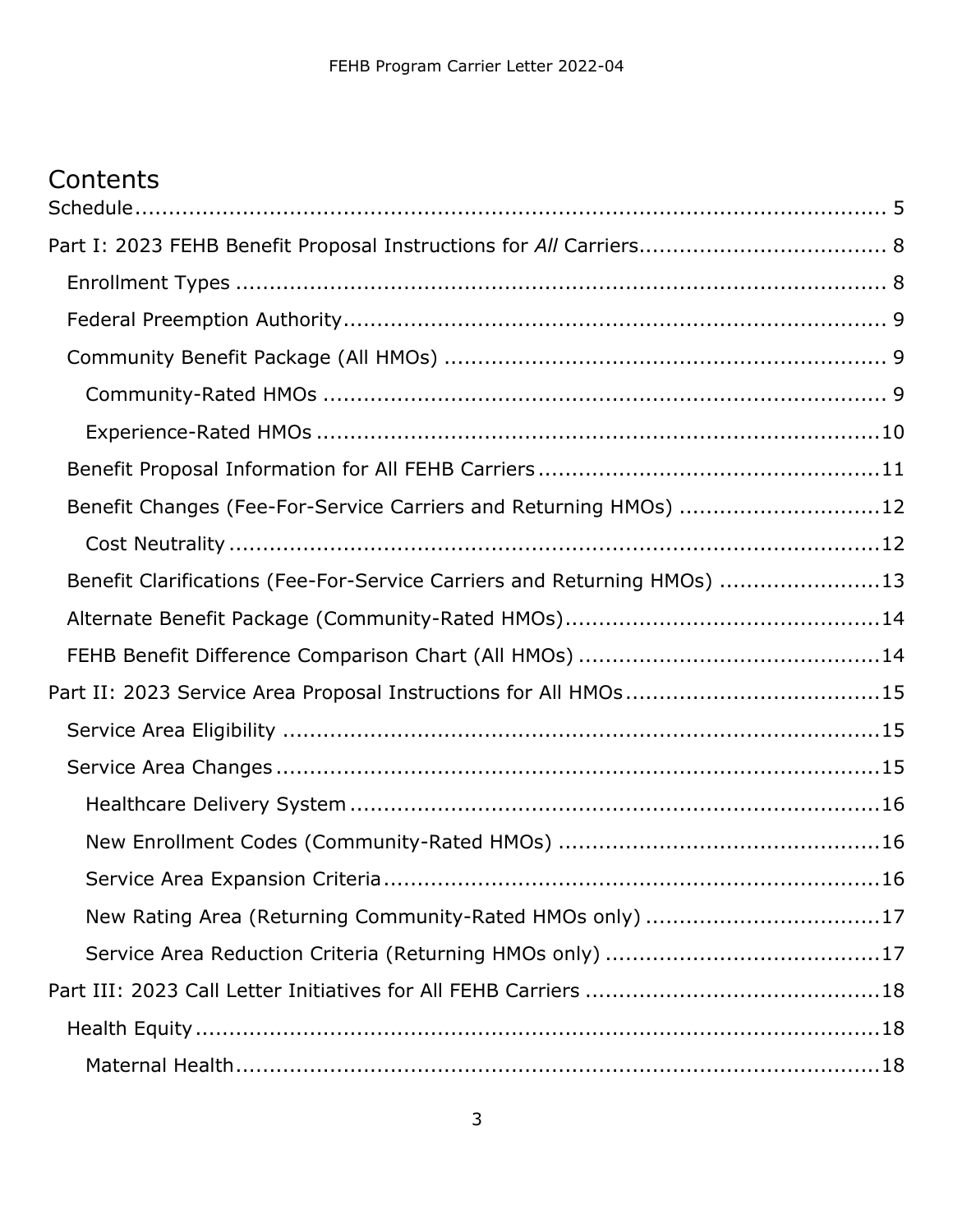| Ensuring the Federal Government Continues to Offer Competitive and Comprehensive |  |
|----------------------------------------------------------------------------------|--|
|                                                                                  |  |
|                                                                                  |  |
|                                                                                  |  |
|                                                                                  |  |
|                                                                                  |  |
| Part IV: Continued Focus from Previous Years for All FEHB Carriers34             |  |
|                                                                                  |  |
|                                                                                  |  |
|                                                                                  |  |
|                                                                                  |  |
|                                                                                  |  |
|                                                                                  |  |
| Attachment III: 2023 Organ/Tissue Transplants and Diagnoses 39                   |  |
|                                                                                  |  |
| Section 2: Recommended for Coverage: Transplants under Clinical Trials41         |  |
| Section 3: Recommended for Coverage: Rare Organ/Tissue Transplants 44            |  |
|                                                                                  |  |
|                                                                                  |  |
|                                                                                  |  |
|                                                                                  |  |
|                                                                                  |  |
| Attachment V-a: Benefit Change Worksheet for Community-Rated HMOs 48             |  |
|                                                                                  |  |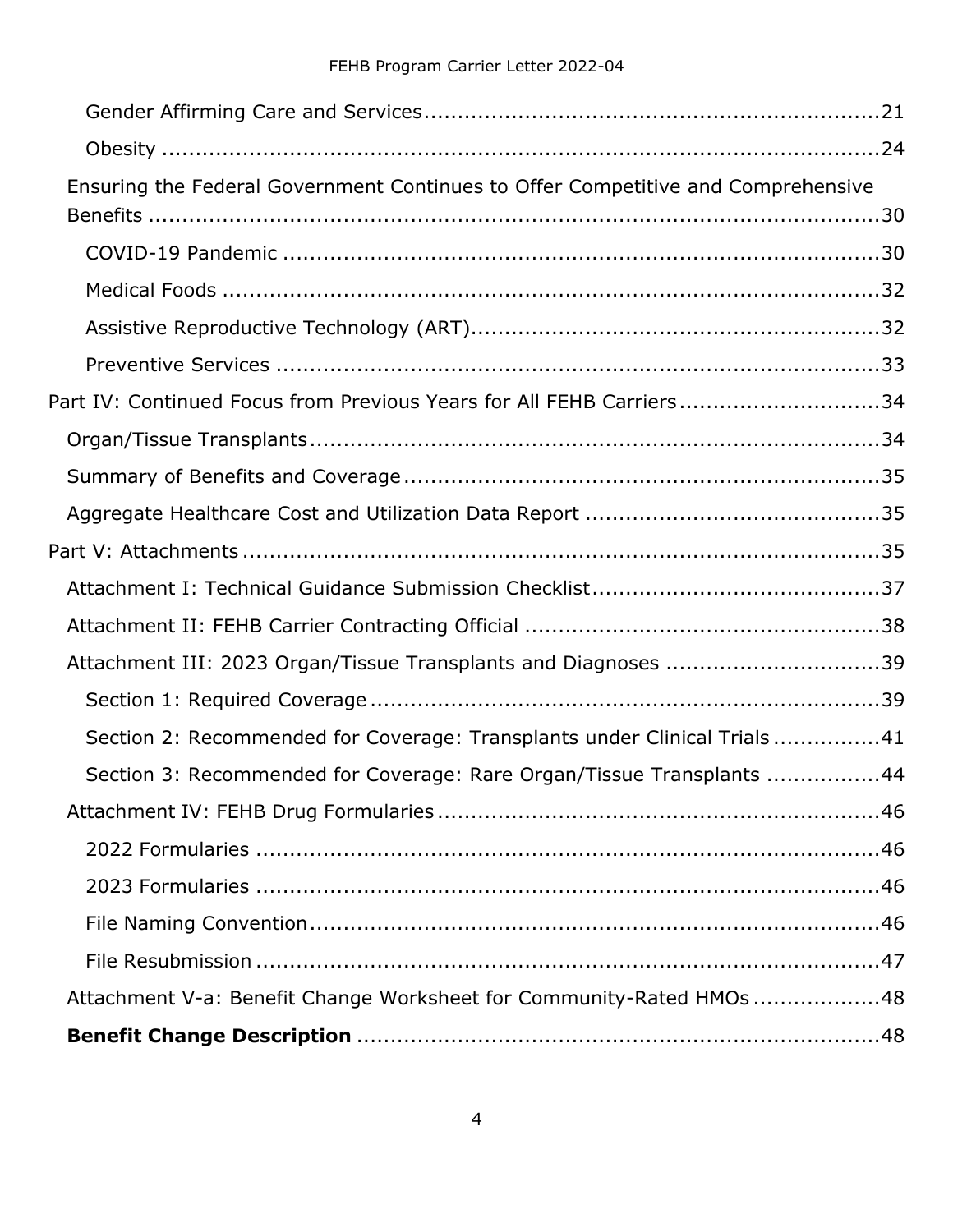| Attachment V-b: Benefit Change Worksheet for Fee-For- Service and Experience-Rated |  |
|------------------------------------------------------------------------------------|--|
|                                                                                    |  |
|                                                                                    |  |
|                                                                                    |  |
|                                                                                    |  |
|                                                                                    |  |
| Attachment VII: Federal Employees Health Benefits Program Statement About Service  |  |
|                                                                                    |  |

## <span id="page-4-0"></span>**Schedule**

We have prepared the following chart with deadlines that are part of the benefit and rate proposal negotiation process. Benefit proposals must be complete upon submission. The deadlines for concluding benefit negotiations are firm and we cannot consider late proposals.

#### **Within five (5) business days following receipt of the close-out letter or by the date set by your Health Insurance Specialist, please send them an electronic version of your fully revised 2023 brochure.**

This year's deadlines are as follows:

| <b>Dates</b> | <b>Activity</b>                                                                                                                                                                                                                                            |
|--------------|------------------------------------------------------------------------------------------------------------------------------------------------------------------------------------------------------------------------------------------------------------|
| April 30     | Aggregate Healthcare Cost and Utilization Data Report                                                                                                                                                                                                      |
|              | CL 2021-09 requires Carriers to submit pharmacy aggregate<br>cost and utilization reports to OPM and provides instructions for<br>the submission. For questions, please contact<br>OPMPharmacy@opm.gov with a copy to your Health Insurance<br>Specialist. |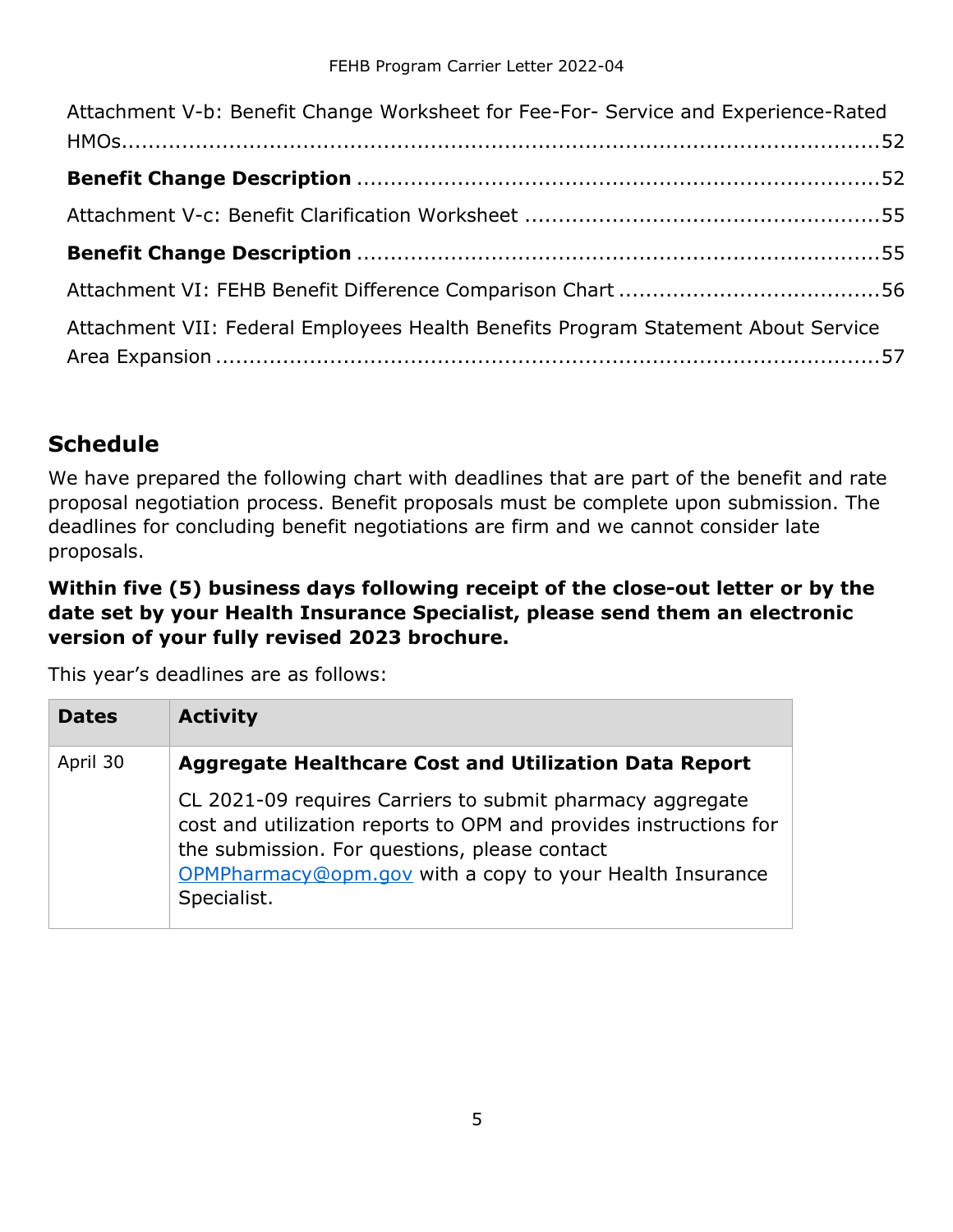| <b>Dates</b>  | <b>Activity</b>                                                                                                                                                                                                                                                                                                                                                                                                   |
|---------------|-------------------------------------------------------------------------------------------------------------------------------------------------------------------------------------------------------------------------------------------------------------------------------------------------------------------------------------------------------------------------------------------------------------------|
| May 6         | <b>Community Benefit Package (Certificate of Coverage,</b><br><b>Evidence of Coverage, Master Group Contract or</b><br><b>Agreement) for New and Returning HMOs</b>                                                                                                                                                                                                                                               |
|               | Send the community benefit package by email to your Health<br>Insurance Specialist. The Community Benefit Package is the<br>commercial health insurance coverage sold to the majority of<br>non-Federal employees.                                                                                                                                                                                                |
| May $31$      | <b>Benefit Proposal and Rate Proposal</b>                                                                                                                                                                                                                                                                                                                                                                         |
|               | As required by 5 CFR § 890.203, all FEHB Carriers must send a<br>complete proposal for each contract for any benefit changes<br>and clarifications to your Health Insurance Specialist by email,<br>in addition to a hard copy. Proposals must include language<br>describing all proposed brochure changes or clarifications. Your<br>Health Insurance Specialist will discuss the benefit proposal<br>with you. |
| <b>May 31</b> | <b>Drug Formularies</b>                                                                                                                                                                                                                                                                                                                                                                                           |
|               | All 2022 FEHB Carriers must submit their 2022 drug<br>formularies as instructed in Attachment IV, FEHB Drug<br>Formulary Template. The Formulary Template is a separate<br>Excel document sent out with this Technical Guidance.                                                                                                                                                                                  |
|               | FFS and Returning HMOs changing formularies or moving<br>to new formularies in 2023 must submit a 2023 FEHB Drug<br>Formulary Template.                                                                                                                                                                                                                                                                           |
|               | <b>New HMOs</b> must submit a 2023 FEHB Drug Formulary<br>Template.                                                                                                                                                                                                                                                                                                                                               |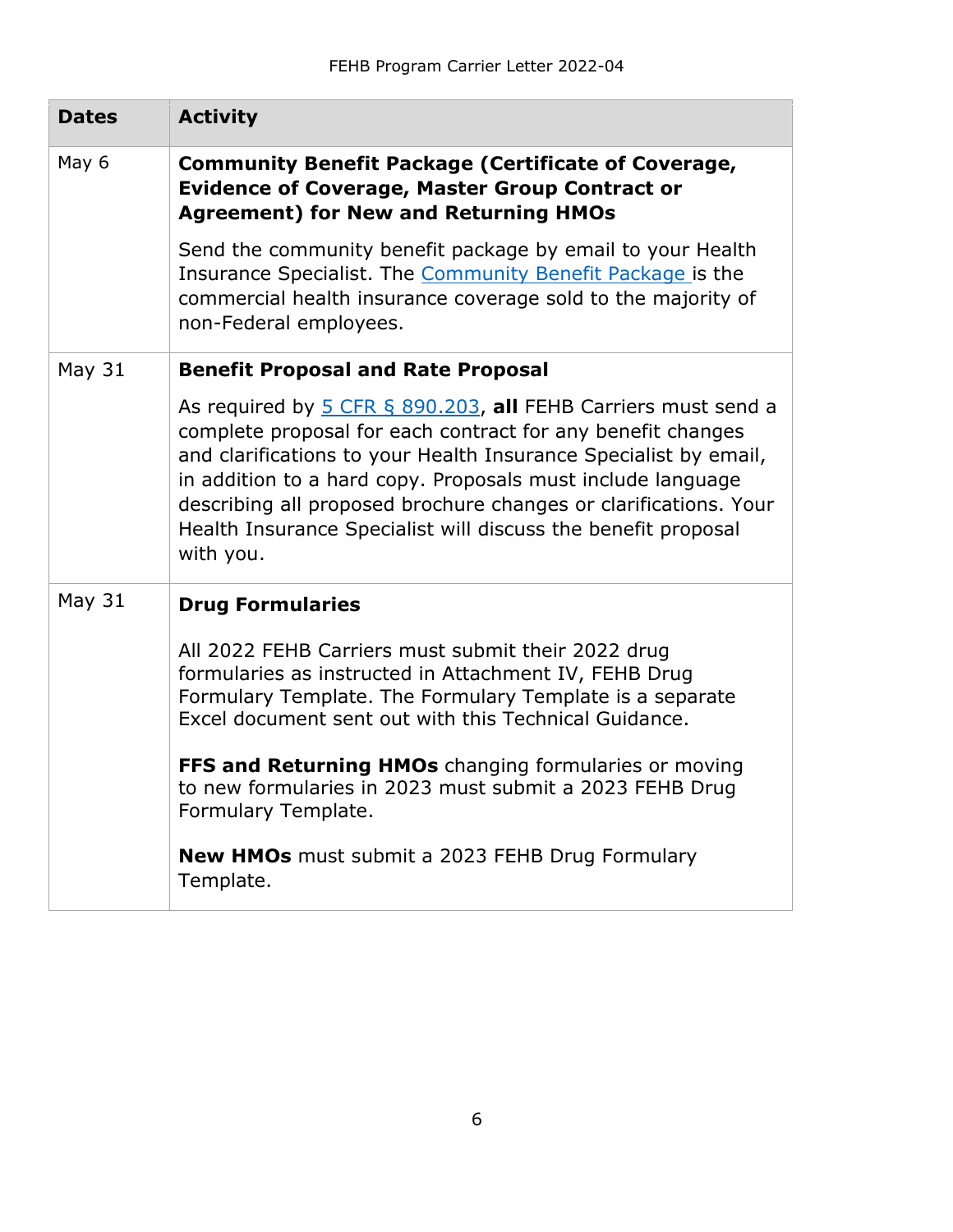| <b>Dates</b> | <b>Activity</b>                                                                                                                                                                                       |
|--------------|-------------------------------------------------------------------------------------------------------------------------------------------------------------------------------------------------------|
| June 6-17    | <b>Benefits Plus and BCT Training</b>                                                                                                                                                                 |
|              | OPM hosts online training on the use of these tools. Carriers<br>should plan to attend.                                                                                                               |
|              | Please contact BPBCT@opm.gov for password resets, technical<br>questions or if you have suggestions on changes to Benefits<br>Plus or the BCT.                                                        |
|              | OPM will provide the 2023 Brochure Creation Tool (BCT) User<br>Manual no later than June 6.                                                                                                           |
| June 15      | <b>Benefits Plus and BCT</b> open for Carrier data entry.                                                                                                                                             |
| June 30      | HMOs submit state-approved benefit packages to OPM                                                                                                                                                    |
|              | Last day to submit proof of state approval for newly proposed<br>benefits or service area expansions.                                                                                                 |
| July 27      | OPM will send the 2023 FEHB Brochure templates.                                                                                                                                                       |
| August 15    | <b>Benefits Plus Updates</b>                                                                                                                                                                          |
|              | Carriers must complete input of final data for Health Insurance<br>Specialist review of all data, including zip codes, and plan-<br>specific updates within Benefits Plus.                            |
| August 24    | <b>Brochure Creation Tool</b>                                                                                                                                                                         |
|              | Carriers must complete initial update or submission of brochure<br>language in BCT no later than August 24 <sup>th</sup> or a date set by your<br>Health Insurance Specialist, whichever is earliest. |
| August 31    | <b>Access to Providers</b>                                                                                                                                                                            |
|              | Provide the number of primary care physicians, specialty<br>physicians (by their specialty), and hospitals in the proposed<br>area with whom you have executed contracts.                             |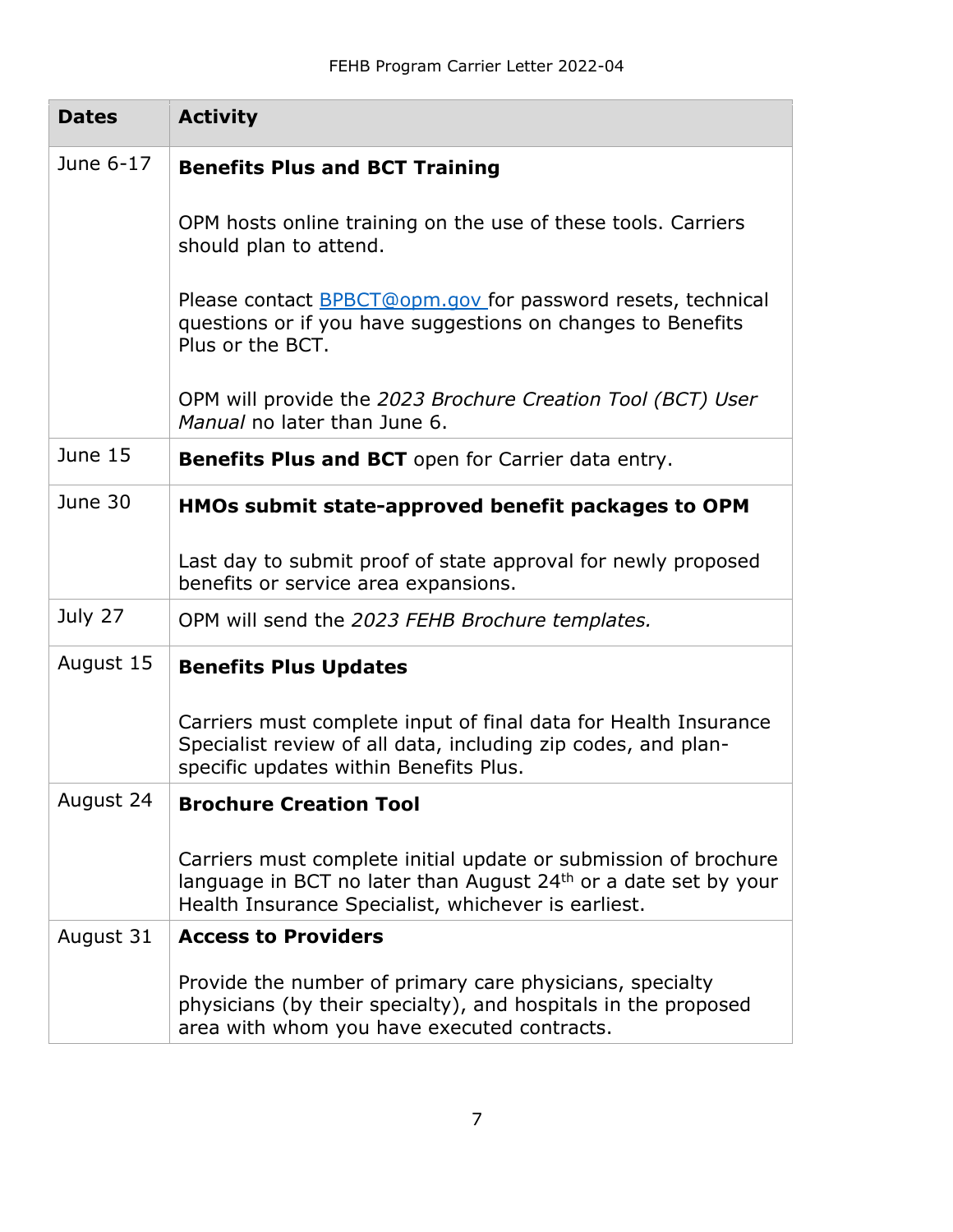| <b>Dates</b>    | <b>Activity</b>                                                                                                                                                                                                                                                                                                                  |
|-----------------|----------------------------------------------------------------------------------------------------------------------------------------------------------------------------------------------------------------------------------------------------------------------------------------------------------------------------------|
| September       | <b>Brochure Creation Tool</b>                                                                                                                                                                                                                                                                                                    |
|                 | Carriers must complete import of rate information into BCT.                                                                                                                                                                                                                                                                      |
| September<br>23 | <b>All</b> Carriers must finalize brochures by this date. OPM sends<br>brochure quantity forms, as well as other related Open Season<br>instructions, to Carriers after Health Insurance Specialist<br>approves brochure for printing.<br>Summary of Benefits and Coverage (SBC) are due the<br>same date as the final brochure. |
|                 |                                                                                                                                                                                                                                                                                                                                  |
| October<br>11   | <b>Brochure Shipment</b>                                                                                                                                                                                                                                                                                                         |
|                 | Carrier brochures are due to the Retirement Services vendor.                                                                                                                                                                                                                                                                     |

# <span id="page-7-0"></span>**Part I: 2023 FEHB Benefit Proposal Instructions for** *All* **Carriers**

### <span id="page-7-1"></span>**Enrollment Types**

- *Self Only* (codes ending in 1 and 4) Self Only enrollment provides benefits for only the enrollee.
- *Self Plus One* (codes ending in 3 and 6) Self Plus One enrollment provides benefits for the enrollee and one designated eligible family member.
	- o The catastrophic maximum, deductibles, and wellness incentives must be for dollar amounts that are less than or equal to corresponding benefits in the Self and Family enrollment.
- *Self and Family* (codes ending in 2 and 5) Self and Family enrollment provides benefits for the enrollee and all eligible family members.

Please note the following:

- Benefits, including all member copays and coinsurance amounts, must be the same regardless of enrollment type of the same plan option.
- FEHB Carriers with High Deductible Health Plans (HDHPs) must be aware of 26 [U.S.C. § 223,](https://www.govinfo.gov/content/pkg/USCODE-2017-title26/pdf/USCODE-2017-title26-subtitleA-chap1-subchapB-partVII-sec223.pdf) which requires that deductibles, catastrophic maximums, and premium pass-through contributions for Self Plus One or Self and Family coverage be twice the dollar amount of those for Self Only coverage. Note that family coverage is defined under [26 CFR § 54.4980G-1 a](https://www.ecfr.gov/cgi-bin/retrieveECFR?gp=1&SID=d649cf083305b0d77341f99aba3a121f&ty=HTML&h=L&mc=true&r=SECTION&n=se26.19.54_14980g_61)s including the Self Plus One coverage category.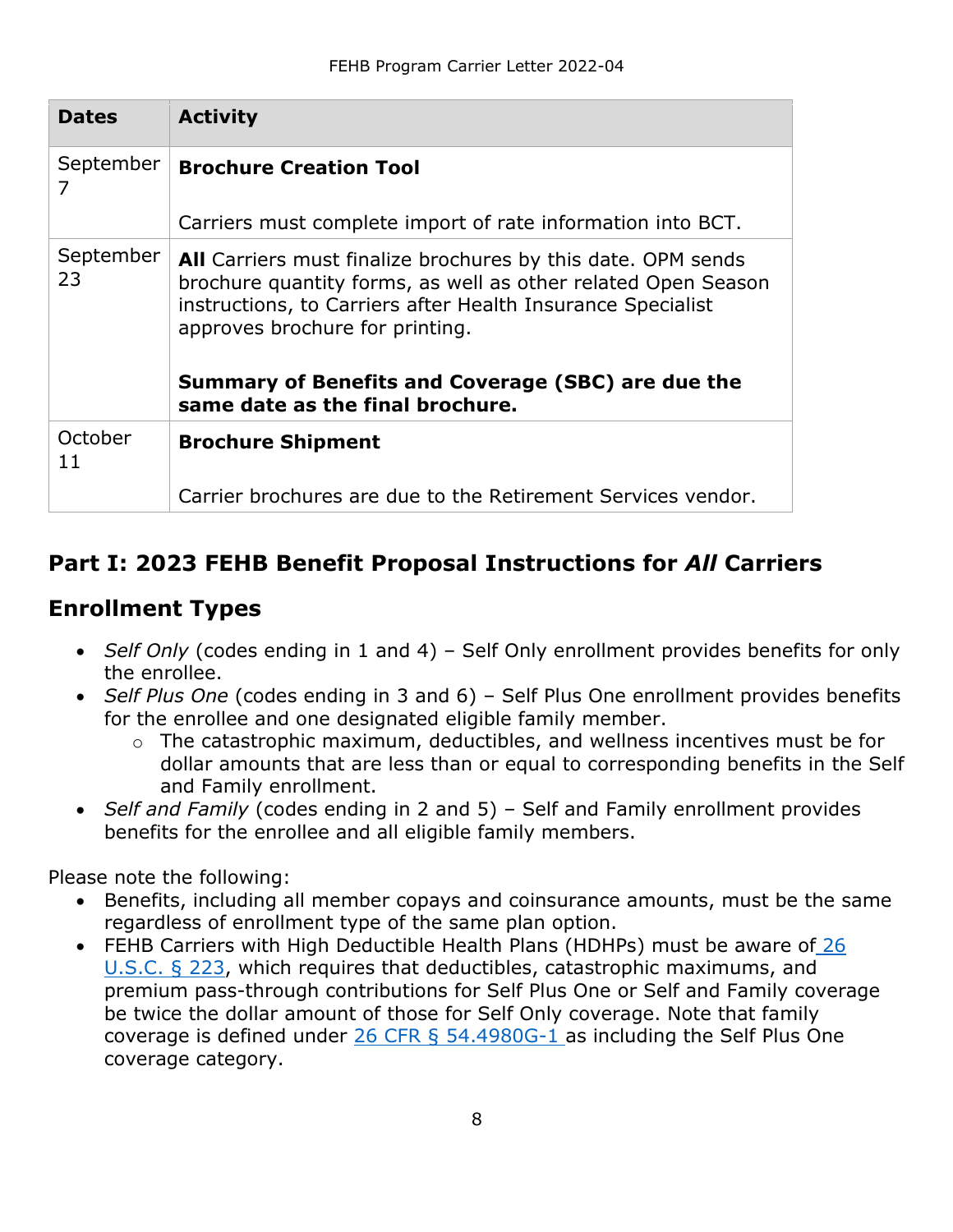Please visit OPM's website for FEHB Program [eligibility criteria.](https://www.opm.gov/healthcare-insurance/healthcare/eligibility/)

### <span id="page-8-0"></span>**Federal Preemption Authority**

The law governing the FEHB Program at 5 U.S.C. §8902(m) gives FEHB contract terms preemptive authority over state laws regarding the nature or extent of coverage or benefits, including payments with respect to benefits. OPM no longer requires plans to comply with benefit requirements for Federally Qualified Health Maintenance Organizations.

## <span id="page-8-1"></span>**Community Benefit Package (All HMOs)**

Submit a copy of a fully executed community benefit package (e.g., *Certificate of Coverage or Evidence of Coverage*) by May 7, 2022, including riders, copays, coinsurance, and deductible amounts (e.g., prescription drugs, durable medical equipment) for your plan with the largest number of non-Federal subscribers in 2022. If you offer a plan in multiple states, please send us your community benefit package for each state that you intend to cover.

### <span id="page-8-2"></span>*Community-Rated HMOs*

In a cover letter accompanying your community benefit package, describe your state's filing process for obtaining approval of benefit packages and changes. Provide a copy of your most recent state submission that applies to the benefit package you sent to us and a copy of the state's approval document. If necessary, please ensure these documents have been translated to English. We usually accept proposed benefit changes for review if you submitted the changes to your state prior to May 31, 2022, and you obtain approval and submit approval documentation to us by June 30, 2022. Please let us know if the state grants approval by default (i.e., it does not object to proposed changes within a certain period after it receives the proposal). The review period must have elapsed without objection by June 30, 2022.

Please include the name and contact information (phone number, email) of the state official responsible for reviewing your plan's benefits. If your plan operates in more than one state, provide the information for each state. If applicable, please include which state you have designated as the situs state. We may contact states about benefits as necessary.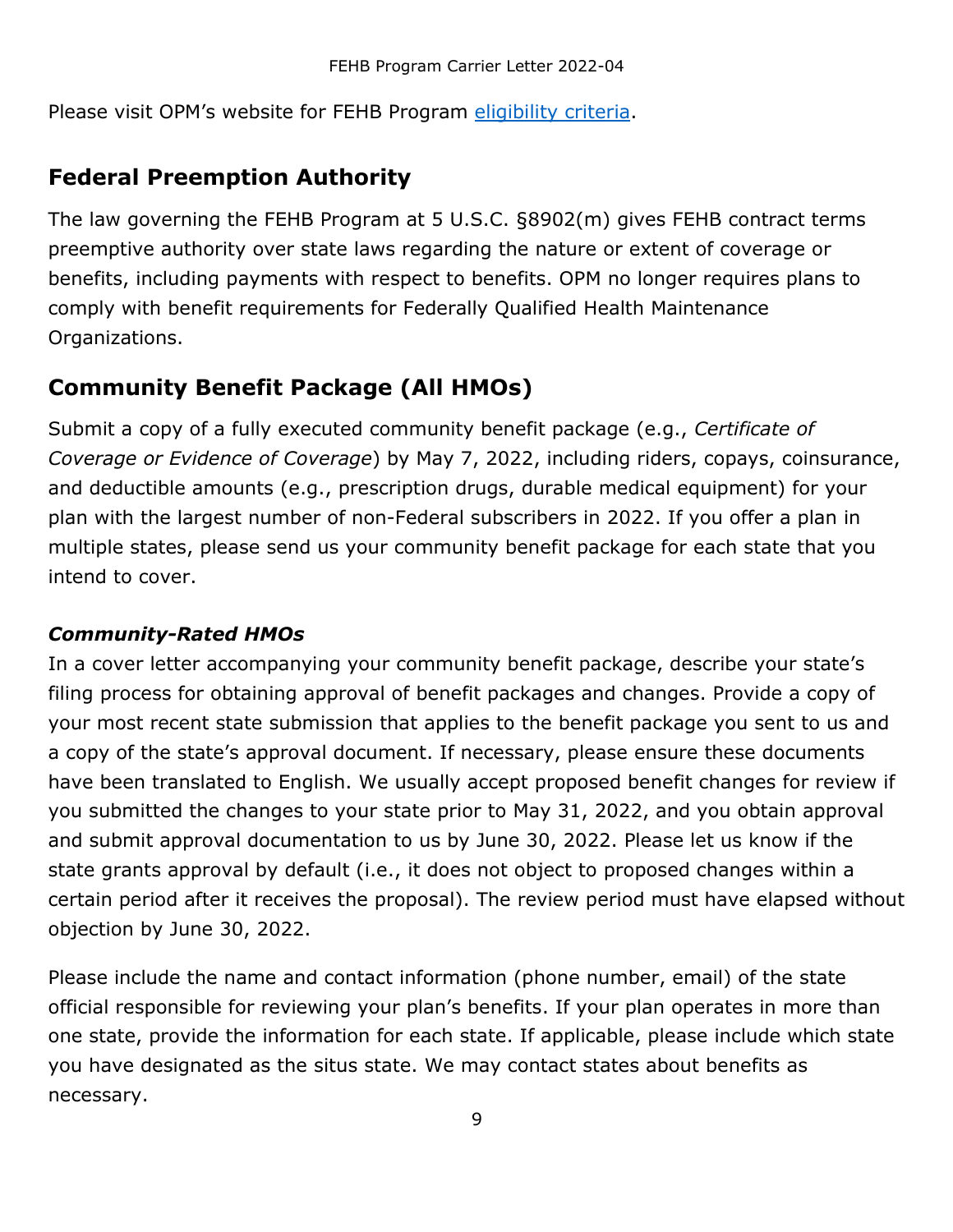Notes for Returning HMOs: If the community benefit package is different from the proposed plan you offer to the FEHB, also send a current copy of the benefit package that we purchased. Please highlight the difference(s) between the FEHB benefits and the package you based it upon.

Attach all community-based riders (e.g., prescription drugs, durable medical equipment) and other changes to the basic package that show additions or modifications to the FEHB offering. The material must show all proposed benefit changes for FEHB for the 2023 contract term, including those still under review by your state.

If you have not made changes to the level of coverage we already purchase, then submit a statement to that effect. If you have made changes, submit a copy of the new benefits description. If your state requires you to file this documentation, file the benefit package you project will be sold to the majority of your non-Federal subscribers in 2023.

Notes for New HMOs: Your material must show all proposed benefits for FEHB for the 2023 contract term, including those still under review by your state. We will accept the community benefit package for review that you project will be sold to the majority of your non-Federal subscribers in 2023.

### <span id="page-9-0"></span>*Experience-Rated HMOs*

You must file your proposed benefit package (e.g., *Certificate of Coverage or Evidence of Coverage*) and the associated rate with your state, if the state requires it.

Note for Returning HMOs: Carriers that have made changes to the level of coverage purchased by OPM must submit a copy of the new benefit description as explained in the Benefit Changes section. If no changes have been made, a statement to that effect must be submitted.

Note for New HMOs: Carriers that have decided to use a Certificate of Coverage that varies from the one submitted with the application must submit the new document and attach a chart with the following information:

- Benefits that are covered in one package, but not the other;
- Differences in coinsurance, copays, numbers of days of coverage and other levels of coverage between one package and the other; and
- The number of subscribers/contract holders who currently purchase each package.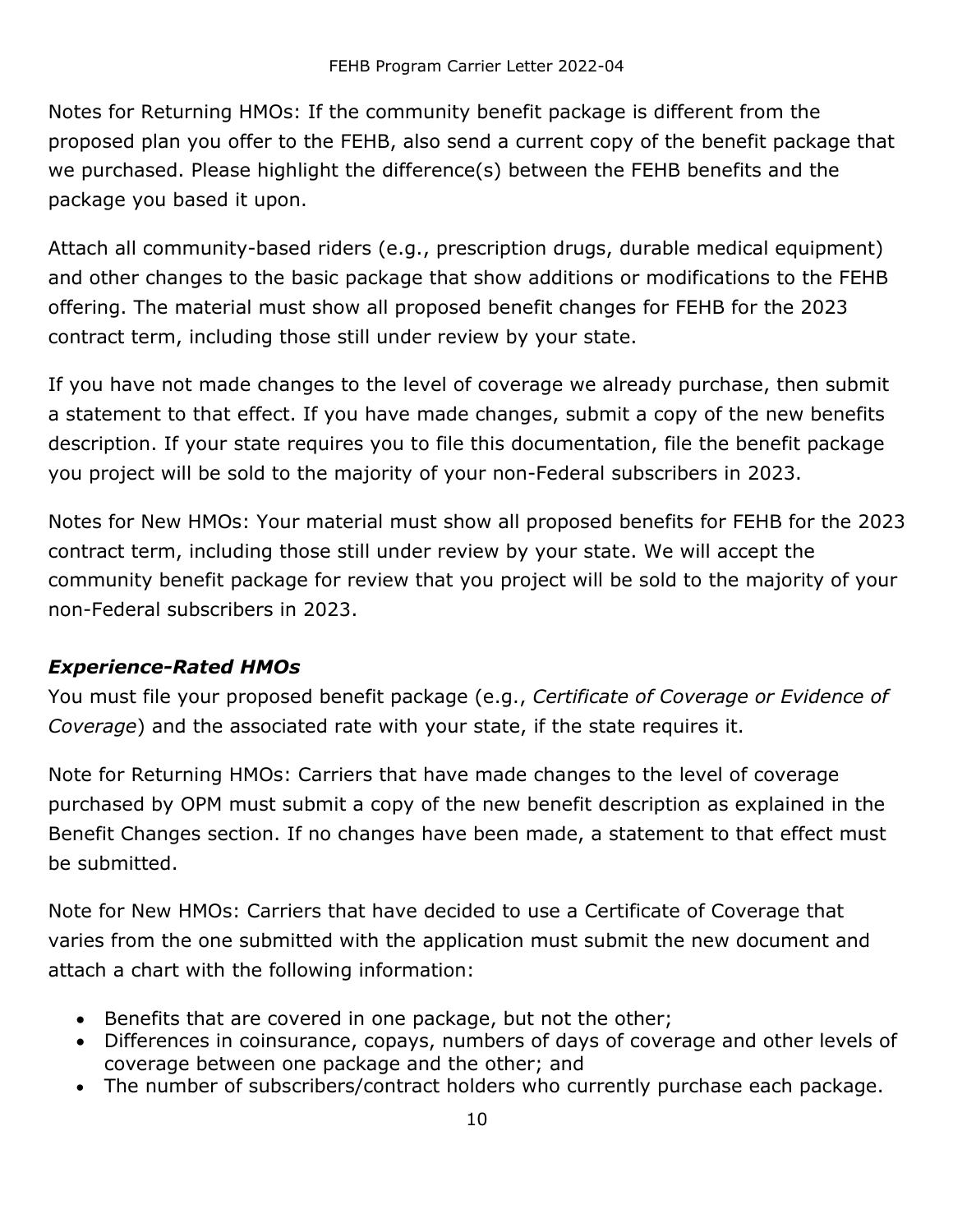# <span id="page-10-0"></span>**Benefit Proposal Information for All FEHB Carriers**

Your benefit proposal must be complete. The timeframes for concluding benefit negotiations are firm and we will not consider late proposals. Your benefit proposal must include:

Benefit proposal information for Returning HMOs

- A signed [Contracting Official's Form.](#page-37-0)
- A comparison of your 2022 benefit package (adjusted for FEHB benefits) and your 2023 benefit package.
- Benefit package documentation (See [Benefit Changes b](#page-11-0)elow).
- A plain language description of each proposed Benefit Change and the revised language for your 2023 brochure.
- A plain language description of each proposed **Benefit Clarification** and the revised language for your 2023 brochure.
- Benefit Difference Comparison Chart In-Network Benefits Spreadsheet.
- Drug Formulary (See [Attachment IV f](#page-45-0)or instructions. The FEHB Drug Formulary Template is a separate Excel document sent out with this Technical Guidance).

Benefit proposal information for New HMOs

- A signed [Contracting Official's Form.](#page-37-0)
- Benefits package documentation (e.g., complete proposed brochure template with all benefit information).
- Benefit Difference Comparison Chart In-Network Benefits Spreadsheet.
- Drug Formulary (See [Attachment IV f](#page-45-0)or instructions. The FEHB Drug Formulary Template is a separate Excel document sent out with this Technical Guidance).

Benefit proposal information for Fee-For-Service Carriers

- A signed [Contracting Official's Form.](#page-37-0)
- Benefit package documentation (See [Benefit Changes b](#page-11-0)elow).
- A plain language description of each proposed Benefit Change and the revised language for your 2023 brochure.
- A plain language description of each proposed **Benefit Clarification** and the revised language for your 2023 brochure.
- Drug Formulary (See [Attachment IV f](#page-45-0)or instructions. The FEHB Drug Formulary Template is a separate Excel document sent out with this Technical Guidance).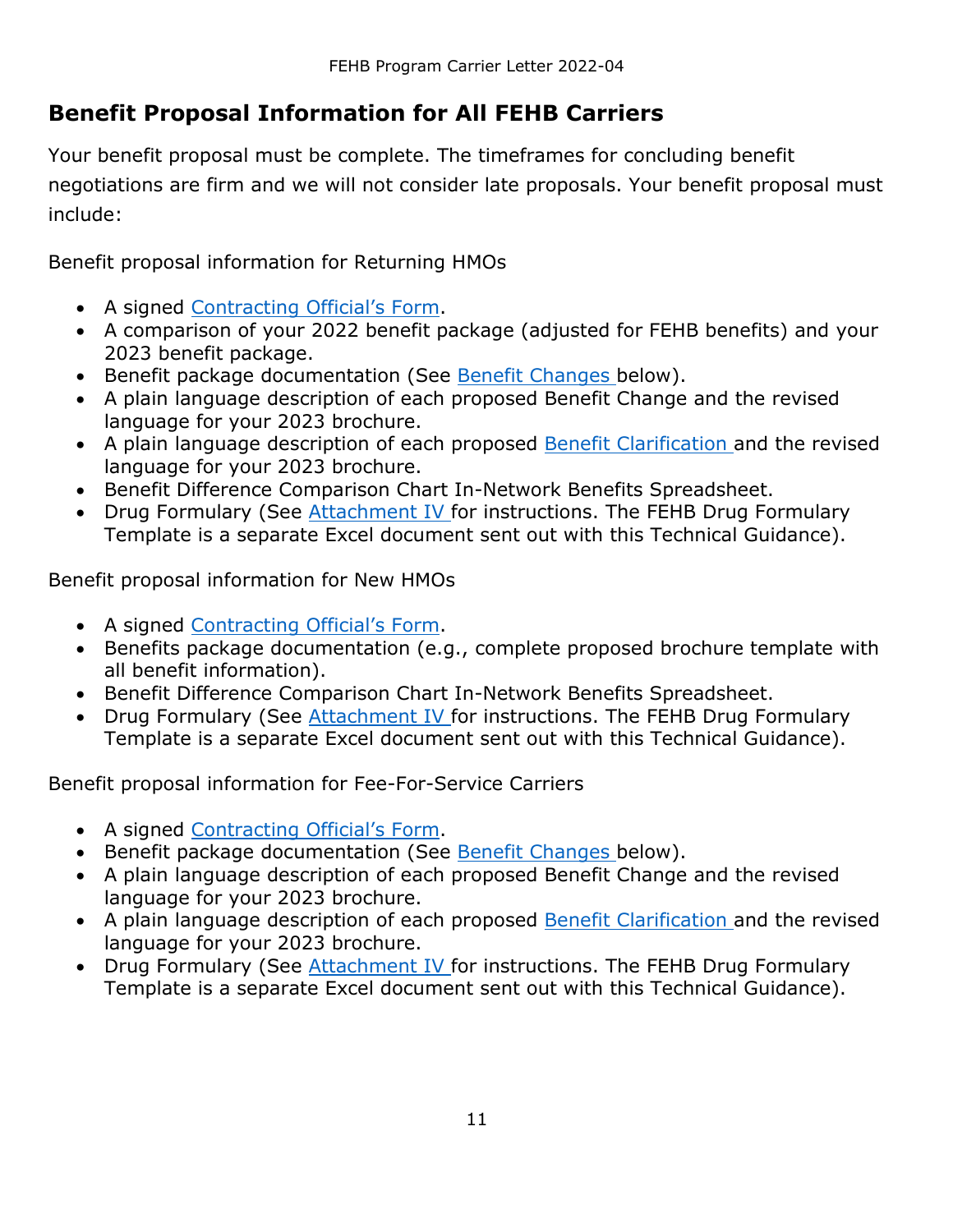# <span id="page-11-0"></span>**Benefit Changes (Fee-For-Service Carriers and Returning HMOs)**

Your proposal must include a narrative description of each proposed benefit change. Please use the applicable Benefit Change Worksheet as the template to submit benefit changes. You must show all changes, however small, that result in an increase or decrease in benefits, even if there is no rate change. This must be inclusive of process changes that would impact a member's benefits (e.g., state mandate imposing a limit on opioids due to regulation).

You must respond to each of the items in Information Required for Proposal in the *Benefit Change Workshee*t format for each proposed benefit change. Indicate if a particular question does not apply and use a separate page for each change you propose. We will return any incorrectly formatted submissions.

#### <span id="page-11-1"></span>*Cost Neutrality*

In general, OPM continues to require that when proposing an increase in benefits, FEHB Carriers must propose corresponding benefit reductions within the same plan option to offset any potential increase in premium, with limited exceptions as authorized by OPM. As indicated in [Carrier Letter 2019-01,](https://www.opm.gov/healthcare-insurance/healthcare/carriers/2019/2019-01.pdf) OPM will consider Carrier-generated proposals for exceptions to this cost neutrality requirement for the 2023 plan year, as follows:

- Exception 1: A Carrier may include benefit enhancements in one plan that are offset by reductions in another of its plan options, thereby achieving cost neutrality. Carriers proposing such a change must:
	- o Ensure that a meaningful difference between plan options will continue to exist if the change is approved, and describe the difference;
	- o Provide a clear and specific strategic justification for the potential premium increase in the plan option with the benefit enhancement; and
	- o Provide evidence to support that cost neutrality will be achieved in plan year 2023.
- Exception 2: A Carrier may propose benefit enhancements that are not cost neutral in the current year within a single plan option, if the Carrier can show a strategy to achieve cost neutrality within that option, and eventual savings, in the near-term future (i.e., within three years).
- Exception 3: Carriers may propose benefit changes to provide greater value to enrollees with Medicare coverage without demonstrating cost neutrality.
- Exception 4: OPM will consider a waiver to cost neutrality if indicated in a prior Carrier Letter.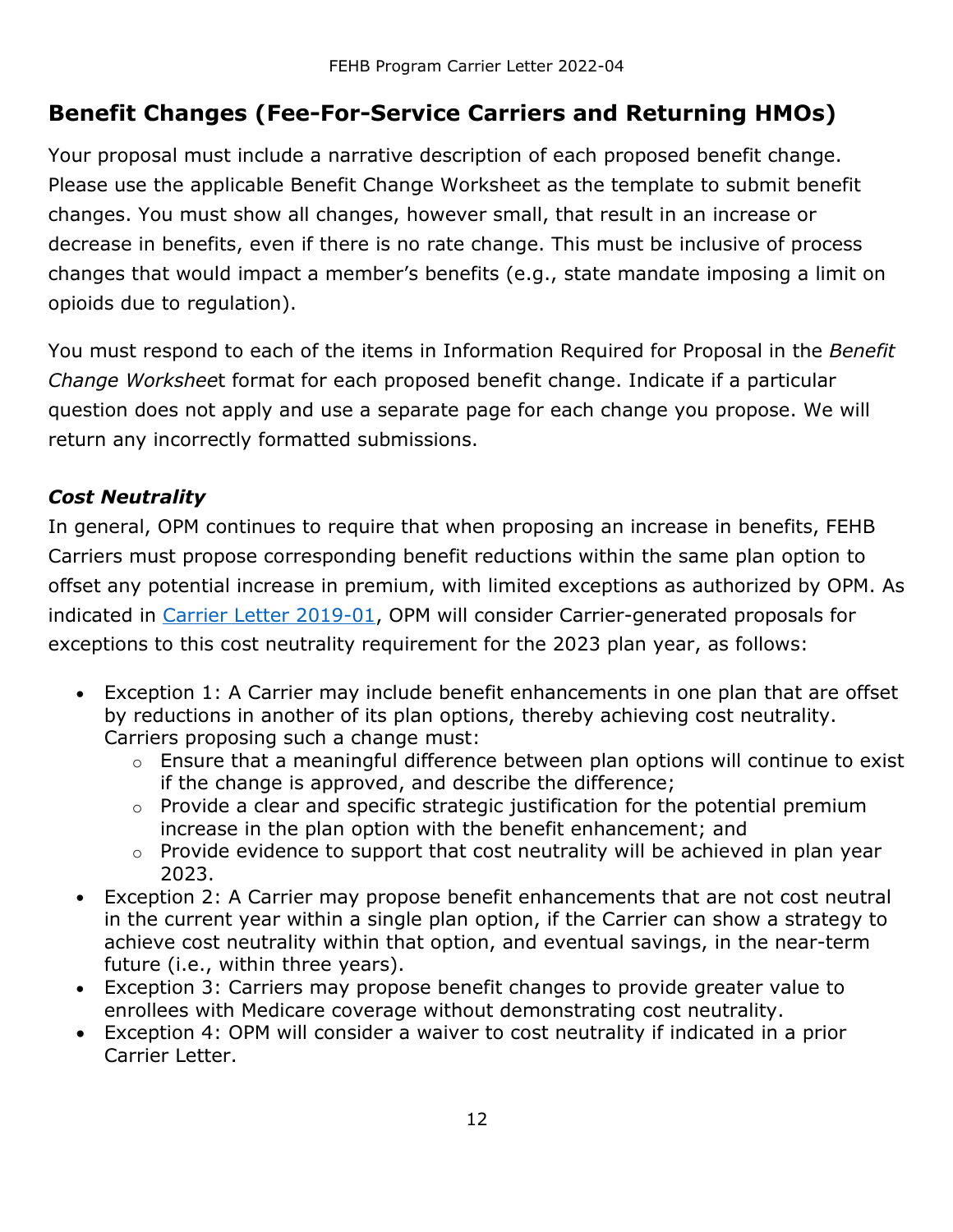Information required for proposal: If you anticipate significant changes to your benefit package, please discuss them with your Health Insurance Specialist before preparing your submission.

- Describe the benefit change completely. Show the proposed brochure language, including the "Changes for 2023" section in plain language, using the active voice, and written from the member's perspective. Show clearly how the change will affect members and the complete range of the change. For instance, if you propose to add inpatient hospital copays, indicate whether the change will also apply to inpatient hospitalizations under the emergency benefit. If there are two or more changes to the same benefit, show each change clearly.
- Describe the rationale for the proposed benefit change.
- State the actuarial value in (a) the existing benefit and (b) your overall benefit package. If an increase, describe whether any other benefit change within that plan option offsets the increase. Include the cost impact of the change as a bi-weekly amount for the Self Only, Self Plus One, and Self and Family rates. Indicate whether there is no cost impact, or if the proposal involves a cost trade-off with another benefit and what benefit is being used as the offset. If you are proposing an exception to the cost neutrality requirement, note the exception category (1, 2, 3, or 4) and provide the information necessary to support that exception as described above.

# <span id="page-12-0"></span>**Benefit Clarifications (Fee-For-Service Carriers and Returning HMOs)**

Clarifications help members understand how a benefit is covered. Clarifications are not benefit changes and therefore have no premium impact. Please use the Benefit [Clarification Worksheet a](#page-54-0)s a template for submitting all benefit clarifications.

Information required for proposal:

- Show the current and proposed language for each proposed clarification and reference all sections and page numbers of the brochure it affects. Prepare a separate Benefit Clarification Worksheet for each proposed clarification. You may combine more than one clarification to the same benefit, but you must present each one clearly on the worksheet using plan language.
- Explain the reason for the proposed clarification.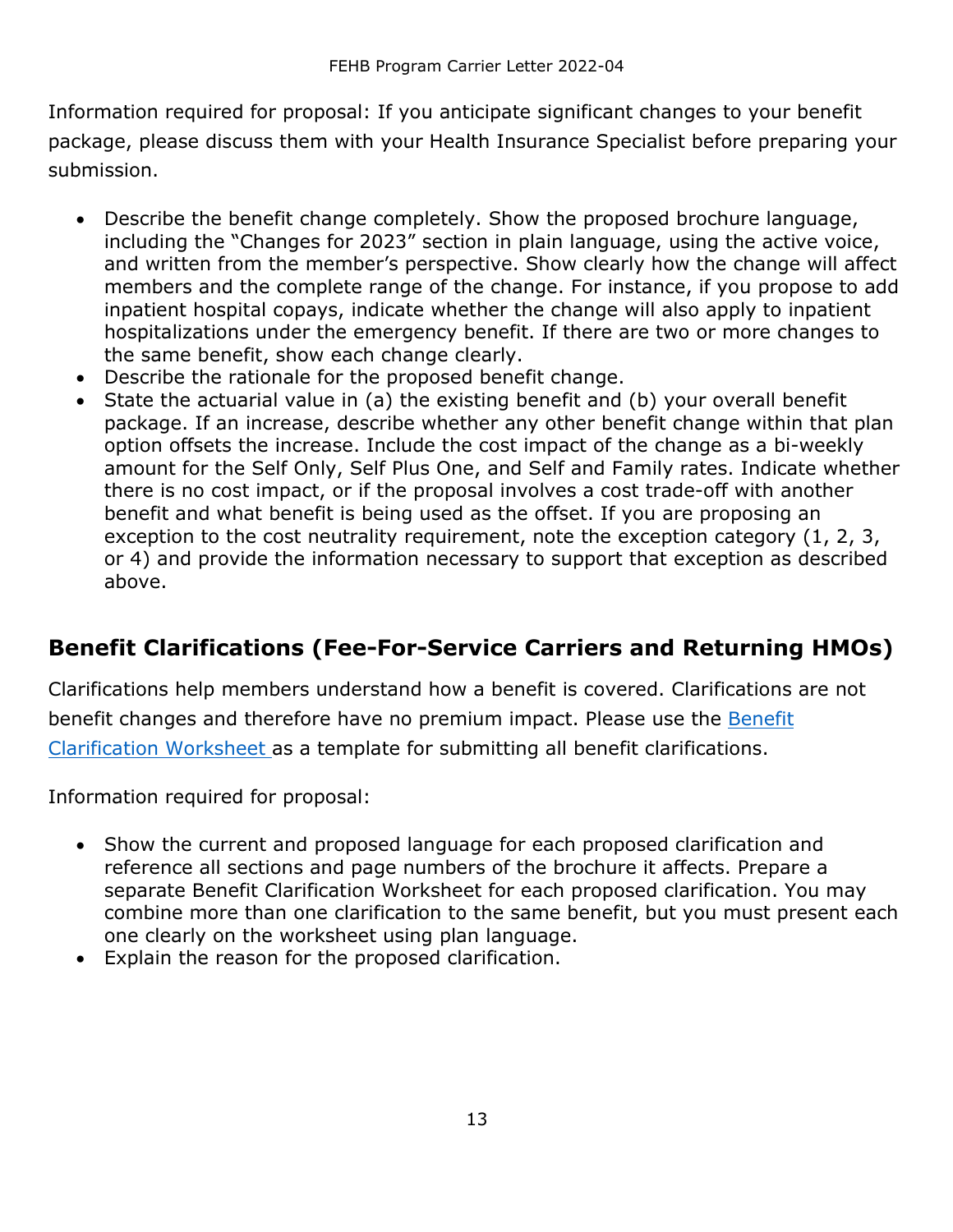# <span id="page-13-0"></span>**Alternate Benefit Package (Community-Rated HMOs)**

OPM will allow HMOs the opportunity to adjust benefit payment levels in response to local market conditions. If you choose to offer an alternate benefit package, you must clearly state your business case for the offering. We will accept an alternate benefit package for review only if it is in the best interest of the Government and FEHB enrollees.

- The alternative benefit package may include greater cost sharing for members to offset premiums.
- The alternative benefit package may not exclude benefits that are required of all FEHB plans.
- Proposals for alternative benefit changes that would provide premium offset of only minimal actuarial value will not be considered.

Please consult with your Health Insurance Specialist and your contact in the Office of the Actuaries regarding any questions about the alternate benefit package. Also ensure that you refer to the rate instructions.

Your FEHB rate must be consistent with the community benefit package it is based on. Benefit differences must be accounted for in your rate proposal or you may end up with a defective community rate.

# <span id="page-13-1"></span>**FEHB Benefit Difference Comparison Chart (All HMOs)**

You must complete the **FEHB Benefit Difference Comparison Chart** (in Excel, electronic template sent out with Technical Guidance) with the following information:

- Differences in copays, coinsurance, deductibles (subject to/or not), coverage levels (including visit and/or day limits, etc.) in the packages. In-network benefits are entered on a separate tab than out-of-network benefits.
- Please highlight and address any state-mandated benefits. State-mandated benefits should be reported if finalized by May 31, 2022, or if they were not specifically addressed in previous negotiations. Remember, you must obtain state approval and submit the documentation to us by June 30, 2022.
- Please include whether riders are required within your proposed 2023 FEHB benefit package. Indicate the name of the community benefit package, including the entity noted as having the largest number of non-Federal employee subscribers/contract holders who purchased the 2022 package and who are expected to purchase the 2023 package.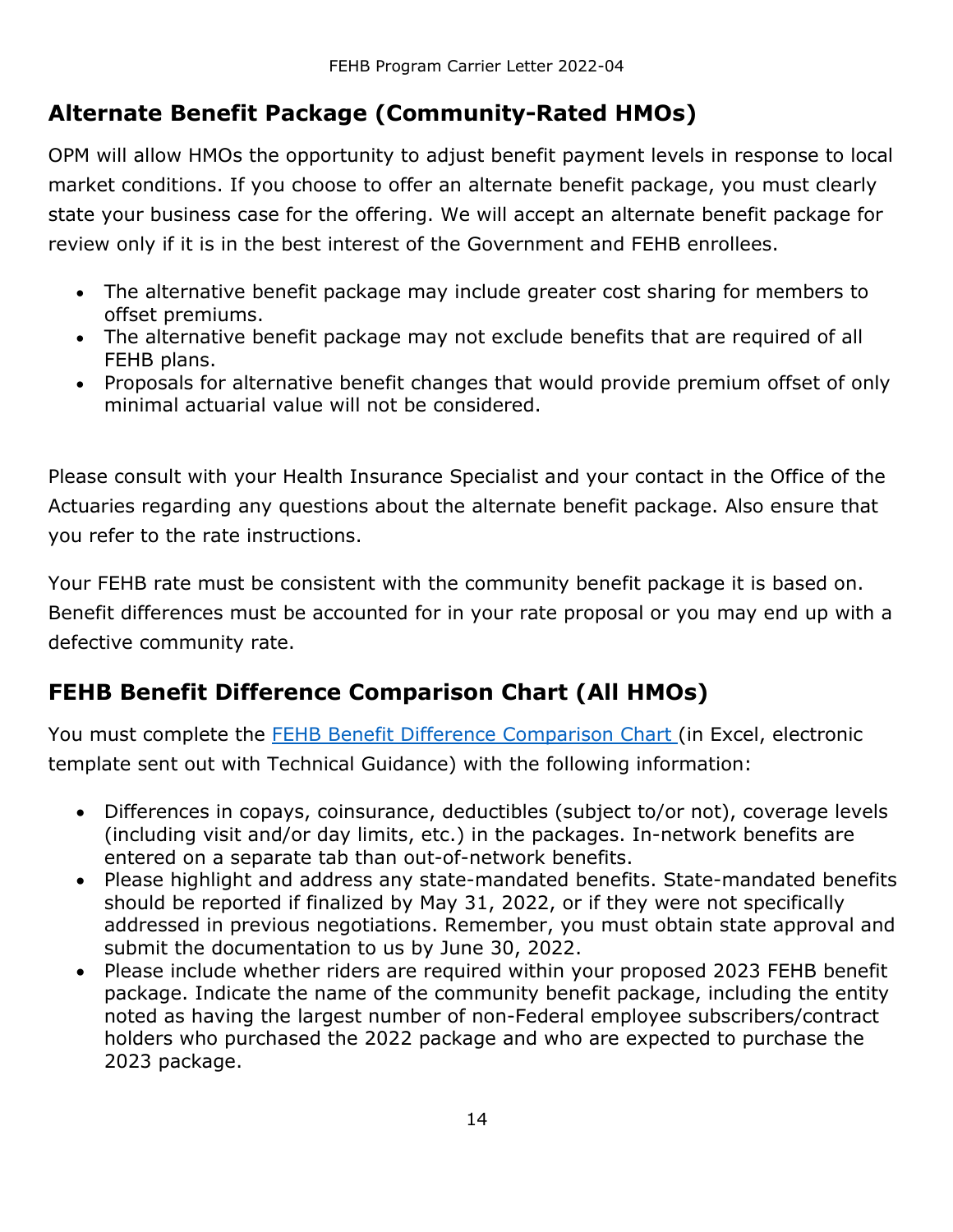### <span id="page-14-0"></span>**Part II: 2023 Service Area Proposal Instructions for All HMOs**

## <span id="page-14-1"></span>**Service Area Eligibility**

Federal employees and annuitants who live or work within the approved service area are eligible to enroll in your plan. If you enroll commercial, non-Federal members from an additional geographic area that surrounds, or is adjacent to, your service area you may propose to enroll Federal employees and annuitants who live in this area. In addition, if the state where you have legal authority to operate permits you to serve enrollees who work but do not reside within your commercial service area, and/or any additional geographic area, you may propose the same enrollment policy for your FEHB Program enrollees. OPM will provide model language for stating your policy in your brochure.

## <span id="page-14-2"></span>**Service Area Changes**

**Returning HMOs** proposing service area changes and New HMOs proposing changes in their service area or plan designation since applying to the FEHB Program should refer to the guidance in this section.

*All* **HMOs must inform OPM of proposed service area changes.** Service areas and provider networks must be adequately available for the 2023 contract term. OPM is committed to providing as much choice to our members as possible. Given consolidations in the healthcare industry, there are geographic areas where our members have more limited choices than in other areas. Reducing a service area to prevent adverse selection in a portion of a previously approved service area, such as a single ZIP code, will not be allowed. Proposed reductions in service areas must include a justification for the reduction, a map demonstrating the change to the service area, an enrollment report for the proposed reduced service area and a report on the aggregate claims paid for the previous two years.

Please consider expanding your FEHB service area to all areas in which you have authority to operate. This will allow greater choice for our members. You must upload a .CSV file to Benefits Plus of covered ZIP Codes for your existing service area and any new service area expansion that you propose. ZIP Codes should be listed in a single column, one row per ZIP Code. NOTE: Please review these files carefully for accuracy before submission.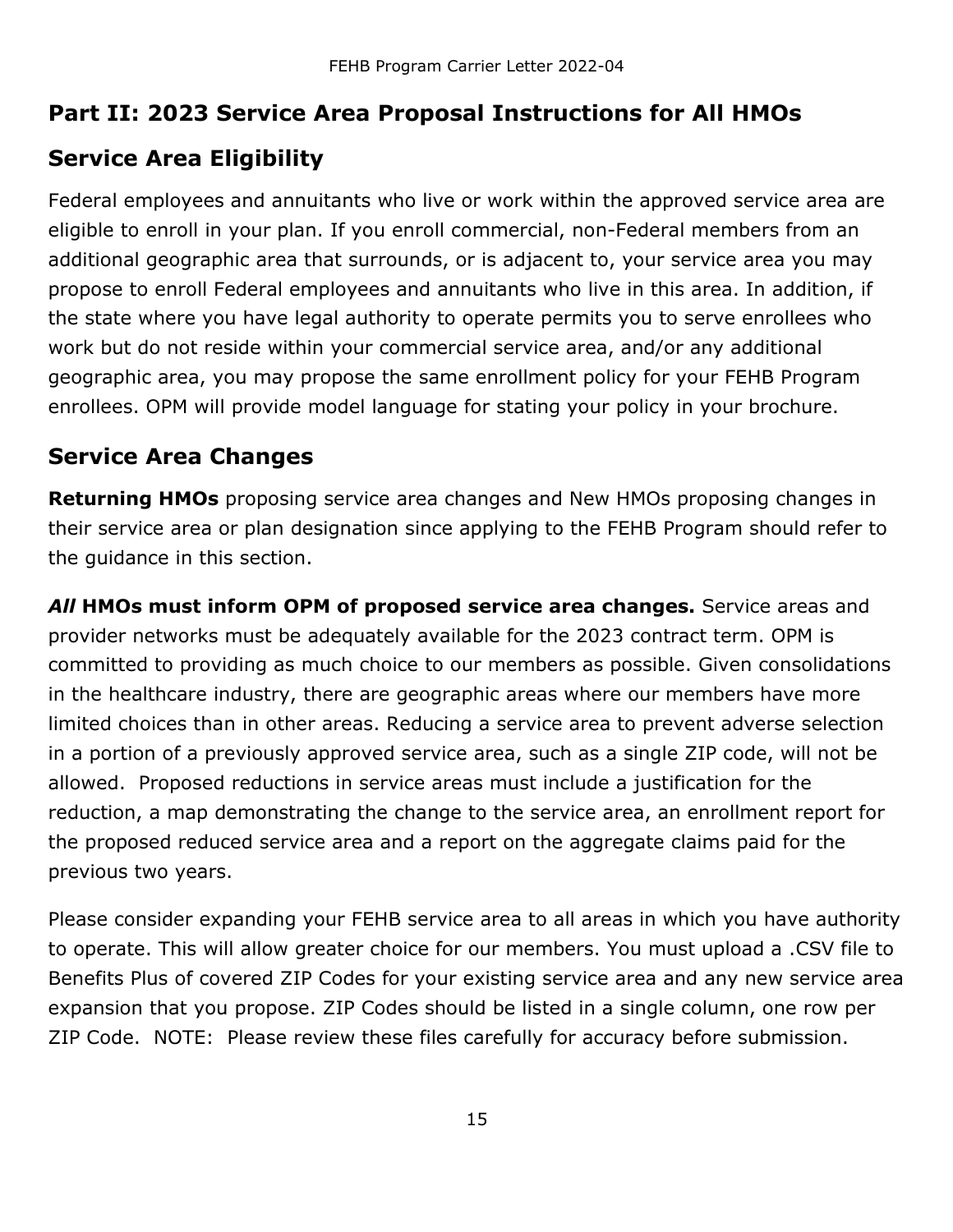#### <span id="page-15-0"></span>*Healthcare Delivery System*

The information you provide about your delivery system must be based on executed contracts. We will not accept letters of intent. All provider contracts must have "hold harmless" clauses that preclude the provider from pursuing or "balance billing" a member for fees in excess of the allowed amount under the plan.

#### <span id="page-15-1"></span>*New Enrollment Codes (Community-Rated HMOs)*

OPM will assign new enrollment codes, as necessary. In some cases, rating area or service area changes require reenrollment by your FEHB members. We will advise you if this is necessary.

#### <span id="page-15-2"></span>*Service Area Expansion Criteria*

You must propose any service area expansion by May 31, 2022. OPM grants an extension for submitting state approval supporting documentation until June 30, 2022.

OPM will evaluate your proposal to expand your service area according to the following criteria:

- Legal authority to operate;
- Reasonable access to providers;
- Choice of quality primary and specialty medical care throughout the service area;
- Your ability to provide contracted benefits; and
- You proposed service area must be geographically contiguous.

You must provide the following information:

- A description of the proposed expansion area in which you are approved to operate.
- The proposed service area expansion by ZIP Code, county, city, ortown (whichever applies) and a map of the old and new service areas. Provide the exact wording of how you will describe the service area change in the brochure.
- The authority to operate in the proposed area. Provide a copy of thedocument that gives you legal authority to operate in the proposed expansion area, and the name and contact information of the person at the state agency who is familiar with your service area authority.
- Access to providers. Provide the number of primary care physicians,specialty physicians (by their specialty), and hospitals in the proposed area with whom you have executed contracts. You must update this information by August 31, 2022. The update must reflect any changes (non-renewals, terminations, or additions) in the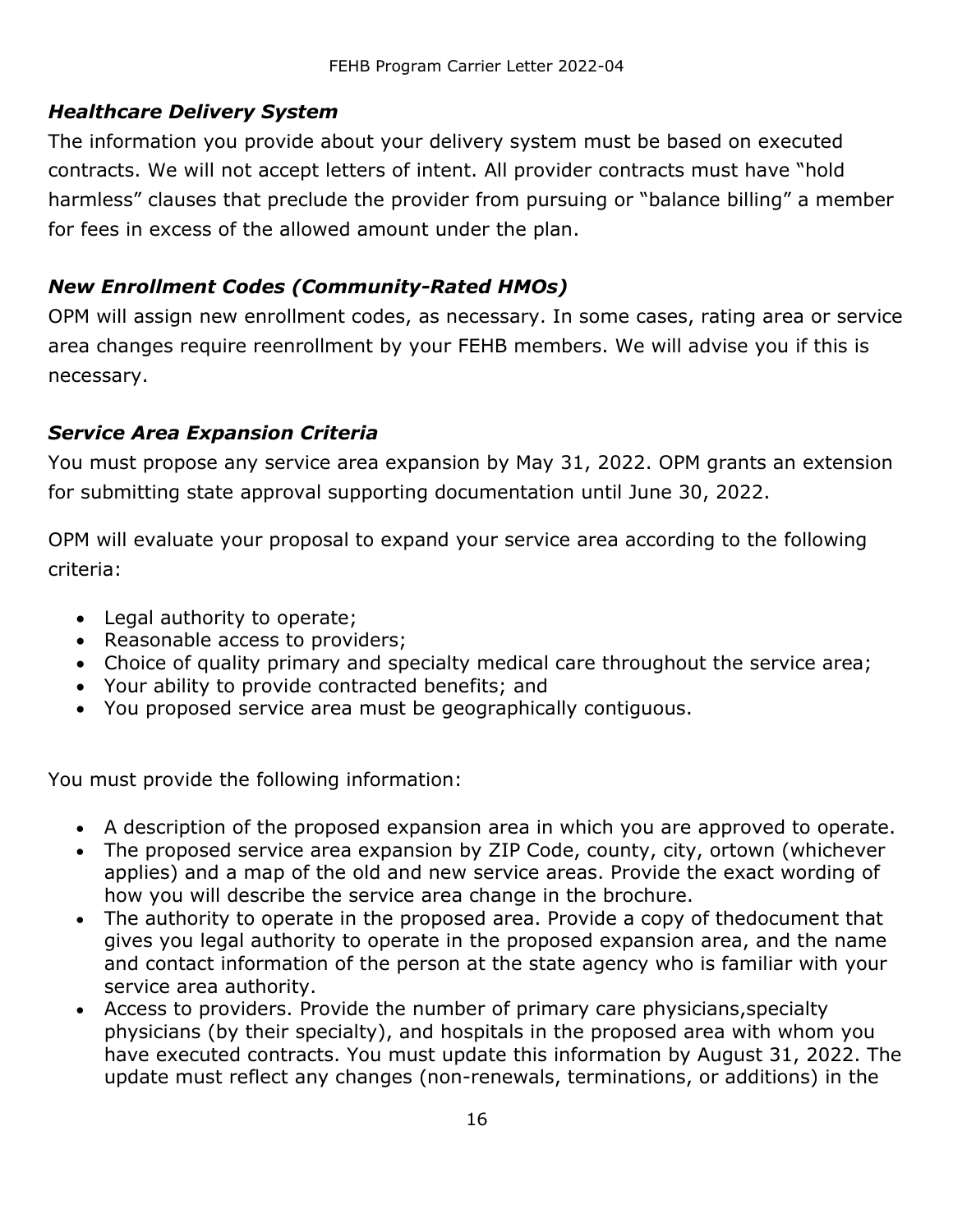number of executed provider contracts that may have occurred since the date of your initial submission.

#### <span id="page-16-0"></span>*New Rating Area (Returning Community-Rated HMOs only)*

OPM will evaluate your proposal to add a new rating area (or split a current service area) according to these criteria:

- Why the area had been added;
- How it relates to the previous service area (for example, the new rating area is a portion of an existing area that has been split into two or more sections); and
- How your current enrollment will be affected by the addition of this new rating area.

#### <span id="page-16-1"></span>*Service Area Reduction Criteria (Returning HMOs only)*

Please explain and support any proposed reduction to your service area. If this reduction applies only to the Federal group, please explain.

OPM will evaluate your proposal to reduce your service area or enrollment area according to the following criteria:

- We will accept the elimination of the corresponding service area only if you proposed to eliminate an entire enrollment area.
- Service area reductions should be associated with the following:
	- o Significant loss of network providers;
	- o Poor market growth;
	- o Reduction applies to other employer groups;
	- o Reduction may apply to consolidation of two or more rating areas (Returning Community-Rated HMOs only); and
	- o Splitting rating areas (Returning Community-Rated HMOs only).

You must provide the following information:

- A description of the proposed reduced service area or enrollment area. Provide the proposed service area reduction by ZIP Code, county, city, or town (whichever applies) and provide a map of the old and new service areas. Provide the exact wording of how you will describe the service area change in the brochure if you are a returning HMO.
- All state approvals that apply or are associated with the revised service area. We will not accept service area proposals that result in service areas that are not contiguous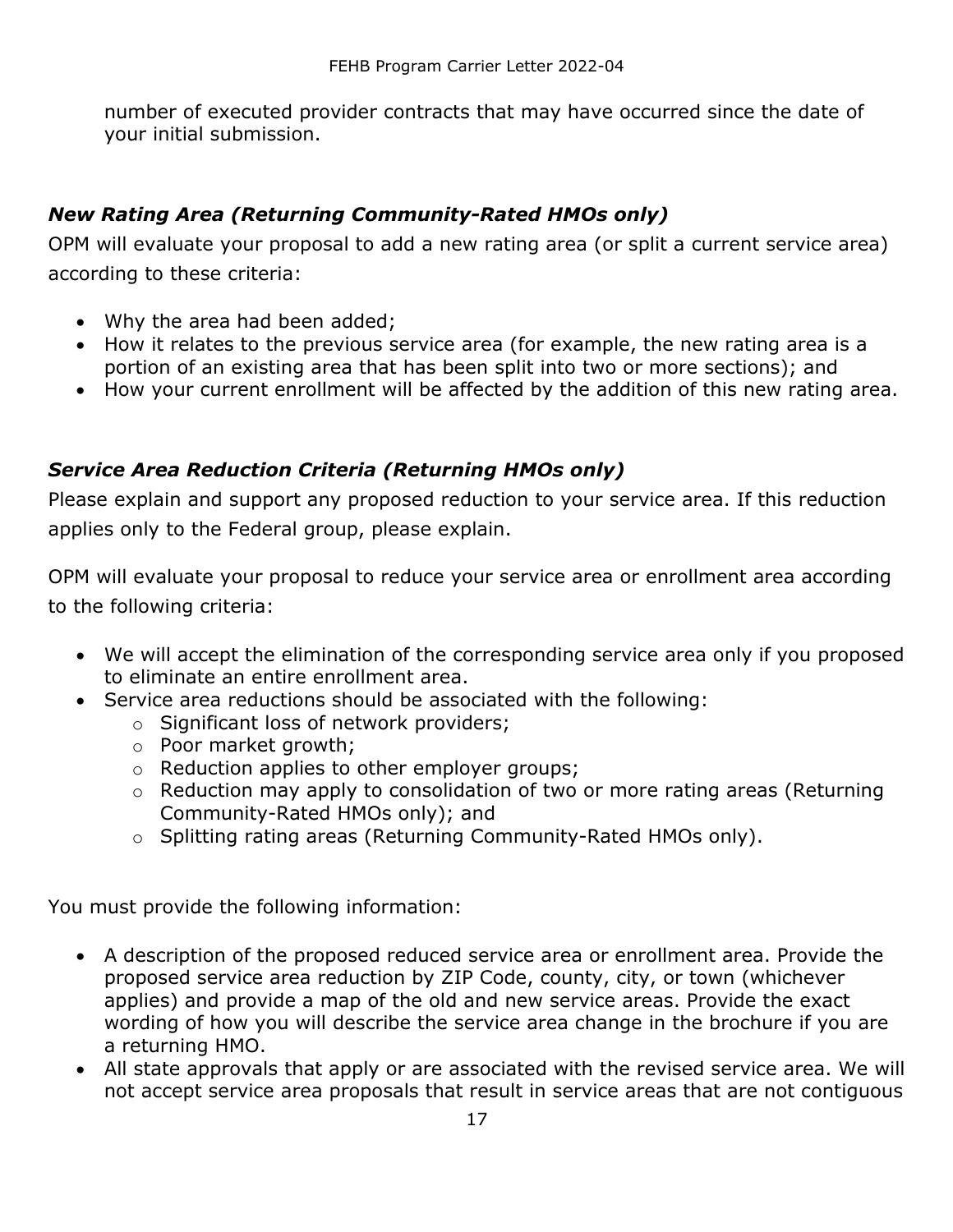or consistent with the residency of the Federal population or proposals that seek to provide services only to lower-cost enrollees.

# <span id="page-17-0"></span>**Part III: 2023 Call Letter Initiatives for All FEHB Carriers**

### <span id="page-17-1"></span>**Health Equity**

In accordance with [Executive Order 13985,](https://www.federalregister.gov/documents/2021/01/25/2021-01753/advancing-racial-equity-and-support-for-underserved-communities-through-the-federal-government) *Advancing Racial Equity and Support for Underserved Communities Through the Federal Government* (EO 13985), and [Executive](https://www.federalregister.gov/documents/2021/06/30/2021-14127/diversity-equity-inclusion-and-accessibility-in-the-federal-workforce)  [Order 14035,](https://www.federalregister.gov/documents/2021/06/30/2021-14127/diversity-equity-inclusion-and-accessibility-in-the-federal-workforce) *Diversity, Equity, Inclusion, and Accessibility in the Federal Workforce* (EO 14035), OPM remains committed to promoting and ensuring health equity, and to improving care access, delivery, quality, and affordability in the FEHB Program.

OPM, through the FEHB Program, is focused on improving maternal health access, quality, and outcomes for patient populations, including Black and American Indian/Alaska Native (AI/AN) women, who have borne a disproportionate share of maternal health morbidity and mortality. OPM is also committed to ensuring that LGBTQ+ individuals have equitable access to health care and health insurance coverage, including gender affirming care and services offered to the Federal Workforce as emphasized in EO 14035.

### <span id="page-17-2"></span>*Maternal Health[1](#page-17-3)*

The United States has one of the highest rates of maternal mortality among high income countries. Additionally, 50,000 women each year experience pregnancy complications or severe maternal morbidity (SMM), $<sup>2</sup>$  $<sup>2</sup>$  $<sup>2</sup>$  and there are racial and ethnic disparities in maternal</sup> mortality and SMM. CDC identifies delivery hospitalizations with SMM by using administrative hospital discharge data and International Classification of Diseases (ICD) diagnosis and procedure codes and currently uses 21 SMM indicators.<sup>[3](#page-17-5)</sup> The FEHB Program is a model in maternal health care by focusing efforts on quality, affordability, and equitable access to coverage that spans from preconception to postpartum care. OPM is committed to addressing inequalities by improving prenatal and postpartum support and encouraging innovative methods for improving maternal outcomes in the FEHB Program.

<span id="page-17-3"></span> $1$  OPM acknowledges that terminology related to pregnancy and childbirth is evolving. For purposes of this guidance, we use terms to align with medical terminology and references.<br><sup>2</sup> [Severe Maternal Morbidity in the United States,](https://www.cdc.gov/reproductivehealth/maternalinfanthealth/severematernalmorbidity.html) Centers for Disease Control and Prevention.

<span id="page-17-4"></span>

<span id="page-17-5"></span><sup>&</sup>lt;sup>3</sup> [How Does CDC Identify Severe Maternal Morbidity?](https://www.cdc.gov/reproductivehealth/maternalinfanthealth/smm/severe-morbidity-ICD.htm) Centers for Disease Control and Prevention.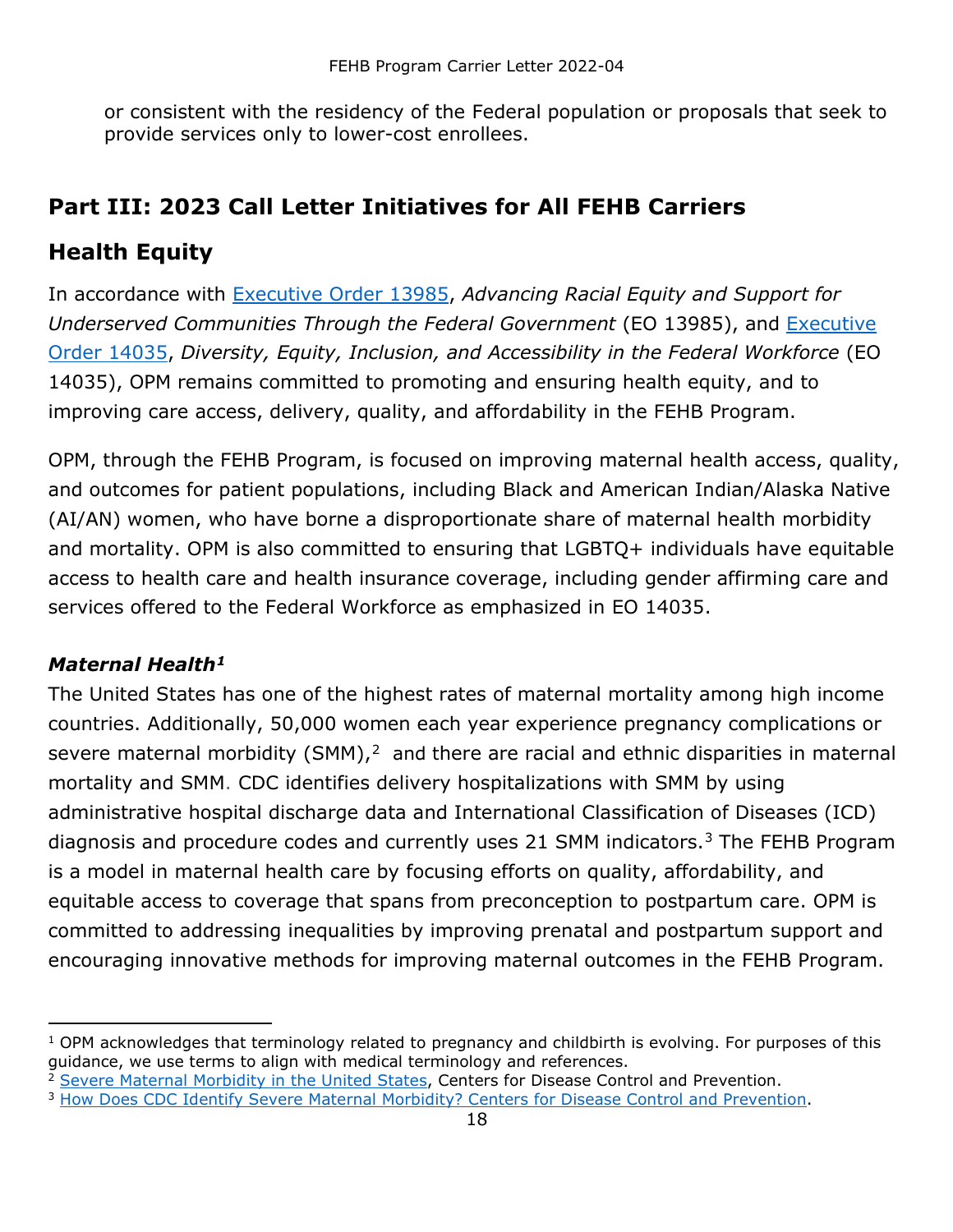### **OPM appreciates Carriers' efforts to address maternal health and encourages Carriers to expand prenatal and postpartum support and services**.

#### *Prenatal and Postpartum Support*

Early and comprehensive prenatal and postpartum care is important for reducing maternal mortality and SMM. Continuous postpartum care can improve maternal outcomes and ensure women receive specialized support when needed, such as for mental health issues and chronic or disabling conditions. This is particularly important for up to 1 year postpartum as many cases of maternal mortality occur in the postpartum period, and most pregnancy related deaths are preventable.<sup>[4](#page-18-0)</sup>

**OPM encourages FEHB Carriers to consider expanding coverage and services in support of prenatal and postpartum care including but not limited to childbirth education classes, group prenatal care, home visiting programs, care management for high-risk pregnancies, and self-measured blood pressure monitoring (SMBP) for individuals with hypertension.** As stated in [Carrier Letter](https://www.opm.gov/healthcare-insurance/healthcare/carriers/2021/2021-03.pdf)  [2021-03,](https://www.opm.gov/healthcare-insurance/healthcare/carriers/2021/2021-03.pdf) OPM strongly encourages FEHB Carriers to specifically address mental health among pregnant women and in the postpartum year.

#### *Group Prenatal Care*

Group prenatal care is designed to improve patient education and opportunities for social support while maintaining the risk screening and physical assessment of individual prenatal care.<sup>[5](#page-18-1)</sup> Preliminary, observational studies on the impact of group prenatal care demonstrate reduced rates of preterm birth, NICU admissions, low birthweight, and emergency department use during pregnancy, as well as improved parental knowledge of childbirth and child-rearing.[6](#page-18-2)

#### *Home Visiting Programs*

Home visiting programs may mitigate health disparities and improve health outcomes by providing pregnant and postpartum individuals with screenings, case management, family

<span id="page-18-0"></span><sup>4</sup> Vital Signs: Pregnancy-Related Deaths, United States, 2011–2015, and Strategies for Prevention, 13 States, 2013–2017*,* Morbidity and Mortality Weekly Report, Centers for Disease Control and Prevention. <sup>5</sup> [Group Prenatal Care,](https://www.acog.org/clinical/clinical-guidance/committee-opinion/articles/2018/03/group-prenatal-care) American College of Obstetricians and Gynecologists.

<span id="page-18-2"></span><span id="page-18-1"></span><sup>&</sup>lt;sup>6</sup> [Community-Based Models to Improve Maternal Health Outcomes and Promote Health Equity,](https://www.commonwealthfund.org/publications/issue-briefs/2021/mar/community-models-improve-maternal-outcomes-equity) The Commonwealth Fund.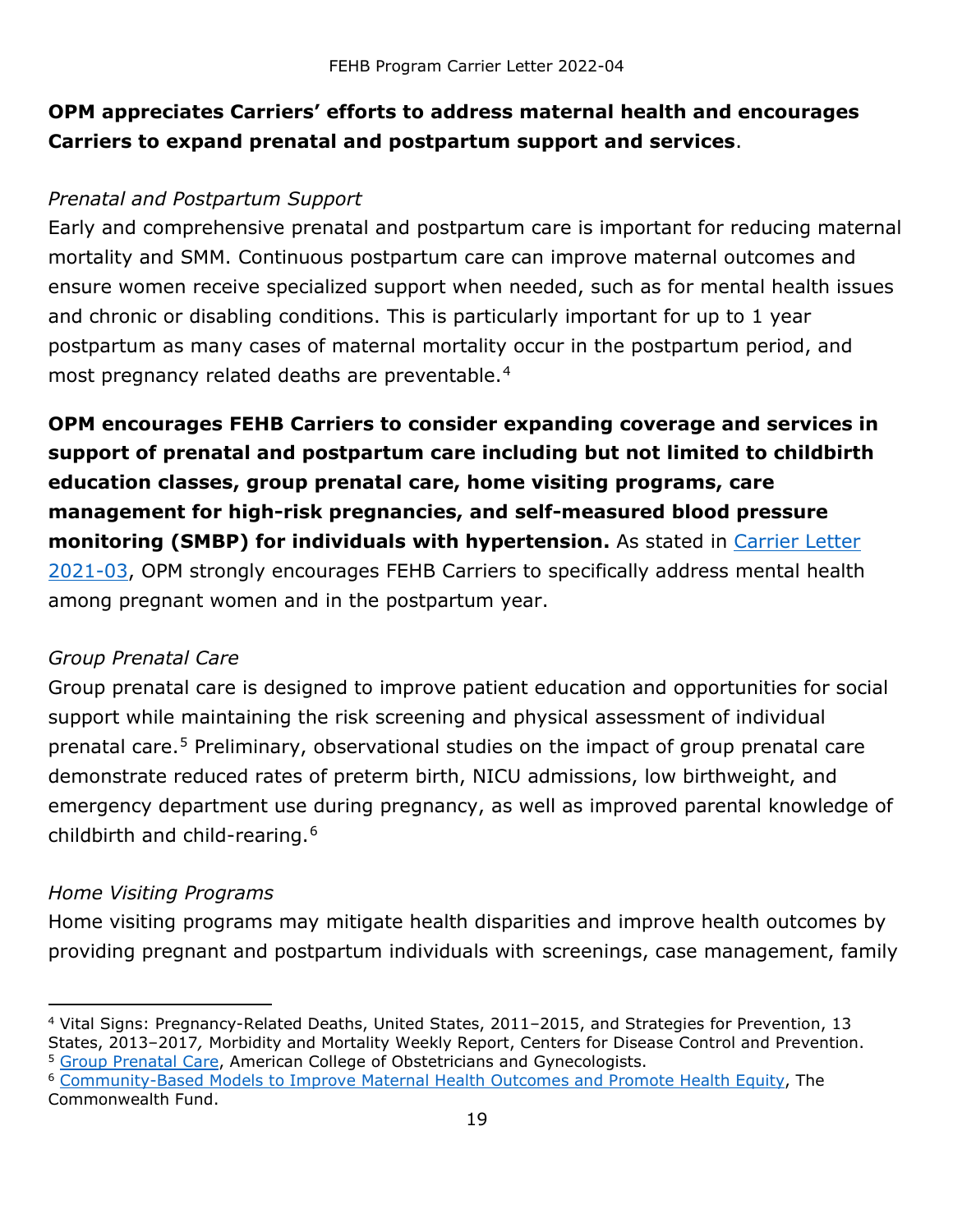support, and referrals that address a family's physical, mental, and health-related social needs.<sup>[7](#page-19-0)</sup> Home visits have been shown to improve self-efficacy and lower depression rates, as well as decrease pregnancy-related hypertension and lead to fewer delivery complications; and decrease the likelihood for infants to be born preterm or at a low birthweight and result in fewer hospitalizations following emergency room visits.<sup>[8](#page-19-1)</sup> Home visiting services may include the following: supporting preventive health and prenatal practices; assisting parents with breastfeeding; and helping parents understand child development milestones and behaviors.<sup>[9](#page-19-2)</sup>

### *Self-measured blood pressure monitoring (SMBP)*

Hypertension or high blood pressure before and during pregnancy is associated with an increased risk for maternal complications such as preeclampsia, placental abruption, and gestational diabetes.<sup>[10](#page-19-3)</sup> It also is associated with preterm delivery and infant death. SMBP involves an individual's regular use of personal blood pressure monitoring devices to assess and record blood pressure across different points in time typically at home. SMBP can be useful in reducing the risk of death and disability associated with hypertension.<sup>[11](#page-19-4)</sup> OPM encourages FEHB Carriers to cover validated blood pressure monitors and reimbursement for the clinical support necessary to make SMBP available and effective for women during and following pregnancy.

#### *Innovative Methods for Improving Maternal Care*

OPM encourages FEHB Carriers to implement innovative methods to improve overall maternal outcomes. One method is paying more for high-value care than low-value care. As discussed in [Carrier Letter 2019-01,](https://www.opm.gov/healthcare-insurance/healthcare/carriers/2019/2019-01.pdf) OPM reminds Carriers of the importance of reducing cesarean sections where they are not medically indicated. This may reduce the financial incentive to perform cesarean sections for low-risk births. Other examples include improved reimbursement and coverage for certified nurse midwives, birth centers, and

<span id="page-19-0"></span> $<sup>7</sup>$  Lewey, D. Center for Health Care Strategies, (October 2021) Addressing Racial and Ethnic Disparities in</sup> [Maternal and Child Health Through Home Visiting Programs.](https://www.chcs.org/media/Addressing-Racial-Ethnic-Disparities-Maternal-Child-Health-Home-Visiting-Programs.pdf)

<span id="page-19-1"></span> $8$  Id.

<span id="page-19-3"></span>

<span id="page-19-2"></span><sup>&</sup>lt;sup>9</sup> Id.<br><sup>10</sup> Pregnancy Complications, Centers for Disease Control and Prevention.

<span id="page-19-4"></span><sup>&</sup>lt;sup>11</sup> [Self-Measured Blood Pressure Monitoring. Centers for Disease Control and Prevention.](https://www.cdc.gov/dhdsp/pubs/guides/best-practices/smbp.htm) Centers for Disease Control and Prevention.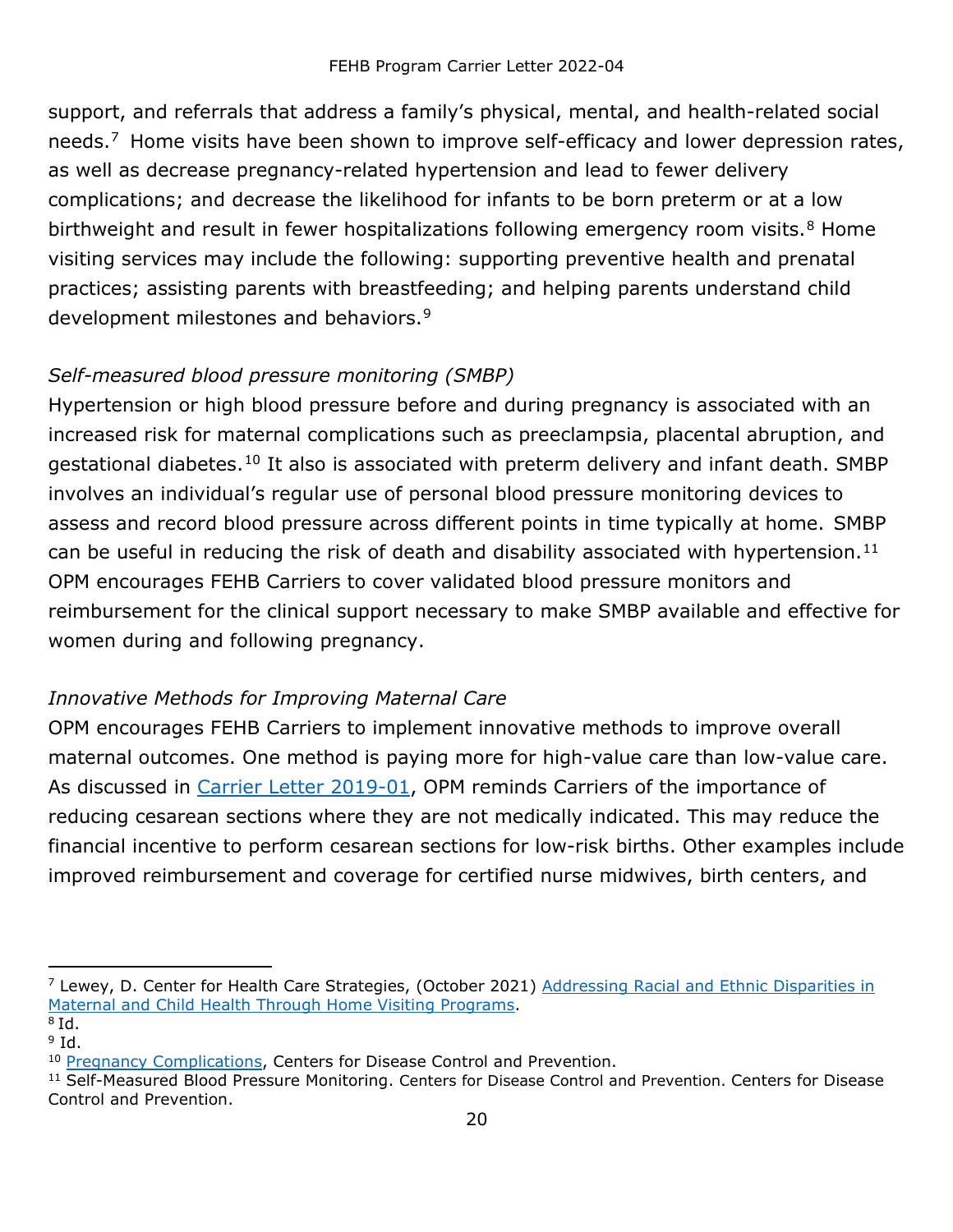perinatal support services such as doulas and nurse home visits that have proven to be low-cost, effective interventions to improve maternal health outcomes.<sup>[12](#page-20-1)</sup>

Carriers could also consider quality bonuses to maternity providers whose Consumer Assessment of Healthcare Providers & Systems (CAHPS) scores improve across all racial groups. OPM also encourages Carriers to reimburse health systems with Alliance for Innovation on Maternal Health (AIM) patient safety bundles or Joint Commission certification at a higher rate.

We also encourage Carriers to consider utilizing the upcoming "Birthing-Friendly" [designation,](https://www.hhs.gov/about/news/2021/12/07/hhs-announces-efforts-help-expand-nationwide-access-coverage-high-quality-maternal-health-services.html) announced by the Centers for Medicare & Medicaid Services (CMS), for hospitals as a target for payment incentives or other innovative payment methods for network contracting.

#### *Delivering Respectful Maternal Care*

In a study of maternal deaths, 46% of Black and 33% of white maternal deaths were considered potentially preventable, and inappropriate or delay in diagnosis or treatment and communication failures are common preventability factors.<sup>[13](#page-20-2)</sup> Health care professionals play an important role in eliminating preventable maternal mortality. In Carrier Letter [2019-05a,](https://www.opm.gov/healthcare-insurance/healthcare/carriers/2019/2019-05a.pdf) we encouraged the use of standard communication processes for identifying patient risk for labor complications. Communication between patients and their providers is critical for patient care. OPM encourages FEHB Carriers to adopt the [CDC's Hear Her](https://www.cdc.gov/hearher/healthcare-providers/index.html)  [campaign](https://www.cdc.gov/hearher/healthcare-providers/index.html) for patients and providers by providing information to raise awareness of potentially-life threatening warning signs during and after pregnancy and improving communication between patients and their healthcare providers.<sup>[14](#page-20-3)</sup>

### <span id="page-20-0"></span>*Gender Affirming Care and Services*

OPM appreciates the work of Carriers on plan brochure language, claims processing edits, and formulary access as each pertains to providing equitable gender affirming care and services within the FEHB program. There are standards of care to reference when

<span id="page-20-1"></span><sup>&</sup>lt;sup>12</sup> Pierce-Wrobel C, Green, K. [To Help Fix The Maternal Health Crisis, Look To](https://www.healthaffairs.org/do/10.1377/forefront.20190711.816632/full/) Value-Based Payment, Health Affairs.

<span id="page-20-2"></span><sup>&</sup>lt;sup>13</sup> CJ, Harper MA, Atkinson SM, et al. Preventability of pregnancy-related deaths: results of a state-wide review. Obstet Gynecol. 2005 Dec;106(6):1228–1234, *in* Howell, EA. [Reducing Disparities in Severe](https://www.ncbi.nlm.nih.gov/pmc/articles/PMC5915910/)  [Maternal Morbidity and Mortality,](https://www.ncbi.nlm.nih.gov/pmc/articles/PMC5915910/) Clin Obstet Gynecol.

<span id="page-20-3"></span><sup>&</sup>lt;sup>14</sup> [Hear Her Campaign,](https://www.cdc.gov/hearher/index.html) Centers for Disease Control and Prevention (CDC).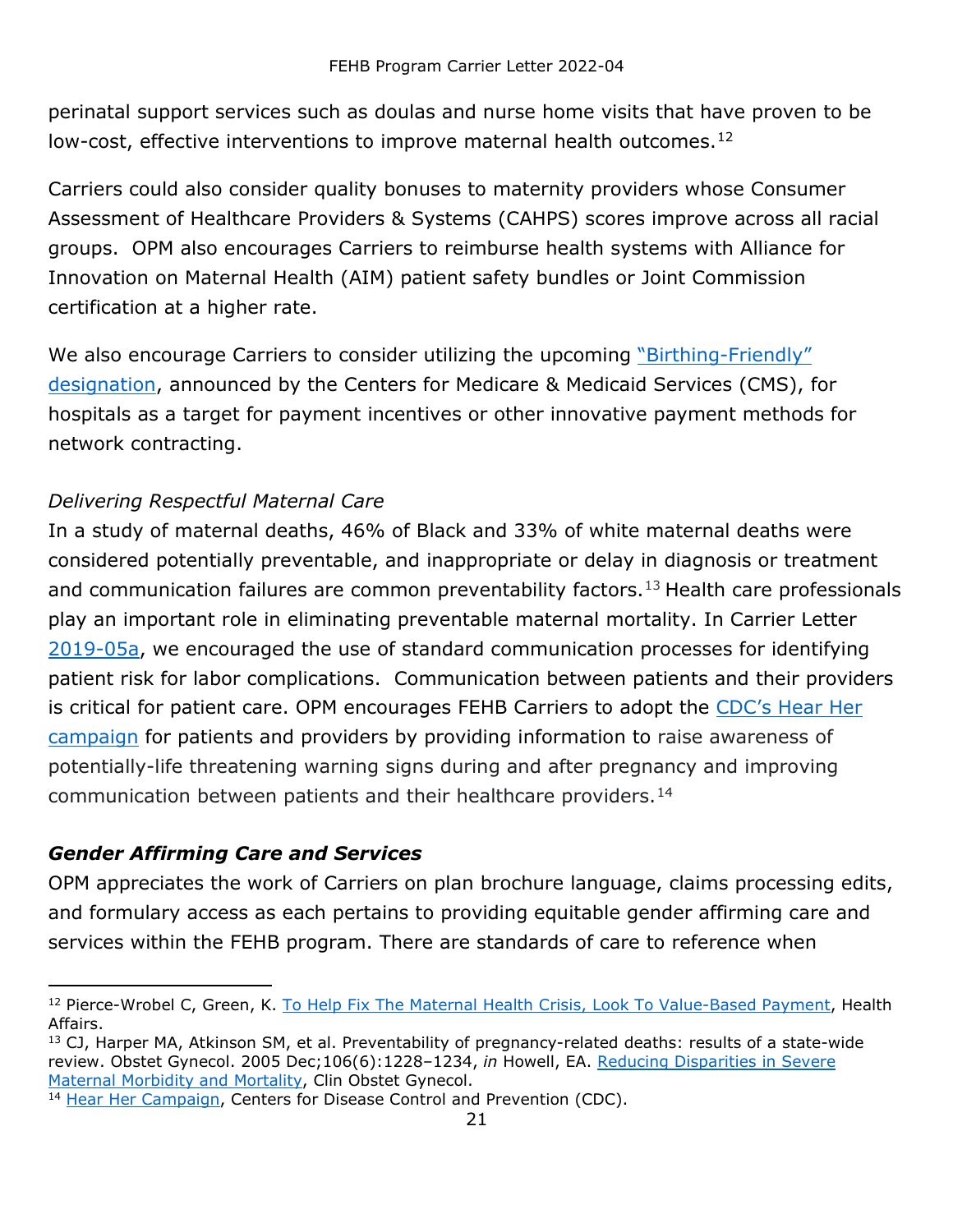establishing medical policy and strategies that Carriers can employ to better meet the needs of those members seeking gender affirming care and services.

#### *Standards of Care*

Carriers should have a process in place to review the medical literature on gender affirming care and services and align benefits with current medical evidence and standards. Entities such as the World Professional [Association for Transgender Health](https://www.wpath.org/)  [\(WPATH\) a](https://www.wpath.org/)nd the [Endocrine Society](https://www.endocrine.org/) offer standards of care with special focus on the medical needs of transgender and gender diverse individuals while the Fenway [Institute](https://fenwayhealth.org/the-fenway-institute/) through their [National LGBTQIA+ Health](https://www.lgbtqiahealtheducation.org/) Education Center focuses on educating health care organizations on topics such as inclusive communication and environments. WPATH's [Standards of Care Version 8](https://www.wpath.org/soc8) expected release is Spring 2022. Please describe your process for reviewing the literature and incorporating current medical evidence and standards into your medical benefit policy.

#### *Care Coordinators and Provider Networks*

Previous FEHB Carrier Letters and Carrier Conference sessions discuss care coordination approaches such as patient-centered medical home, care management, and medication management, and stress the need for integrative care that includes medical, pharmacy, behavioral and mental health. The Agency for Healthcare Research and Quality (AHRQ) defines [care coordination](https://www.ahrq.gov/ncepcr/care/coordination.html) as the deliberate organization of patient care activities and the sharing of information among all participants concerned with a patient's care to achieve safer and more effective care. This means that the patient's needs and preferences are known ahead of time and communicated at the right time to the right people, and that this information is used to provide safe, appropriate, and effective care to the patient. This definition is particularly suitable for those members seeking gender affirming care and services because of the importance of adhering to evidence-based standards that incorporate medical, pharmaceutical, and mental health services, as well as cultural competencies. **Please explain how you will incorporate gender affirming care and services into your care coordination model**.

Carriers are reminded that if network providers are not available to provide medically necessary treatment of gender dysphoria, FEHB Carriers should describe how members are directed to qualified providers with experience delivering this specialized care.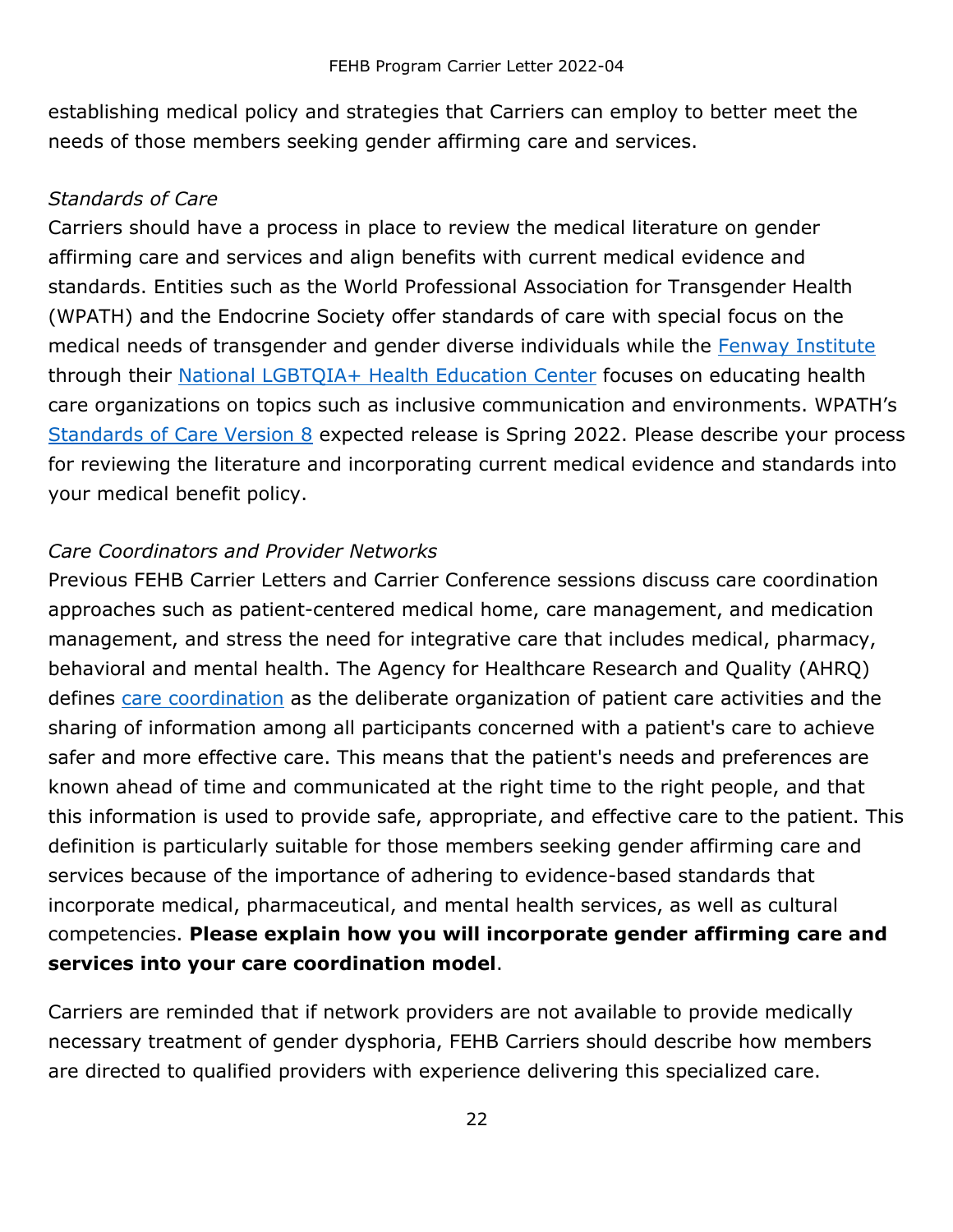Provider directories should be reviewed and updated accordingly to reflect providers that have the skills and expertise in gender affirming care and services, similar to providers serving those in different languages, age groups, or clinical designations.

FEHB Carriers are reminded that most suitable providers for this member population are those familiar with and experienced in LGBTQ+ health. The Care Coordinator should also be suitably trained in inclusive communications as described in the next section.

#### *Inclusive Member Communication*

The [2021 Technical Guidance](https://www.opm.gov/healthcare-insurance/healthcare/carriers/2021/2021-05.pdf) asked FEHB Carriers to consider strategies to make member-facing materials and communications more inclusive. OPM now requires all FEHB Carriers to ensure the use of inclusive terminology in communication materials, memberaccessible resources, and the FEHB Brochure.

Specifically:

- Registration forms and health records include optional fields for members to provide personal pronouns and gender identity.
- All written materials that are member-facing to include websites, downloadable materials, letters, and explanation of benefits (EOBs) use inclusive language pertaining to LGBTQ+ members.
- Training is offered to customer service and support employees to facilitate the use of a member's correct name and personal pronouns during interactions.

Recognizing that inclusive communications go beyond the LGBTQ+ community and are critical to health equity, OPM refers FEHB Carriers to the CDC's Gateway to Health [Communication](https://www.cdc.gov/healthcommunication/index.html) website and the [Health Equity Guiding Principles for Inclusive](https://www.cdc.gov/healthcommunication/Health_Equity.html)  [Communication](https://www.cdc.gov/healthcommunication/Health_Equity.html) resource.

#### *Plan Brochures*

OPM strongly encourages FEHB Carriers to provide comprehensive gender affirming care and services. Carriers must be as clear as possible in each plan brochure regarding which gender affirming care services are covered by their plans, the associated costs to the member, and what, if any, prerequisites must be met for those services to be reimbursed. The 2023 FEHB Plan Brochure Template will provide specific language pertaining to gender affirming care and services that plans are expected to use in their own brochures.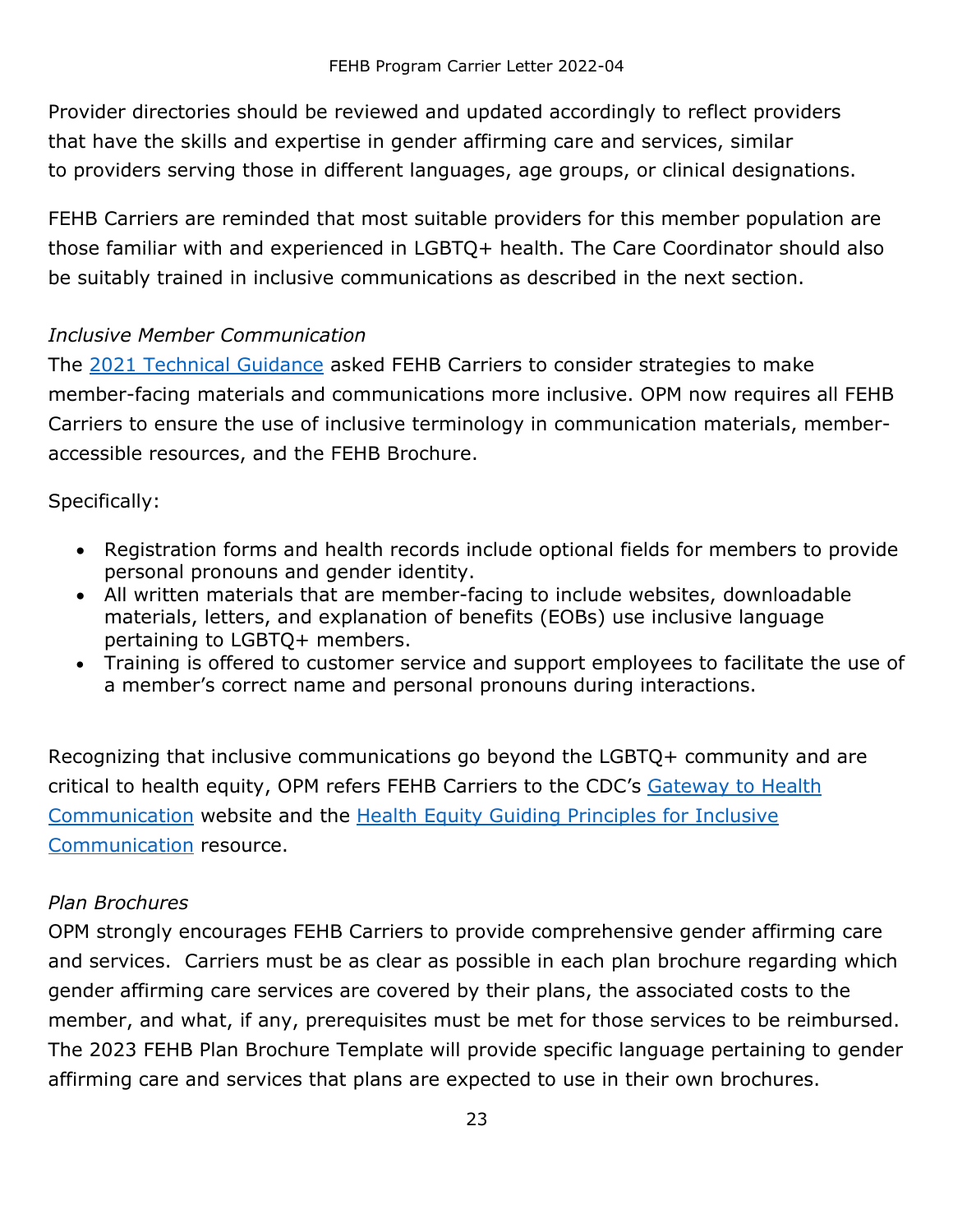#### *Formulary Access*

Studies have shown that transgender individuals face additional cost and access barriers to clinically effective, evidence-based medications.  $15,16$  $15,16$  $15,16$ 

As a reminder, [Carrier Letter 2022-02](https://www.opm.gov/healthcare-insurance/healthcare/carriers/2022/2022-02.pdf) describes a non-discriminatory formulary design. OPM expects FEHB Carriers to have effective, evidence-based formularies that prevent selection bias or discrimination and facilitate appropriate access to affordable prescription drug choices. As emphasized in [Carrier Letter 2021-05,](https://www.opm.gov/healthcare-insurance/healthcare/carriers/2021/2021-05.pdf) a non-discriminatory formulary design does not have cost or access barriers imposed by disease or condition.

We will review your proposals for the following:

- 1. Description of your efforts to review your formularies to ensure that transgender and gender diverse individuals have equitable access to medications including medically necessary hormonal therapies.
- 2. Description of your efforts to ensure that clinical criteria are evidence-based, transparent, easy to access and do not impose unnecessary barriers to medically necessary care.

#### <span id="page-23-0"></span>*Obesity*

Stated guidance on bariatric surgery in Carrier Letters 2013-10 and 2014-04 remains current. Obesity is a medical condition that requires medical intervention along with lifestyle and behavior change for optimal outcome. Coronavirus disease 2019 (COVID-19) has increased rates of obesity across age groups, and certain populations continue to be disproportionately impacted by health inequities that increase the prevalence of obesity. **Plan proposals will be reviewed for elements to reduce impacts of obesity in children and adolescents, access to anti-obesity medications, communication efforts, and billing and coding use and education of staff.**

#### *Implications in Children and Adolescents*

Childhood obesity is a complex, chronic, relapsing condition with serious and costly consequences—undermining physical, social, and mental well-being. Obesity puts children and adolescents at risk for serious short and long-term adverse physical health outcomes, such as cardiovascular disease (CVD), including hypertension, dyslipidemia, insulin

<span id="page-23-2"></span><span id="page-23-1"></span><sup>15</sup> [Lesbian, Gay, Bisexual, and Transgender Health,](https://www.healthypeople.gov/2020/topics-objectives/topic/lesbian-gay-bisexual-and-transgender-health) Office of Disease Prevention and Health Promotion. <sup>16</sup> Sachdeva I, Aithal S, Yu W, Toor P, Tan JCH. The disparities faced by the LGBTQ+ community in times of [COVID-19,](https://doi.org/10.1016/j.psychres.2021.113725) Psychiatry Res.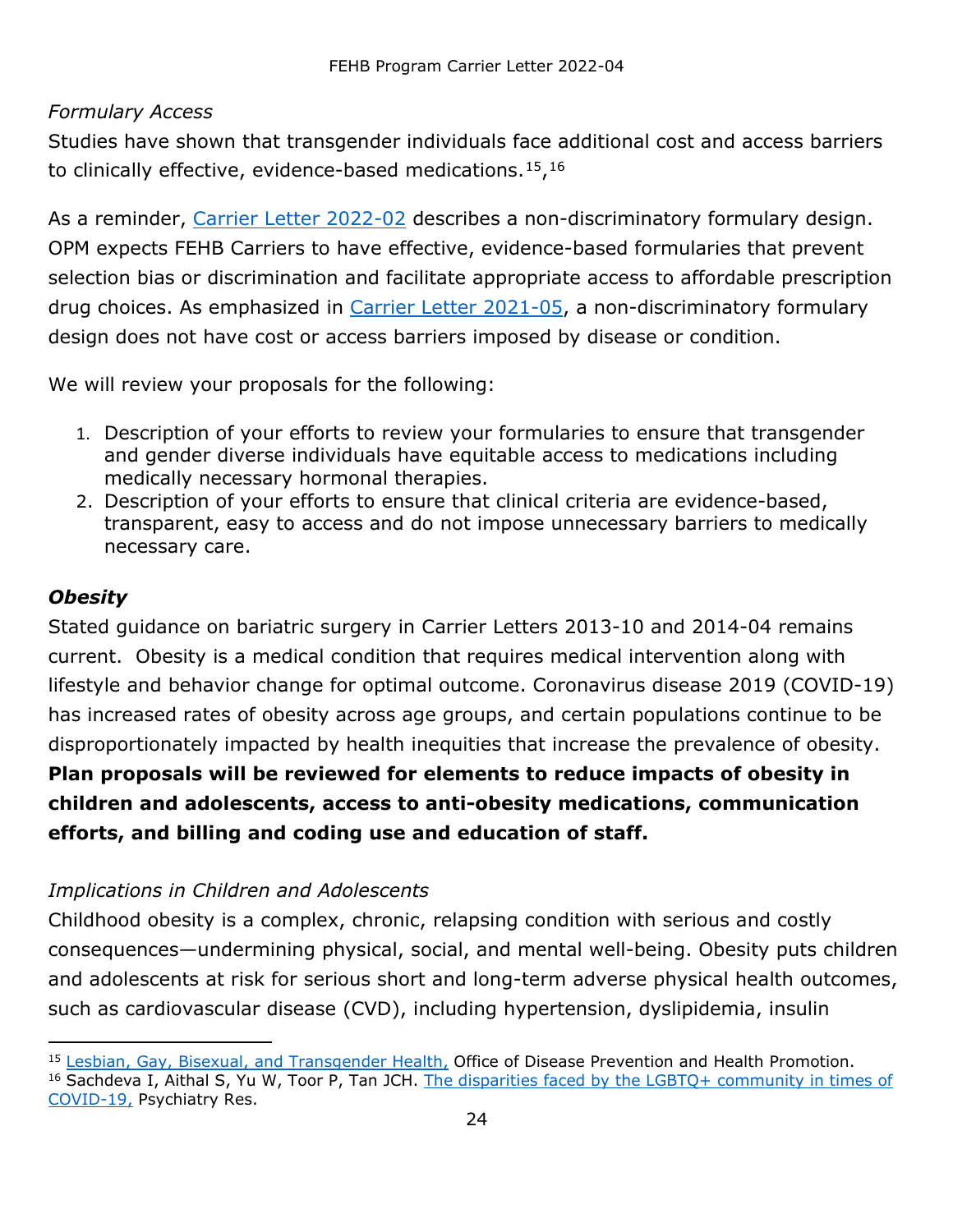resistance, type 2 diabetes, and non-alcoholic fatty liver disease (NAFLD), with a more significant impact on children and families with lower income and those of color. Childhood obesity is also associated with poor psychological and emotional health, increased stress, depressive symptoms, and low self-esteem. Children and adolescents have experienced sharp increases in their rates of weight gain during the COVID-19 pandemic, especially school-aged children and those who already had obesity; now more than ever, children and families need support in achieving and maintaining optimal weight for health.<sup>[17](#page-24-0)</sup>

The 2017 USPSTF Grade B Recommendation for childhood obesity included a rigorous systematic evidence review of over 45 behavioral intervention trials to examine the benefits or harms of screening and weight management interventions among children aged 2 to 18 years. The review concluded that family-centered, lifestyle-based weight management interventions with 26 or more hours of intervention contact over 2-12 months are likely to help reduce excess weight in children and adolescents. These multicomponent interventions should teach and demonstrate nutrition, physical activity, and behavioral change strategies. Additional benefits from these multicomponent interventions include improvements in quality of life, depression, parental stress, cardiometabolic risk factors, and parental/caregiver BMI.

As a USPSTF Grade B recommendation, FEHB Carriers must offer childhood obesity screening and treatment interventions as described.

We will review your plan proposal for:

- 1. Restriction-free coverage of and access to child obesity screening and treatment benefits, including:
	- o Screening for obesity-related conditions
	- o Counseling using motivational interviewing for nutrition, physical activity and weight-related health behaviors
	- o Multidisciplinary providers including, but not limited to, registered dietitians, behavioral health specialists, community health workers, health educators, social workers, exercise specialists, and physical therapists
	- o Movement towards contextual screening (social determinants plus mental health conditions)
- 2. Evidence of an Integrated Chronic Care Model approach to obesity that:

<span id="page-24-0"></span><sup>&</sup>lt;sup>17</sup> Longitudinal Trends in Body Mass Index Before and During the COVID-19 Pandemic Among Persons Aged [2–19 Years — United States, 2018–2020 | MMWR \(cdc.gov\)](https://www.cdc.gov/mmwr/volumes/70/wr/mm7037a3.htm)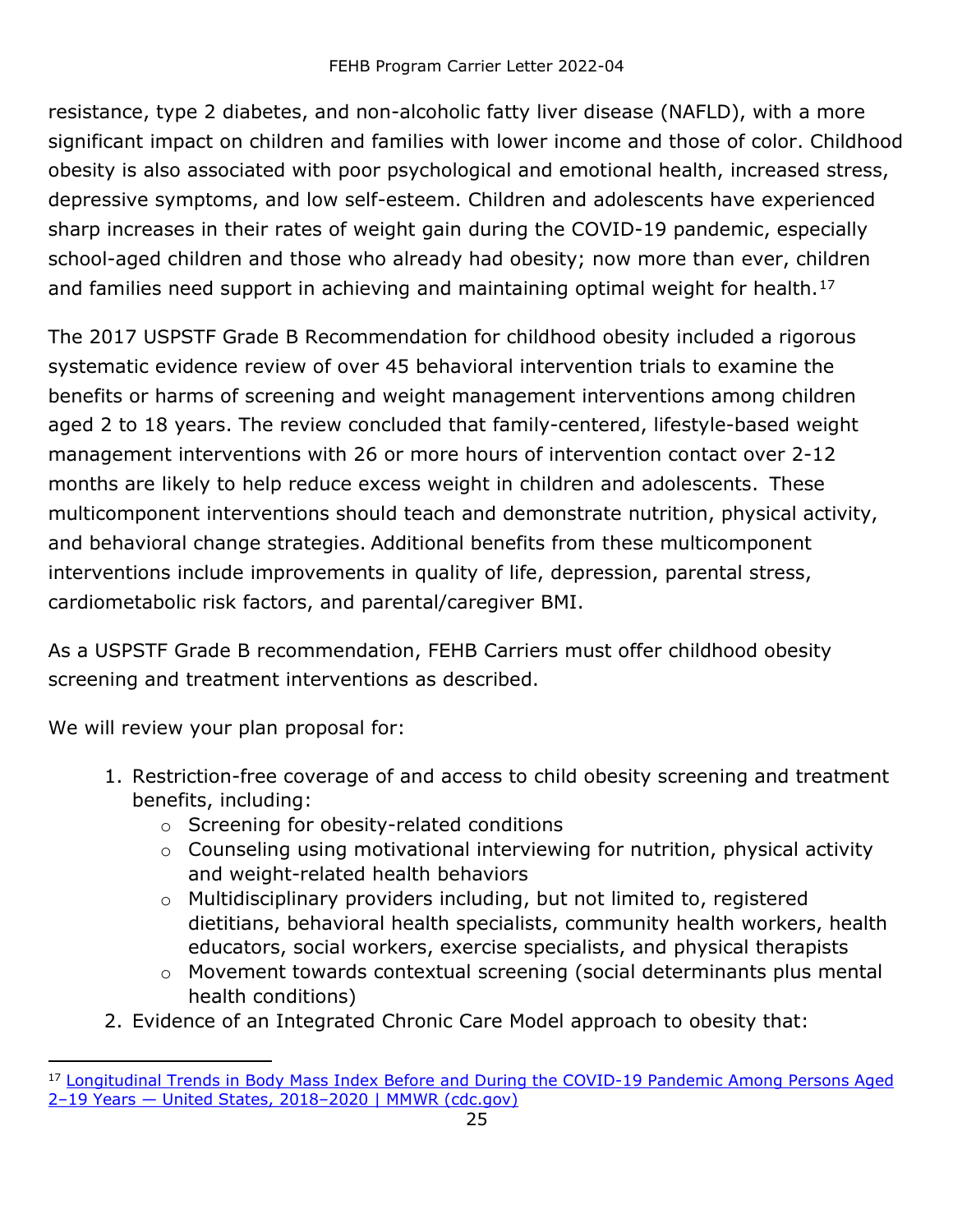- o Provides multicomponent, family-centered intensive behavioral interventions such as a Family Healthy Weight Program (HW Program) consistent with the USPSTF Grade B recommendation for child obesity
	- Comprehensive, intensive, behavioral intervention programs for children ages 6+ with obesity that includes 26 or more hours of intervention contact over 2-12 months
- o A focus on clinical treatments for children with excess weight/obesity to include:
- Primary care management and follow-up weight management
- Interdisciplinary team-based care
- Sub-specialist care for co-occurring conditions
- Anti-obesity pharmacotherapy
- Metabolic and bariatric surgery

#### *Anti-Obesity Medications*

The landscape of pharmaceuticals available to treat obesity continues to evolve and there are currently a variety of Food and Drug Administration (FDA) approved medications available with different mechanisms of action. The FDA indications for anti-obesity medications reinforce that nutrition and physical activity regimens should accompany drug treatment of obesity. Treatment with anti-obesity medications is highly individualized and will depend on the individual's comorbidities, their current medication regimen, and the potential for adverse effects. FEHB Carriers must have adequate coverage of FDAapproved anti-obesity medications on their formulary to meet patient needs.

Please indicate in your proposals how the following FDA-approved anti-obesity medications (listed below) are covered on your formulary. Include tiering information and type of utilization management edits applied (if any).

- 1. Glucagon-like peptide-1 (GLP-1) receptor agonists that reduce appetite and food/calorie intake
	- a. Liraglutide (*Saxenda*)
	- b. Semaglutide (*Wegovy*)
- 2. Medications that inhibit GI lipase to prevent fat absorption
	- a. Orlistat (*Xenical*)
	- b. Orlistat (*Alli*)
- 3. Anti-obesity medications that act as a sympathomimetic, anorectic, or reduces appetite
	- a. Phentermine
	- b. Phentermine *(Adipex-P)*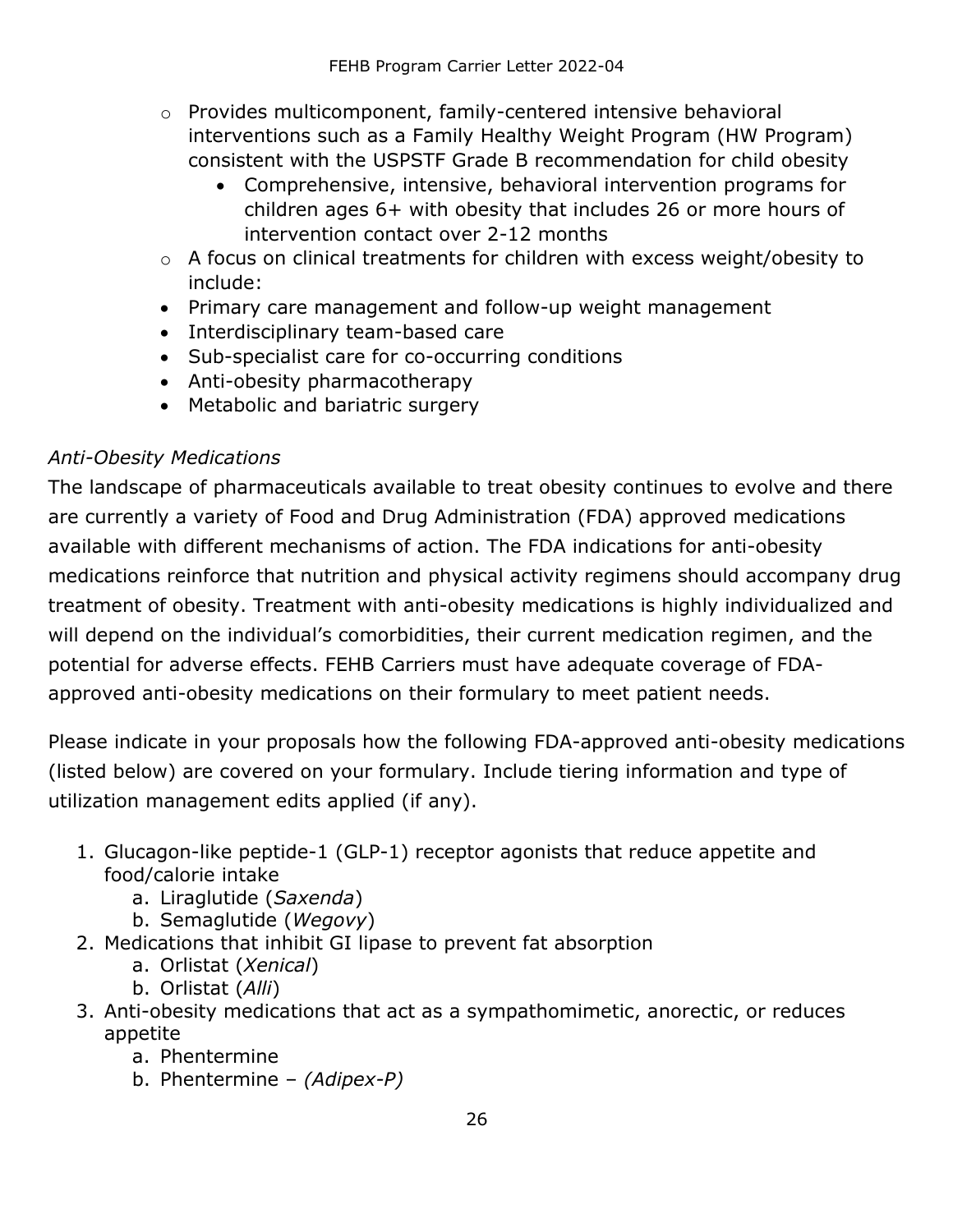- c. Phentermine *(Lomaira)*
- d. Phentermine/topiramate ER *(Qsymia)*
- 4. Medications that reduce appetite and cravings
	- a. Naltrexone 8 mg/bupropion 90 mg ER (*Contrave*)
- 5. Melanocortin 4 (MC4) receptor agonist that reduces appetite a. Setmelanotide (*Imcivree*)
- 6. Devices that act to promote a sense of fullness by occupying space in the stomach a. *(Plenity)*
- 7. Others

For non-formulary or excluded FDA–approved anti-obesity medications, describe how medical necessity determinations are handled and include the clinical criteria used for the determination.

#### *Communication and Education of Members and Providers*

We will be reviewing your proposals for the availability of proactive communication of the obesity benefit, including covered services and the process for accessing them, to all members and providers via multiple channels and methods. This would include:

- Inviting members with elevated risks of obesity-related conditions and known obesity to participate in evidence-based intervention.
- Education for members about obesity as a complex chronic disease, the importance of early intervention and prevention, the family health and psychosocial benefits of engaging in a HW program, and any additional information on benefits related to obesity care in children and families.
- Education for providers (including, but not limited to, dietitian, behavioral health, medical, CHW) regarding prevention, screening, identification, and treatment of children and families with overweight, obesity, and obesity-related health conditions.
- Educating providers about evidence-based services and providing or incentivizing training on motivational interviewing for all clinical staff.
- Providing education to staff on obesity-related stigma and bias and the use of person-first language.

#### *Billing and Coding*

We will be reviewing your proposals for coverage of billing and coding used by providers and Carrier claims processing staff. Your proposals should also describe education of claims processing staff about changes to coding for obesity screening and care.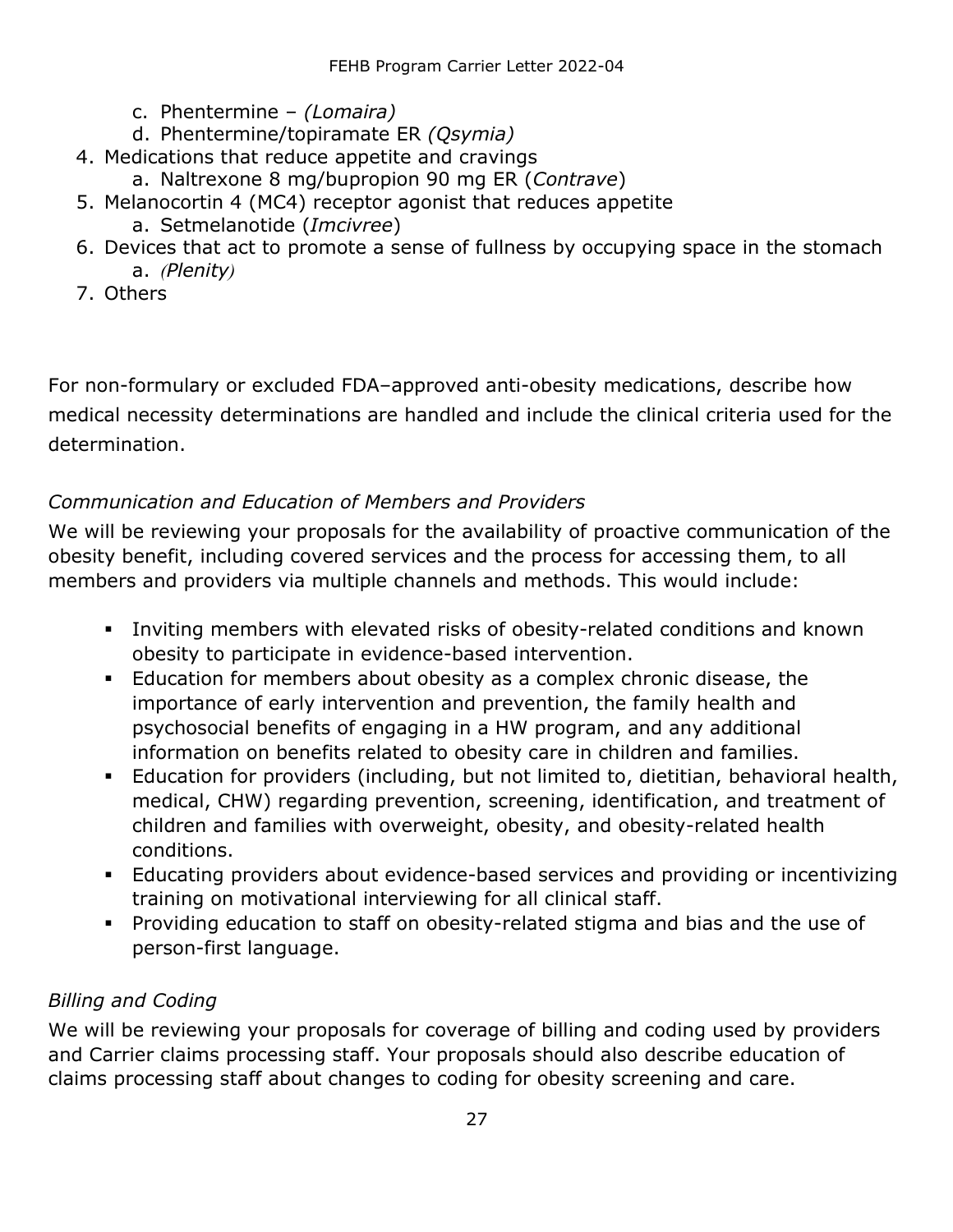Examples of codes (effective October 1, 2021):

| <b>Primary Weight-Related Diagnoses</b>                               |                                                                                                                                 |
|-----------------------------------------------------------------------|---------------------------------------------------------------------------------------------------------------------------------|
| <b>International</b><br><b>Classification of</b><br>Diseases (IDC-10) | <b>Description</b>                                                                                                              |
| E66.3                                                                 | Overweight                                                                                                                      |
| E66.8                                                                 | Obesity, other                                                                                                                  |
| E66.9                                                                 | Obesity, unspecified                                                                                                            |
| E66.01                                                                | Morbid/Severe Obesity                                                                                                           |
| R63.6                                                                 | Abnormal Weight Gain                                                                                                            |
| Z68.53                                                                | BMI, pediatric 85th% to less than 95th% for<br>age                                                                              |
| Z68.54                                                                | BMI, pediatric greater than or equal to 95th%<br>for age                                                                        |
| Z71.3                                                                 | Dietary Counseling and Surveillance                                                                                             |
| Z71.89                                                                | Other Specified Counseling                                                                                                      |
| <b>Current Procedural</b><br><b>Terminology (CPT)</b>                 |                                                                                                                                 |
| 99381-99387                                                           | New Patient Preventive Medicine Services                                                                                        |
| 99401-99417                                                           | <b>Established Patient Preventive Medicine Services</b><br>Counseling Risk Factor Reduction and Behavior<br>Change Intervention |
| 99421-99429                                                           | Other Preventive Medicine Services                                                                                              |

| <b>Non Physician Provider Services</b>                |                                                                                                       |
|-------------------------------------------------------|-------------------------------------------------------------------------------------------------------|
| <b>Current Procedural</b><br><b>Terminology (CPT)</b> | <b>Description</b>                                                                                    |
| 97802                                                 | Medical nutrition therapy; <i>initial</i> assessment and<br>intervention, individual, each 15 minutes |
| 97803                                                 | Medical nutrition therapy; reassessment and<br>intervention, individual, each 15 minutes              |
| 97804                                                 | Medical nutrition therapy group (2 or more<br>individuals), each 30 minutes                           |
| G0270                                                 | Medical nutrition therapy: reassessment and<br>subsequent intervention(s) following second referral   |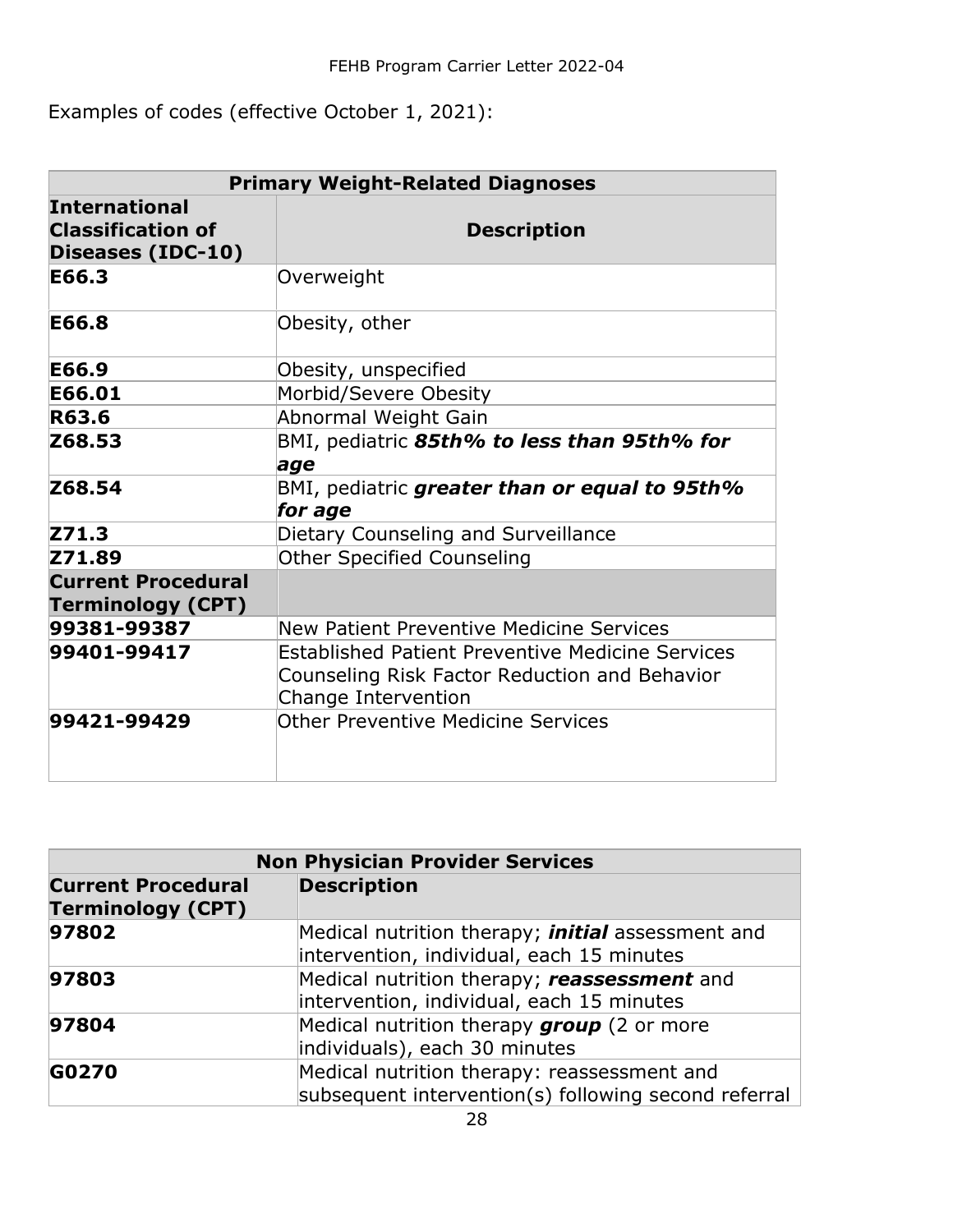|              | in same year for change in diagnosis, medical<br>condition or treatment regimen individual, face-to-<br>face with the patient, each 15 minutes                                                                                                                                                                  |
|--------------|-----------------------------------------------------------------------------------------------------------------------------------------------------------------------------------------------------------------------------------------------------------------------------------------------------------------|
| G0271        | Medical nutrition therapy: reassessment and<br>subsequent intervention(s) following second referral<br>in same year for change in diagnosis, medical<br>condition or treatment regimen (including additional<br>hours needed for renal disease), individual, face-to-<br>face with the patient, each 30 minutes |
| <b>S9470</b> | Nutritional counseling                                                                                                                                                                                                                                                                                          |
| <b>S9449</b> | Weight management classes, per session                                                                                                                                                                                                                                                                          |
| <b>S9452</b> | Nutrition classes                                                                                                                                                                                                                                                                                               |

| <b>Behavioral Counseling Services</b> |                                                                                                                                                |
|---------------------------------------|------------------------------------------------------------------------------------------------------------------------------------------------|
| <b>Terminology</b><br>(CPT)           | <b>Current Procedural Description of Service</b><br>Type of Provider: Behavioral Health (PhD, PsyD,<br><b>LCSW, LPC, LMFT, or LAC)</b>         |
| G0447                                 | Face-to-face behavioral counseling for obesity,<br>individual, 15 minutes                                                                      |
| G0473                                 | Face-to-face behavioral counseling for obesity, group,<br>30 minutes                                                                           |
| 90832, 34, 37, 47                     | Psychotherapy, 16-30 minutes; 31-45 min; 46-60 min;<br>family psychotherapy                                                                    |
| 96156                                 | Health behavior assessment or re-assessment (i.e.,<br>health-focused clinical interview, behavioral<br>observations, clinical decision making) |
|                                       | Individual Intervention - Health and Behavior Codes                                                                                            |
| 96158                                 | Health behavior intervention, individual, face-to-face;<br>initial 30 minutes                                                                  |
| +96159                                | Each additional 15 minutes (List separately in addition<br>to code for primary procedure)                                                      |
|                                       | Group Intervention                                                                                                                             |
| 96164                                 | Health behavior intervention, group (2 or more<br>patients), face-to-face; initial 30 minutes                                                  |
| +96165                                | Each additional 15 minutes (List separately in addition<br>to code for primary procedure)                                                      |
|                                       | Family Intervention WITH patient present                                                                                                       |
| 96167                                 | Health behavior intervention, family (with the patient<br>present), face-to-face; initial 30 minutes                                           |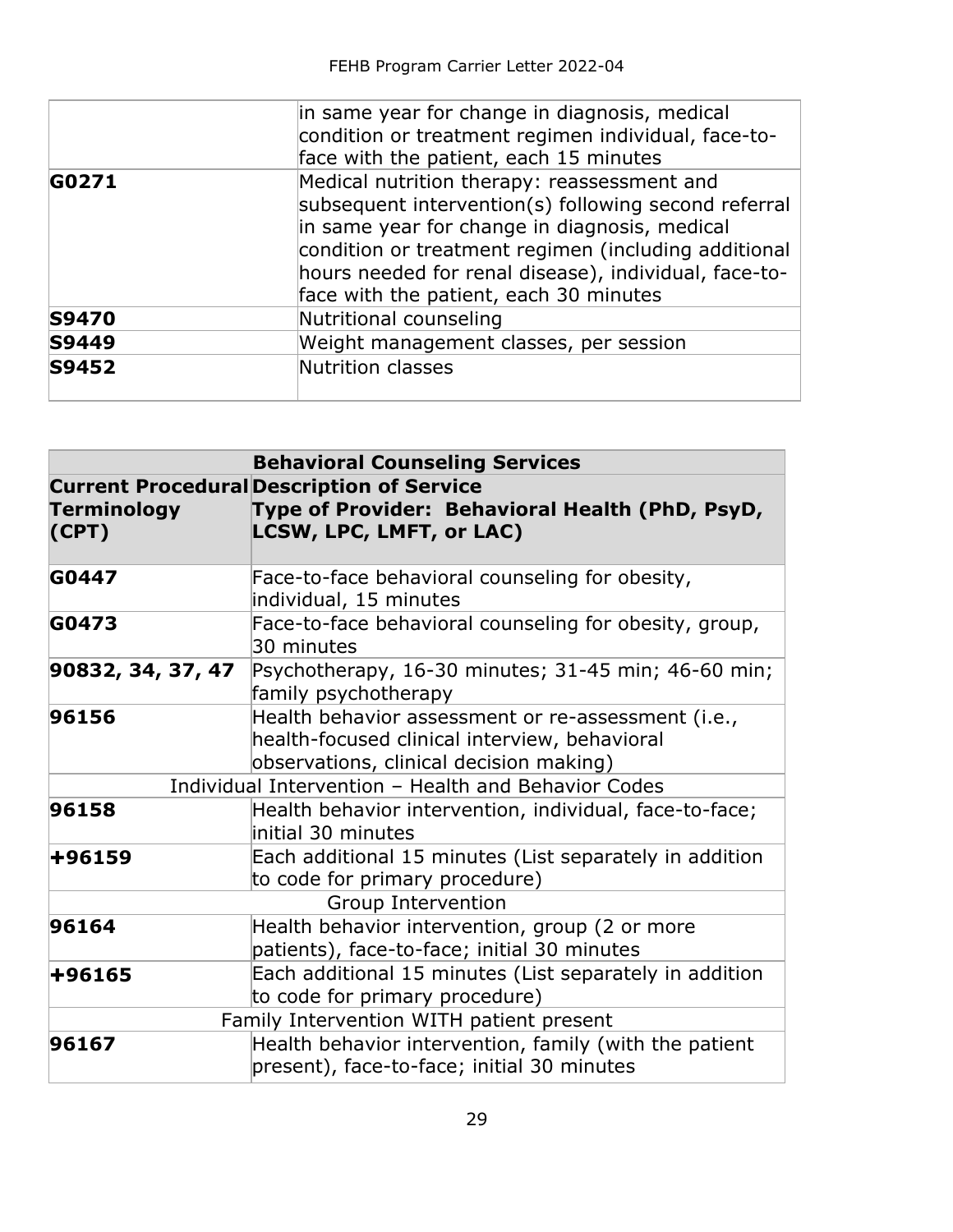| +96168 | Each additional 15 minutes (List separately in addition<br>to code for primary procedure)               |
|--------|---------------------------------------------------------------------------------------------------------|
|        | Family Intervention WITHOUT patient present                                                             |
| 96170  | Health behavior intervention, family (without the<br>patient present), face-to-face; initial 30 minutes |
| +96171 | Each additional 15 minutes (List separately in addition<br>to code for primary procedure)               |

# <span id="page-29-0"></span>**Ensuring the Federal Government Continues to Offer Competitive and Comprehensive Benefits**

### <span id="page-29-1"></span>*COVID-19 Pandemic*

*Over-the-Counter Tests, Vaccines, and Therapeutics*

FEHB Carriers are reminded to review COVID-19 guidance in Carrier Letters [2020-02,](https://www.opm.gov/healthcare-insurance/healthcare/carriers/2020/2020-02.pdf) [2020-08,](https://www.opm.gov/healthcare-insurance/healthcare/carriers/2020/2020-08.pdf) [2020-19,](https://www.opm.gov/healthcare-insurance/healthcare/carriers/2020/2020-19.pdf) and [2022-01](https://www.opm.gov/healthcare-insurance/healthcare/carriers/2022/2022-01.pdf) as well as other Carrier Letters that may be released after this Technical Guidance and prior to May 31, 2022 when preparing benefits proposals. Additional guidance may address long COVID, including correct coding. Please describe the following in your proposals:

- 1. Efforts at ensuring members have equitable access to diagnostic tests, vaccines, and therapeutics.
- 2. Efforts taken to cover over-the-counter (OTC) COVID-19 tests without imposing any cost-sharing requirements, prior authorization, or other medical management requirements. Among other things, describe:
	- a. Use of a safe harbor to provide [direct coverage](https://www.dol.gov/sites/dolgov/files/EBSA/about-ebsa/our-activities/resource-center/faqs/aca-part-51.pdf#page=5) of OTC COVID-19 tests.
	- b. Use of a safe harbor to provide [no less than 8 OTC COVID-19 tests](https://www.dol.gov/sites/dolgov/files/EBSA/about-ebsa/our-activities/resource-center/faqs/aca-part-51.pdf#page=6) per 30-day pay period per covered individual.
	- c. How you facilitate access to, effective use of, and prompt payment for OTC COVID-19 tests.
	- d. Steps taken to deter fraud and abuse.
- 3. Efforts taken to provide education and information resources to support FEHB enrollees seeking OTC COVID-19 testing
- 4. Efforts to communicate with members on the importance of COVID-19 vaccinations including booster doses, addressing vaccine hesitancy, and where they can get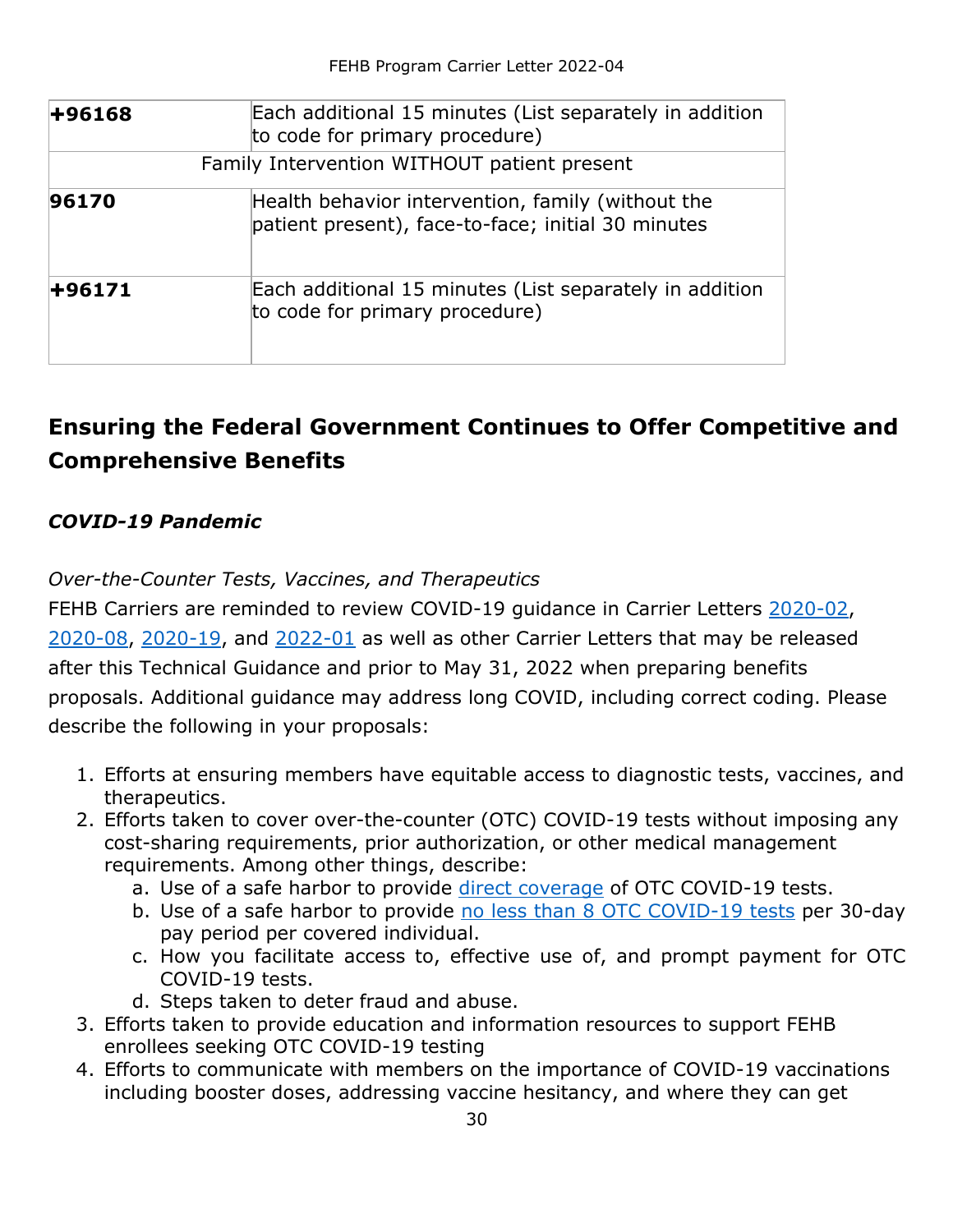vaccinated.

- 5. Efforts taken to rapidly cover recently FDA approved or authorized COVID-19 therapeutics available for treatment, pre-exposure preventions, and post-exposure prophylaxis.
- 6. Efforts at ensuring pharmacy access to select COVID-19 therapeutics, including providing appropriate reimbursement for assessment and administration to pharmacies.

#### *Telehealth*

Telehealth services have rapidly expanded during the COVID-19 pandemic, and demonstrably played an important role in the provision of healthcare. Within the FEHB Program, telehealth services for various types of care showed a significant one-year median increase (from 2019 to 2020), including in primary care, urgent care, specialty care, mental health, behavioral health, and remote monitoring.

Please describe the following in your proposals:

- 1. Efforts to leverage telehealth to improve health equity. Among other things, describe how telehealth is used for both emergent (e.g., stroke) and nonemergent services (e.g., liver specialists) to mitigate transportation difficulties for both rural and urban populations.
- 2. Efforts to leverage telehealth for the provision of mental health and substance use disorder services, including how it addresses network scarcity issues and improves the patient experience.
- 3. Efforts to support the expansion of remote monitoring capabilities in order to improve the quality of care for those with chronic diseases.
- 4. Steps taken to assist the efforts of providers to furnish telehealth services, including (1) coordination between free-standing telehealth providers and those having ongoing medical relationships with members; (2) support for brick-andmortar practices to incorporate telehealth into their repertoire of services; and (3) continuation of reasonable agreements on reimbursement.

### *Mental Health and Substance Use Disorders*

The COVID-19 pandemic has dramatically increased incidences of mental health and substance use disorders (MH/SUD), which have disproportionately affected certain populations.[18](#page-30-0) Please describe the following in your proposals:

1. Efforts taken to address incidences of MH/SUD in the following populations:

<span id="page-30-0"></span><sup>&</sup>lt;sup>18</sup> [The Implications of COVID-19 for Mental Health and Substance Use,](https://www.kff.org/coronavirus-covid-19/issue-brief/the-implications-of-covid-19-for-mental-health-and-substance-use/) KFF.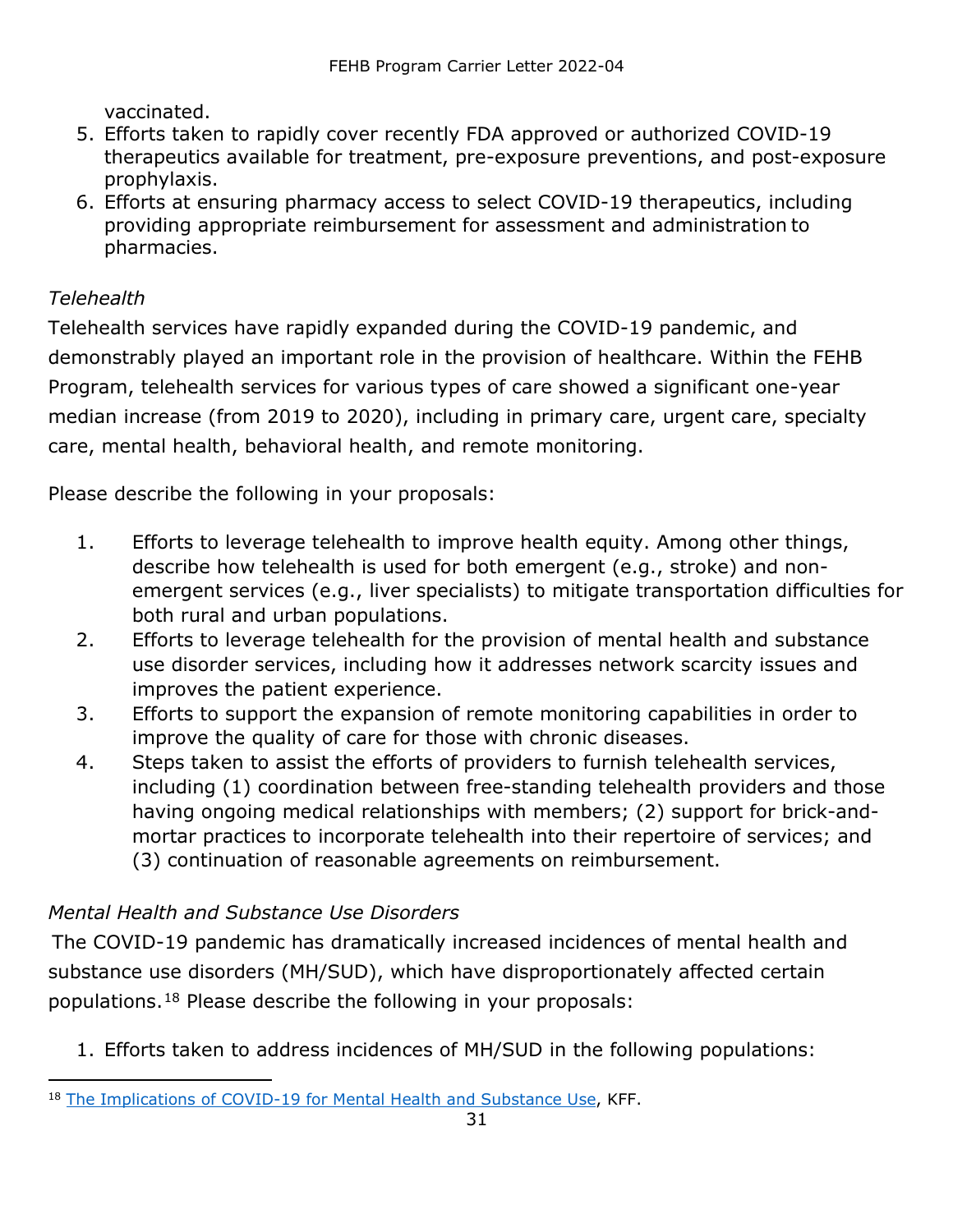- a. Adolescents and young adults
- b. Mothers with school age children
- c. Pregnant women and women who have given birth within the year
- d. Healthcare providers, U.S. Postal Service employees, and other [essential](https://www.cdc.gov/vaccines/covid-19/categories-essential-workers.html)  [workers](https://www.cdc.gov/vaccines/covid-19/categories-essential-workers.html)
- e. Black, Indigenous, and other People of Color
- 2. Efforts taken to perform and document comparative analyses of the design and application of non-quantitative treatment limitations on MH/SUD benefits, consistent with [Carrier Letter 2021-16.](https://www.opm.gov/healthcare-insurance/healthcare/carriers/2021/2021-16.pdf)

### <span id="page-31-0"></span>*Medical Foods*

Certain nutritional supplements (i.e., medical foods) are medically necessary for the continued health of FEHB members with specific medical conditions (e.g., Inborn Errors of Metabolism) that make ordinary foods potentially toxic. In alignment with many states and DoD's Tricare program, OPM encouraged Carriers to provide coverage for medical foods in its 2021 Carrier Letter [\(2021-03\)](https://www.opm.gov/healthcare-insurance/healthcare/carriers/2021/2021-03.pdf) and subsequent Technical Guidance [\(2021-05\)](https://www.opm.gov/healthcare-insurance/healthcare/carriers/2021/2021-05.pdf). **As stated in the Call Letter, all plans must cover medical foods in 2023.** Limitations must have a reasonable medical rationale. Examples of limitations that would not be allowed include but are not limited to, age restrictions, restrictions on the method of alimentation (e.g., via nasogastric tube or intravenously), or whether it is the sole source of nutrition. However, as stated last year, reasonable annual limits on coverage are allowed.

### <span id="page-31-1"></span>*Assistive Reproductive Technology (ART)*

OPM is interested in supporting family building efforts for covered FEHB enrollees and their eligible family members. This is an area of focus to ensure the Federal government's competitiveness as an employer of choice.  We recognize that family building encompasses more than treatment of infertility and want to recognize diversity of family structures as referenced in section 11(d) of EO 14035. While FEHB Carriers currently cover the diagnosis and treatment of infertility, OPM believes that Carriers could do more to address the financial burden of assisted reproductive technology (ART) treatment for those who may require it. In our upcoming Automated Data Collection, we will be asking for information on ART and other family building benefits FEHB Carriers are currently providing in both their FEHB line of business and other lines of business.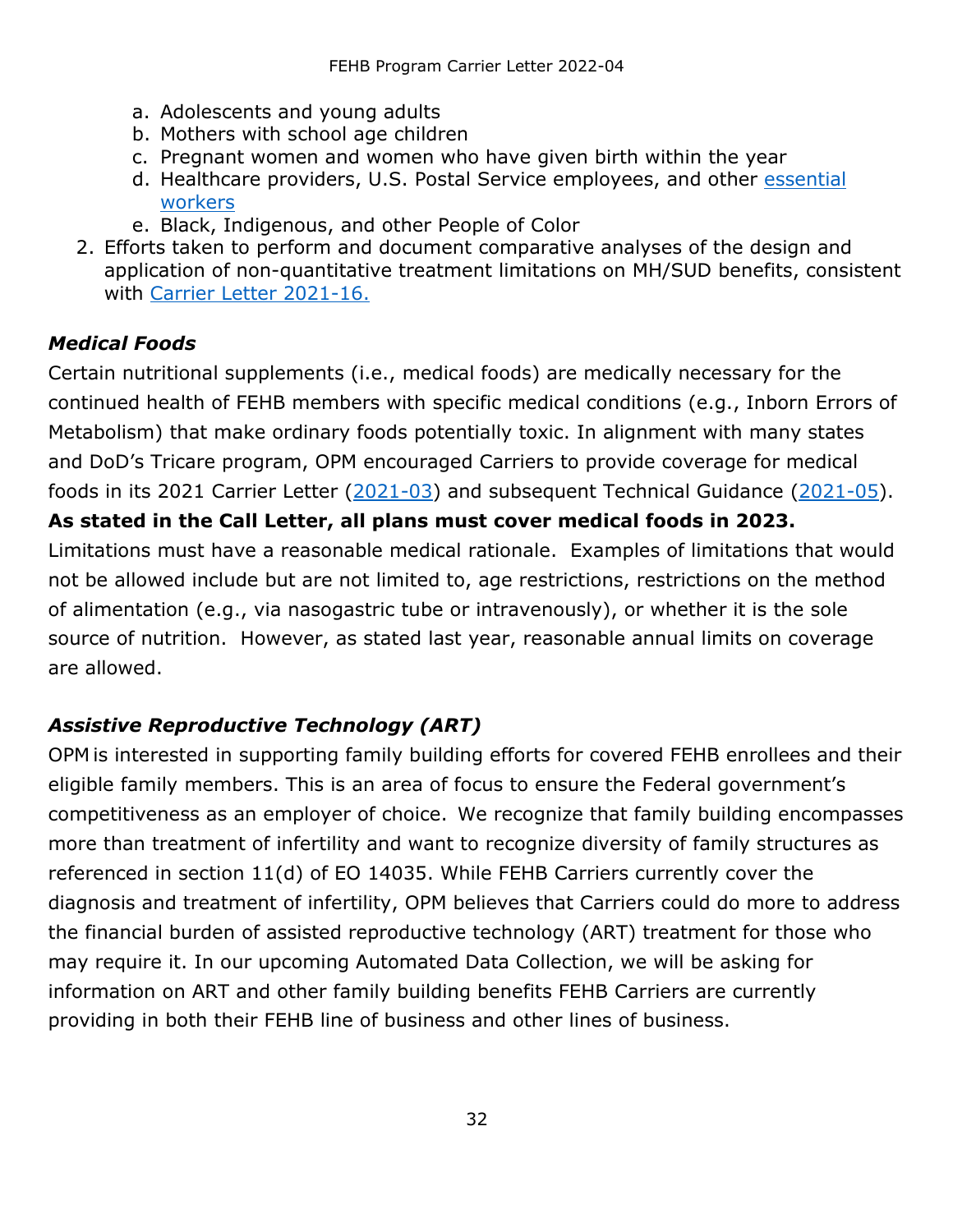Providing enrollees with access to negotiated discount rates for ART treatment, irrespective of an infertility diagnosis, is a good first step in helping to make family building more affordable. This information should be described via the Affinity benefits shown on the non-FEHB page of the plan brochure.

#### <span id="page-32-0"></span>*Preventive Services*

Carrier Letter 2019-01 clarified OPM's expectations on coverage for preventive services with no cost sharing when received from an in-network provider. "No cost sharing" means that services are not subject to copayments, coinsurance, deductibles, or annual limits, and that all required preventive services must cover the full scope of the recommendations.

Preventive services guidelines are updated periodically by the United States Preventive Services Task Force (USPSTF), Advisory Committee on Immunization Practices (ACIP), United States Health Resources and Services Administration (HRSA), and Bright Futures. A recent example of these updates is in [HRSA's comprehensive preventive care and](https://www.hhs.gov/about/news/2022/01/11/hrsa-updates-affordable-care-act-preventive-health-care-guidelines-improve-care-women-children.html)  [screening guidelines for women and for infants, children, and adolescents.](https://www.hhs.gov/about/news/2022/01/11/hrsa-updates-affordable-care-act-preventive-health-care-guidelines-improve-care-women-children.html) We further advised in Carrier Letter 2019-01 that preventive services earning an "A" or "B" rating from the USPSTF or endorsement from the relevant entity by December 31 of the previous year should be incorporated into FEHB Carrier benefit proposals the following May, with no partial or phased in implementation period. Carriers were offered the option to adopt recommendations earlier as appropriate.

OPM is now revising our position and updating this guidance as follows.

Delaying implementation of any updates or changes made by the USPSTF, ACIP, HRSA, and Bright Futures until provided in the Carrier benefit proposal for the following year could postpone the benefit change as much as two years from the date of the update or change. This would not be to the benefit of our enrollees and could possibly be a detriment to their health and safety.

For the 2023 plan year and beyond all updates to preventive services guidelines by the USPSTF, ACIP, HRSA, and Bright Futures, and preventive services earning an "A" or "B" rating from the USPSTF or endorsement from the relevant entity must be applied as they occur throughout the year, without delay, by all FEHB Carriers. Carriers must update their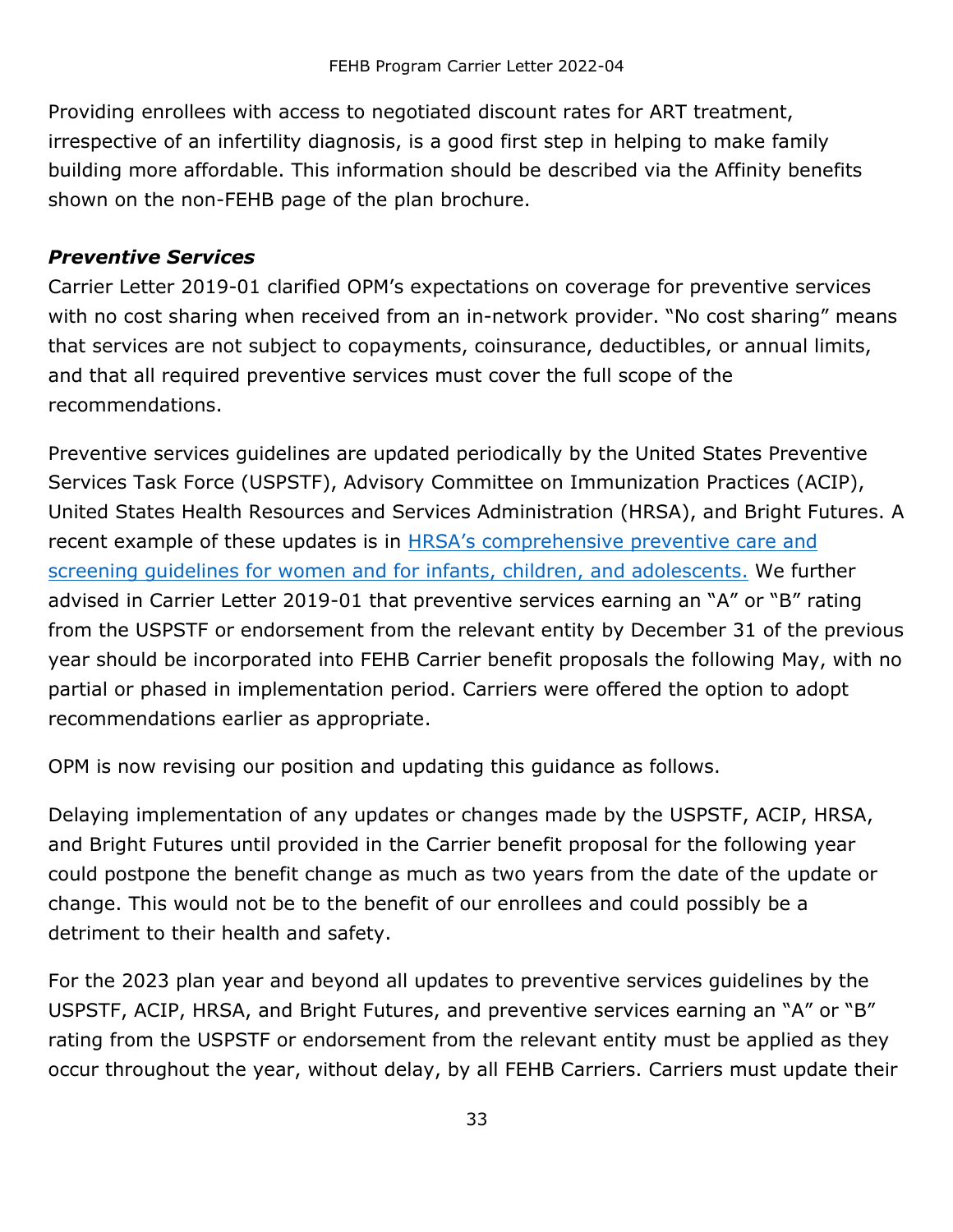benefits/claims systems to reflect these changes as soon as feasibly possible and then incorporate these changes into their FEHB Carrier benefit proposals the following May to memorialize them. Carriers immediately updating their systems to include these changes as they occur will ensure the health, safety, and well-being of our enrollees.

Carriers must reflect in Section 2 of their Plan brochures that these updates may occur throughout the year and to advise enrollees to check the USPSTF, ACIP, HRSA, and Bright Futures sites for any changes or updates. Carrier websites will also need to reflect that these changes may occur and provide a link for enrollees to the easily access the information.

Additionally, we remind FEHB Carriers of their continuing obligation to cover, without cost sharing, the full range of contraceptives and contraceptive care for adolescent and adult women as provided in the [Women's Preventive Services Guidelines](https://www.hrsa.gov/womens-guidelines/index.html) supported by the Health Resources and Services Administration (HRSA). Such coverage must include all FDA-approved, cleared, or granted contraceptive products that are determined by an enrollee's care provider to be medically appropriate, even if those contraceptive products may be non-formulary or excluded from the Carrier's formulary. Due to complaints received by the Departments of Health and Human Services, Labor, and Treasury, these agencies issued [FAQs Part 51,](https://www.dol.gov/sites/dolgov/files/EBSA/about-ebsa/our-activities/resource-center/faqs/aca-part-51.pdf?source=email) which reiterated and reinforced health plan requirements regarding contraception. FEHB Carriers are required to comply with these requirements. Additional information will be forthcoming in an updated Carrier Letter.

### <span id="page-33-0"></span>**Part IV: Continued Focus from Previous Years for All FEHB Carriers**

### <span id="page-33-1"></span>**Organ/Tissue Transplants**

As in past years, we are providing guidance on organ/tissue transplants for 2023. When you determine that a transplant service is no longer experimental, but is medically necessary, you may begin providing benefits coverage at that time. FEHB Carriers are not obligated to wait for the next contract year before they begin providing such benefits. The following sections are included in the [Organ/Tissue](#page-38-0) Transplants and Diagnoses worksheet:

- Section 1 OPM's required list of covered organ/tissue transplants.
- Section 2 OPM's recommended coverage of transplants under Clinical Trials. All Carriers are to complete and return this table.
- Section 3 OPM's recommended list of covered rare organ/tissue transplants. All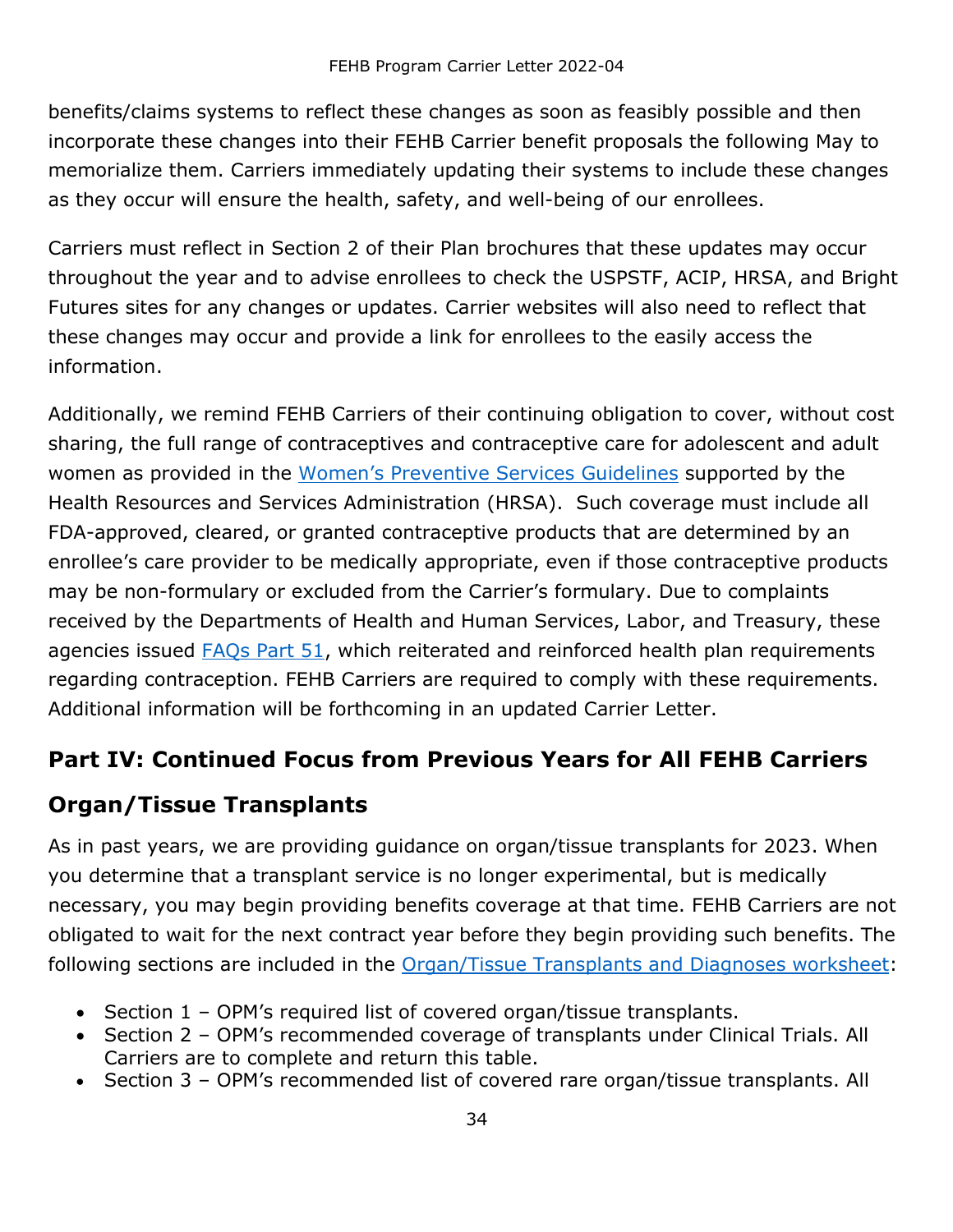Carriers are to complete and return this table.

### <span id="page-34-0"></span>**Summary of Benefits and Coverage**

FEHB Carriers will continue to provide a Summary of Benefits and Coverage (SBC) for each plan based on standards developed by the Departments of Labor, Health and Human Services, and the Treasury.

## <span id="page-34-1"></span>**Aggregate Healthcare Cost and Utilization Data Report**

FEHB Carriers are reminded of their obligation to supply aggregate healthcare cost and utilization data to OPM. Carrier Letter 2021-09 provides additional information about this requirement and Carriers should refer to the instructions for details on how to complete and submit the data report.

## <span id="page-34-2"></span>**Part V: Attachments**

The following attachments must be completed and returned to OPM as part of your Plan Year 2023 proposal. Not all attachments are applicable to each FEHB Carrier. The list and table below organize the attachments by their applicability to particular Carrier types. If you have questions, please contact your Health Insurance Specialist.

| <b>Worksheet attachment</b>                                      | <b>Applicable</b><br>to FFS? | <b>Applicable to</b><br><b>Returning</b><br><b>HMOs (ER &amp;</b><br><b>CR)?</b> | <b>Applicable</b><br>to New<br>HMO? |
|------------------------------------------------------------------|------------------------------|----------------------------------------------------------------------------------|-------------------------------------|
| Attachment I: Technical Guidance<br><b>Submission Checklist</b>  | <b>Yes</b>                   | <b>Yes</b>                                                                       | <b>Yes</b>                          |
| Attachment II: FEHB Carrier<br>Contracting Officer               | <b>Yes</b>                   | <b>Yes</b>                                                                       | <b>Yes</b>                          |
| Attachment III: Organ/Tissue<br><b>Transplants and Diagnoses</b> | <b>Yes</b>                   | <b>Yes</b>                                                                       | <b>Yes</b>                          |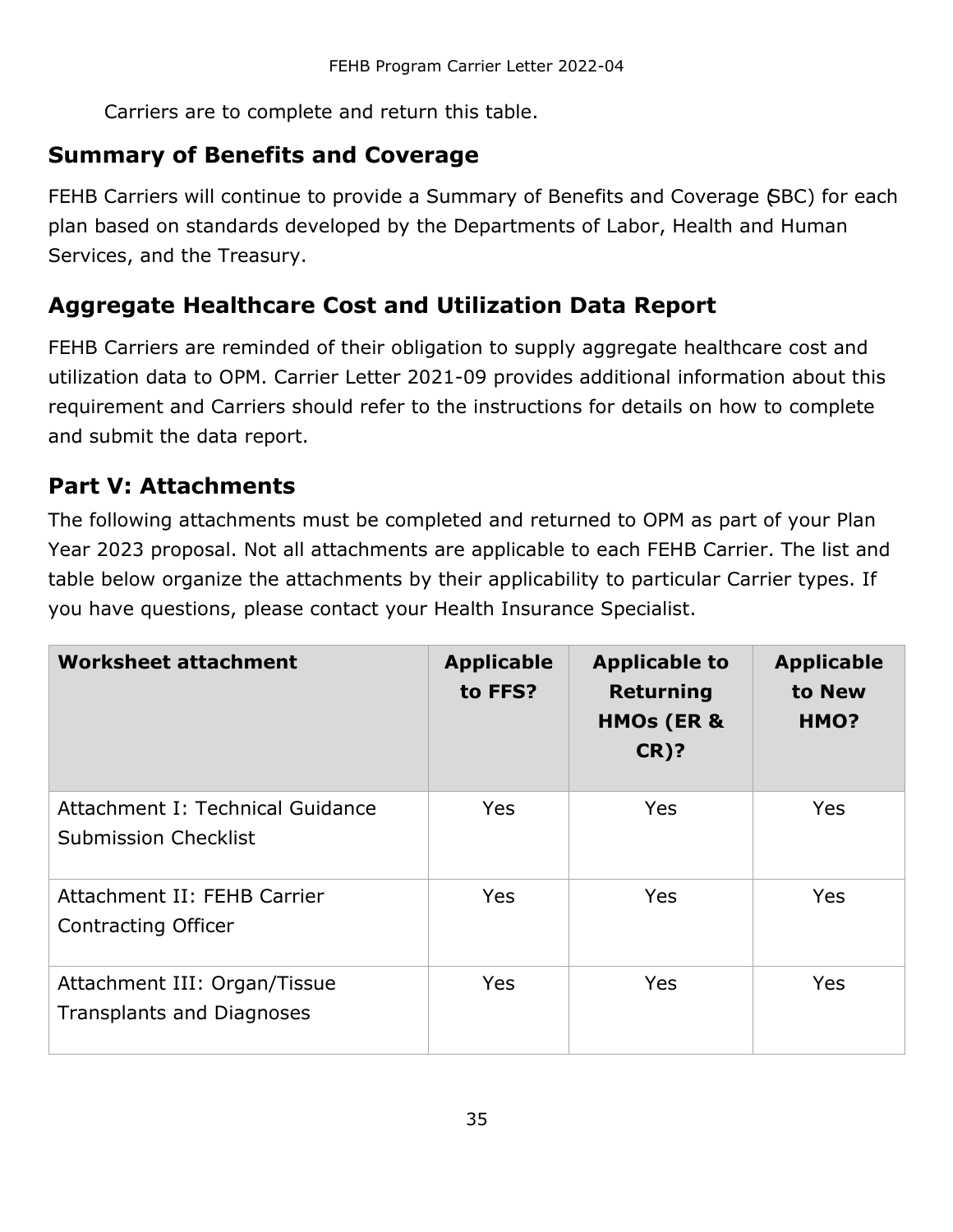| <b>Worksheet attachment</b>                                                                                                                                         | <b>Applicable</b><br>to FFS? | <b>Applicable to</b><br><b>Returning</b><br><b>HMOs (ER &amp;</b><br><b>CR)?</b> | <b>Applicable</b><br>to New<br>HMO? |
|---------------------------------------------------------------------------------------------------------------------------------------------------------------------|------------------------------|----------------------------------------------------------------------------------|-------------------------------------|
| Attachment IV: FEHB Drug Formulary<br>Template (in Excel, separate<br>document sent out with this Technical<br>Guidance)                                            | Yes                          | Yes                                                                              | <b>Yes</b>                          |
| Attachment V-a: Benefit Change<br>Worksheet for Community-Rated<br><b>HMOs</b>                                                                                      | <b>No</b>                    | Yes, only CR                                                                     | <b>No</b>                           |
| Attachment V-b: Benefit Change<br>Worksheet for Fee-For-Service and<br><b>Experience-Rated HMOs</b>                                                                 | Yes                          | Yes, only ER                                                                     | <b>No</b>                           |
| Attachment V-c: Benefit Clarification<br>Worksheet                                                                                                                  | Yes                          | Yes                                                                              | <b>Yes</b>                          |
| Attachment VI: FEHB Benefit<br>Difference Comparison Chart In-<br>Network Benefits Spreadsheet (in<br>Excel, separate document sent out<br>with Technical Guidance) | <b>No</b>                    | Yes                                                                              | Yes                                 |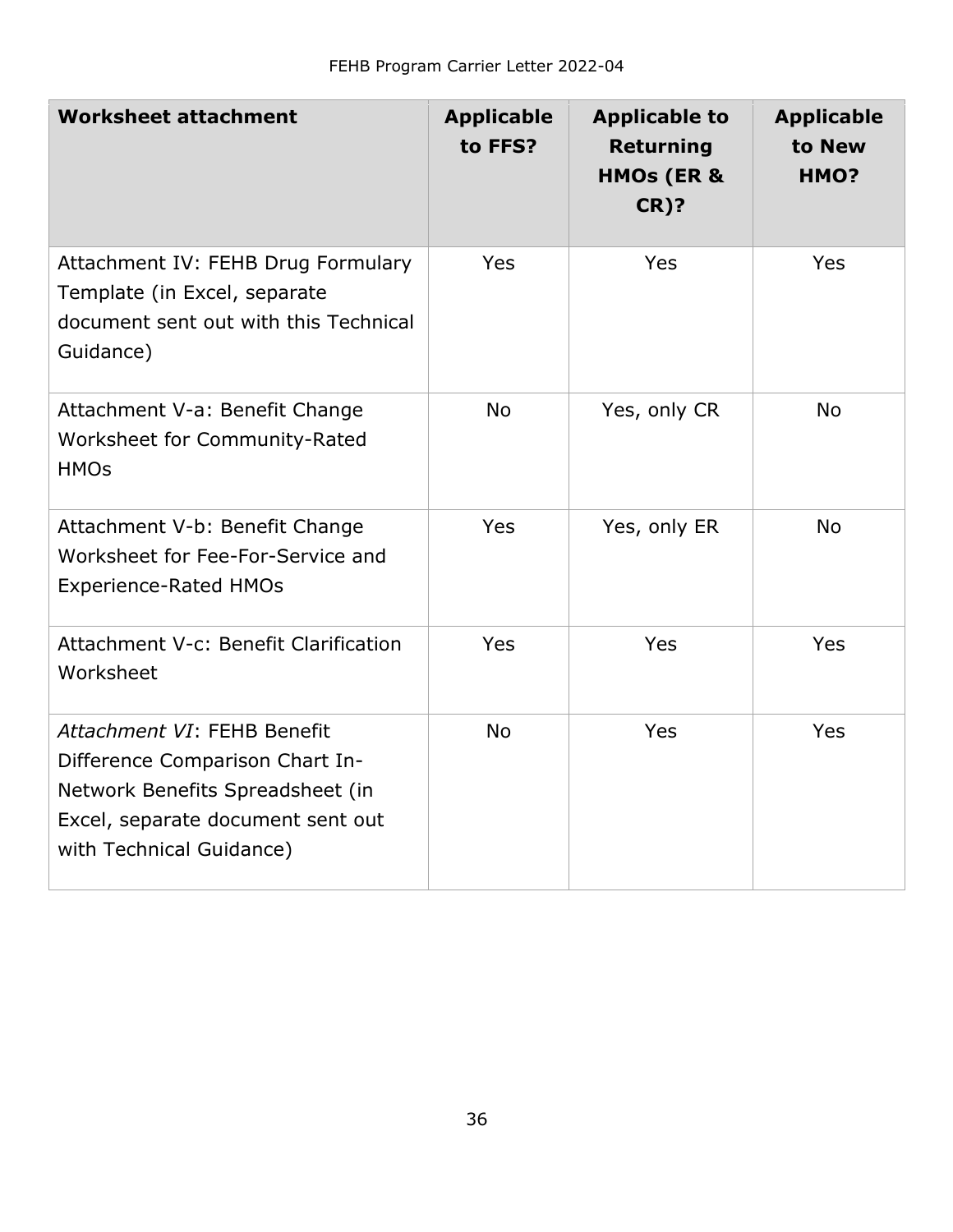## <span id="page-36-0"></span>**Attachment I: Technical Guidance Submission Checklist**

Please return this checklist with your 2023 benefit and rate proposal.

Not all attachments are applicable to each Carrier. Please refer to the **[Attachments](#page-34-2) section** of the 2023 Technical Guidance and, if you have furtherquestions, please contact your Health Insurance Specialist.

| <b>Attachment</b>                                   | <b>Attachment</b><br>completed<br>and in proposal?<br>Yes/No/NA |
|-----------------------------------------------------|-----------------------------------------------------------------|
| Attachment II: FEHB Carrier Contracting Official    |                                                                 |
| Attachment III: Organ/Tissue Transplants and        |                                                                 |
| Diagnoses                                           |                                                                 |
| Attachment IV: FEHB Drug Formulary Template*        |                                                                 |
| Attachment V-a: Benefit Change Worksheet for        |                                                                 |
| <b>Community-Rated HMOs</b>                         |                                                                 |
| Attachment V-b: Benefit Change Worksheet for Fee-   |                                                                 |
| For-Service and Experience-Rated HMOs               |                                                                 |
| Attachment V-c: Benefit Clarification Worksheet     |                                                                 |
| Attachment VI: FEHB Benefit Difference Comparison   |                                                                 |
| Chart In-Network Benefits Spreadsheet (HMOs only) * |                                                                 |

\* Please note that the Attachment IV: FEHB Drug Formulary Template and Attachment VI: FEHB Benefit Difference Comparison Chart In-Network Benefits Spreadsheet are Excel documents sent out with the 2023 Technical Guidance.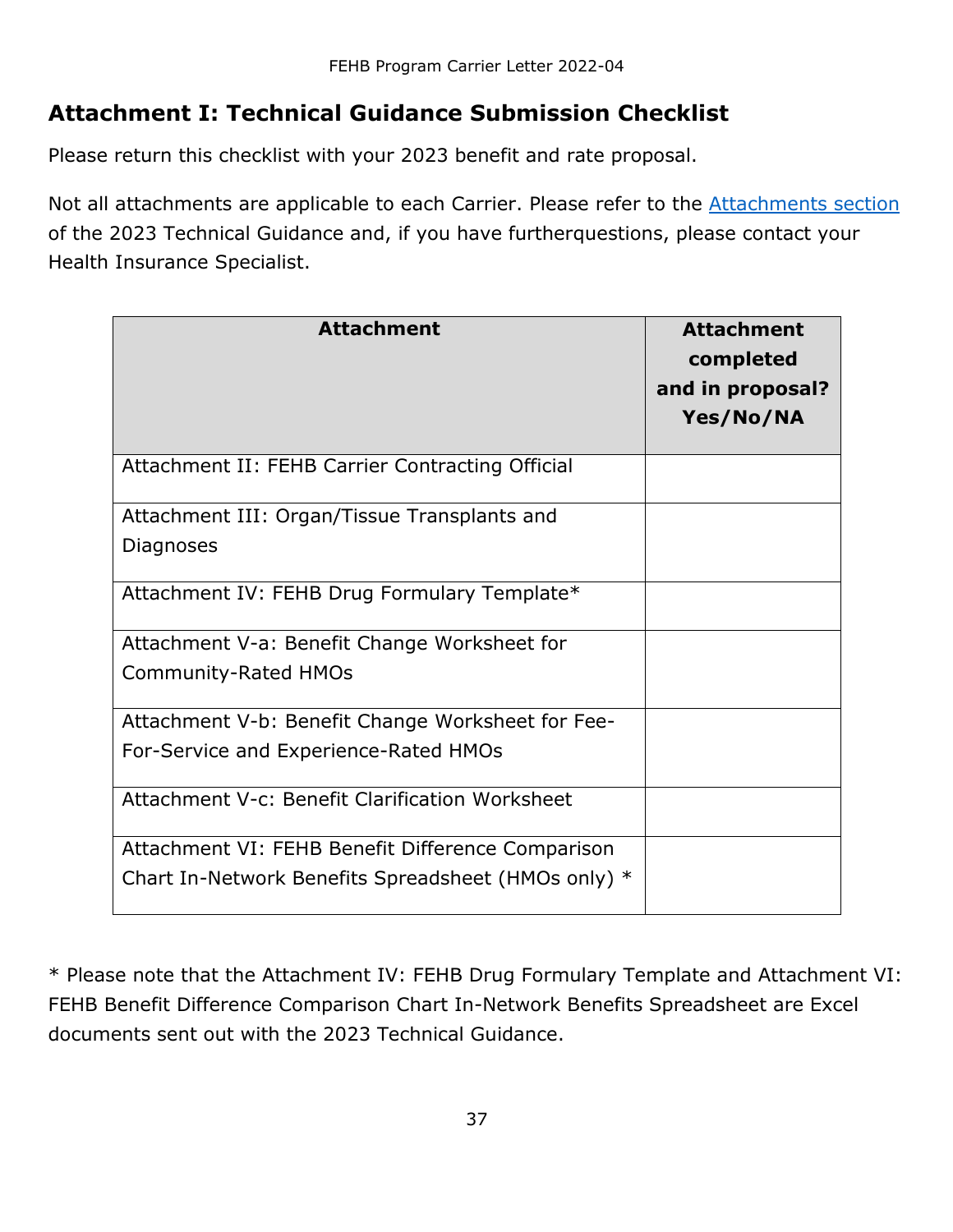### <span id="page-37-0"></span>**Attachment II: FEHB Carrier Contracting Official**

The Office of Personnel Management (OPM) will not accept any contractual action from example and the set of the set of the set of the set of the set of the set of the set of the set of the set of the set of the set of the set of the set of the set of the set of the set of the set of the set of the set involving rates and benefits, unless it is signed by one of the persons named below (including the executor of this form), or on an amended form acceptable by OPM. This list of contracting officials will remain in effect until the Carrier amends or revises it. An updated worksheet should be submitted any time revisions are made. Please submit this worksheet containing the signature of the contracting official. Verifiable digital signatures are acceptable.

| The people named below have the authority to sign a contract or otherwise to bind |  |  |         |  |
|-----------------------------------------------------------------------------------|--|--|---------|--|
| the Carrier for                                                                   |  |  | (Plan). |  |

Enrollment code(s): \_\_\_\_\_\_\_\_\_\_\_\_\_\_\_\_\_\_\_\_\_\_\_\_\_\_\_\_\_\_\_\_\_\_\_\_\_\_\_\_\_\_

| <b>Typed Name</b> | <b>Title</b> | <b>Signature</b> | <b>Date</b> |
|-------------------|--------------|------------------|-------------|
|                   |              |                  |             |
|                   |              |                  |             |
|                   |              |                  |             |
|                   |              |                  |             |

\_\_\_\_\_\_\_\_\_\_\_\_\_\_\_\_\_\_\_\_\_\_\_\_\_\_\_\_\_\_\_\_\_\_\_ \_\_\_\_\_\_\_\_\_\_\_\_\_\_

Signature of Contracting Official Date

Typed Name and Title Typed Name and Title

Email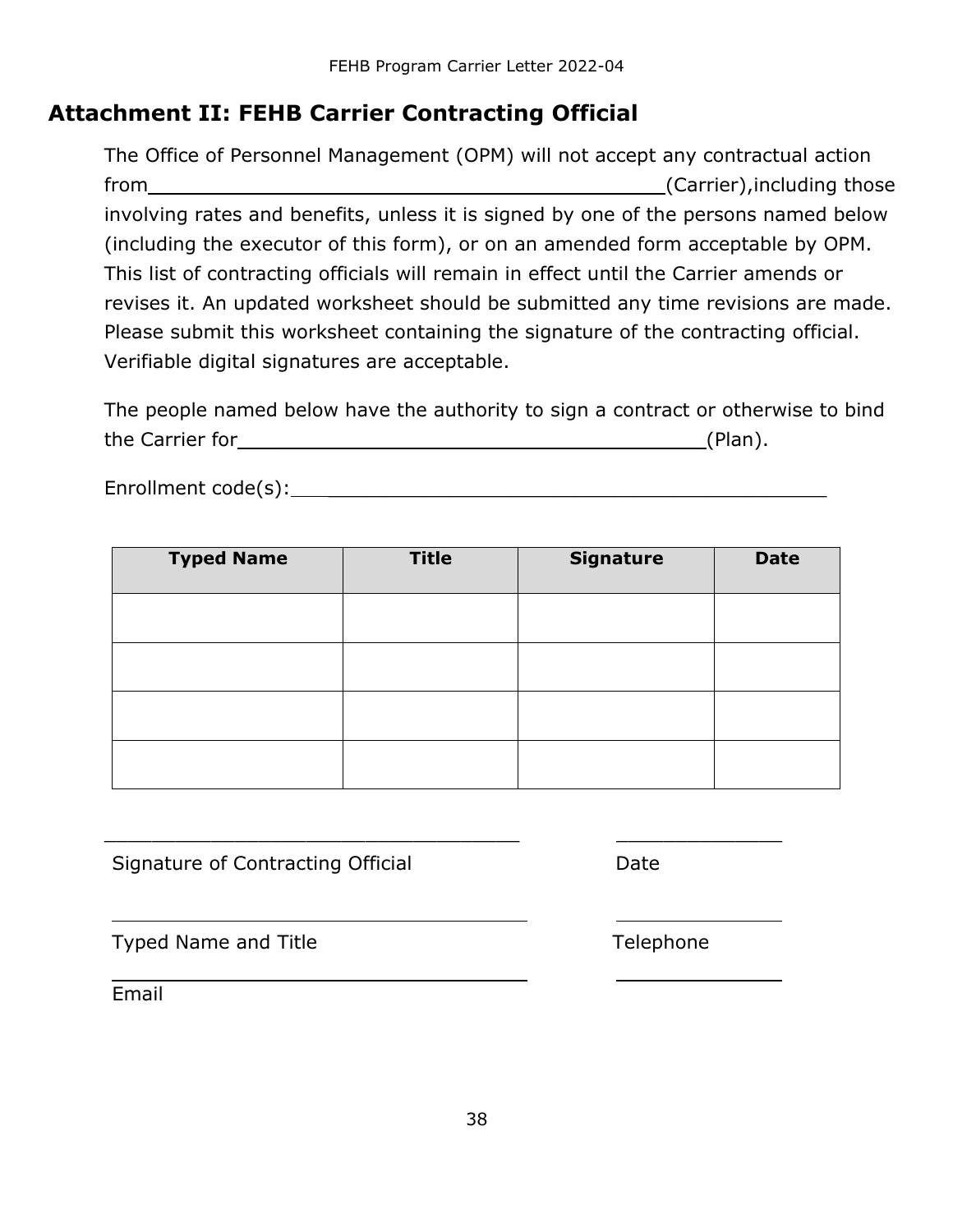## <span id="page-38-0"></span>**Attachment III: 2023 Organ/Tissue Transplants and Diagnoses**

Technology and clinical advancements are continually evolving. FEHB Carriers are encouraged to provide coverage during the contract year for transplant services recommended under clinical trials and transplant services that transition from experimental/investigational. These types of transplants may transition from experimental/investigational and become consistent with standards of good medical practice in the U.S. for the diagnosed condition. Please return this worksheet with your proposal. If you have further questions, please contact your Health Insurance Specialist.

#### <span id="page-38-1"></span>*Section 1: Required Coverage*

- I. Solid Organ and Tissues Transplants (subject to Medical Necessity)
	- Cornea
	- Heart
	- Heart-Lung
	- Kidney
	- Kidney-Pancreas
	- Liver
	- Pancreas
	- Autologous pancreatic islet cell transplant (as an adjunct to total or near total pancreatectomy); only for patients with chronic pancreatitis
	- Intestinal transplants: small intestine with the liver or small intestine with multiple organs, such as the liver, stomach, andpancreas or isolated small intestine
	- Lung: single/bilateral/lobar
- II. Blood or Marrow Stem Cell Transplants (not subject to medical necessity) Plan's denial is limited to indications for transplant such as refractory or relapsed disease, disease cytogenetics, subtype or staging, or the diagnosis.
	- Allogeneic transplants for: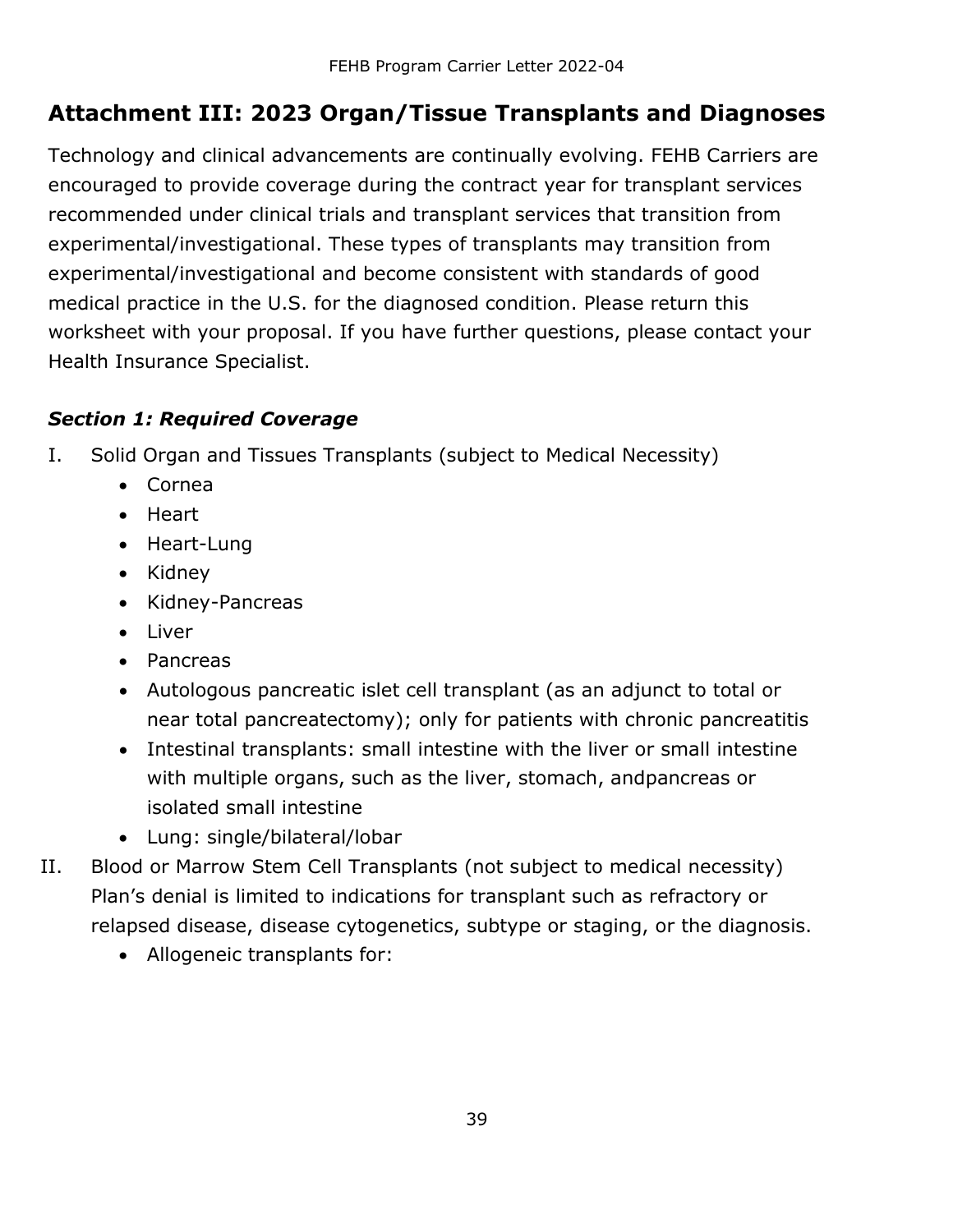- o Acute lymphocytic or non-lymphocytic (i.e., myelogenous [myeloid])leukemia
- o Hodgkin's lymphoma relapsed
- o Non-Hodgkin's lymphoma relapsed
- o Myeloproliferative Disorders (MPDs)
- o Chronic lymphocytic leukemia/Small lymphocytic lymphoma (CLL/SLL)
- o Hemoglobinopathies (e.g., thalassemias, Sickle cell disease)
- o Marrow Failure and Related Disorders (i.e., Fanconi's, Pure Red Cell Aplasia)
- o Myelodysplasia/Myelodysplastic Syndromes
- o Paroxysmal Nocturnal Hemoglobinuria
- o Severe combined immunodeficiency
- o Severe Aplastic Anemia
- Autologous transplants for:
	- o Hodgkin's lymphoma relapsed
	- o Non-Hodgkin's lymphoma relapsed
	- o Amyloidosis
	- o Neuroblastoma
- III. Blood or Marrow Stem Cell Transplants (not subject to Medical Necessity)
	- Allogeneic transplants for:
		- o Phagocytic/Hemophagocytic deficiency diseases
		- o Immune deficiency diseases other than SCID (e.g.,Wiskott-Aldrich syndrome, Kostmann's Syndrome, Leukocyte Adhesion Deficiencies) not amenable to more conservative treatments
	- Autologous transplants for:
		- o Multiple myeloma
		- o Testicular, Mediastinal, Retroperitoneal, and Ovarian germcell tumors
- IV. Blood or Marrow Stem Cell Transplants (not subject to Medical Necessity. May Be Limited to Clinical Trials.)
	- Autologous transplants for:
		- o Breast cancer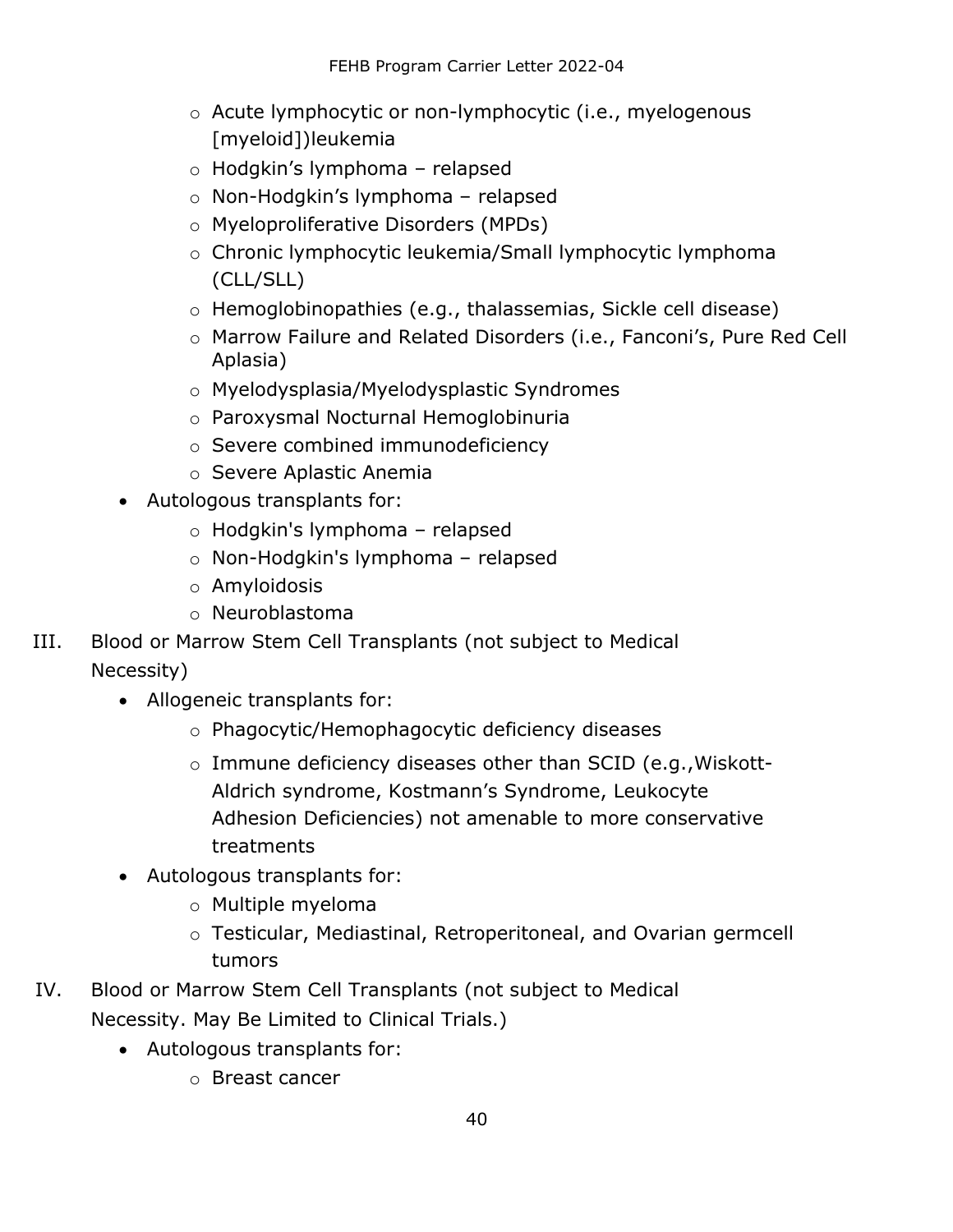- o Epithelial ovarian cancer
- o Childhood rhabdomyosarcoma
- o High-risk Ewing's sarcoma
- o High-grade (Aggressive) non-Hodgkin's lymphomas (Mantle Cell lymphoma, adult T-cell leukemia/lymphoma, peripheral T- cell lymphomas and aggressive Dendritic Cell neoplasms)
- o High risk childhood kidney cancers
- V. Reduced intensity conditioning transplants performed in a Clinical Trial Setting with a diagnosis listed under Section II: Subject to Medical Necessity. There is no defined age limit for the use of reduced intensity conditioning for an allogeneic stem cell transplant.
- <span id="page-40-0"></span>VI. Tandem transplants: Subject to medical necessity

### *Section 2: Recommended for Coverage: Transplants under Clinical Trials*

Technology and clinical advancements are continually evolving. Plans are encouraged to provide coverage during the contract year for transplant services recommended under Clinical Trials. These types of transplants may transition from experimental/investigational and become consistent with standards of good medical practice in the U.S. for the diagnosed condition. Please return this worksheet with your proposal.

| <b>Blood or Marrow Stem Cell Transplants</b>                              | Does your<br>plan cover<br>this<br>transplant<br>for 2023?<br>Yes | Does your<br>plan cover<br>this<br>transplant<br>for 2023?<br><b>No</b> |
|---------------------------------------------------------------------------|-------------------------------------------------------------------|-------------------------------------------------------------------------|
| <b>Allogeneic transplants for:</b>                                        |                                                                   |                                                                         |
| Early stage (indolent or non-advanced) small cell<br>lymphocytic lymphoma |                                                                   |                                                                         |
| Multiple myeloma                                                          |                                                                   |                                                                         |
| Multiple sclerosis                                                        |                                                                   |                                                                         |
| Sickle Cell                                                               |                                                                   |                                                                         |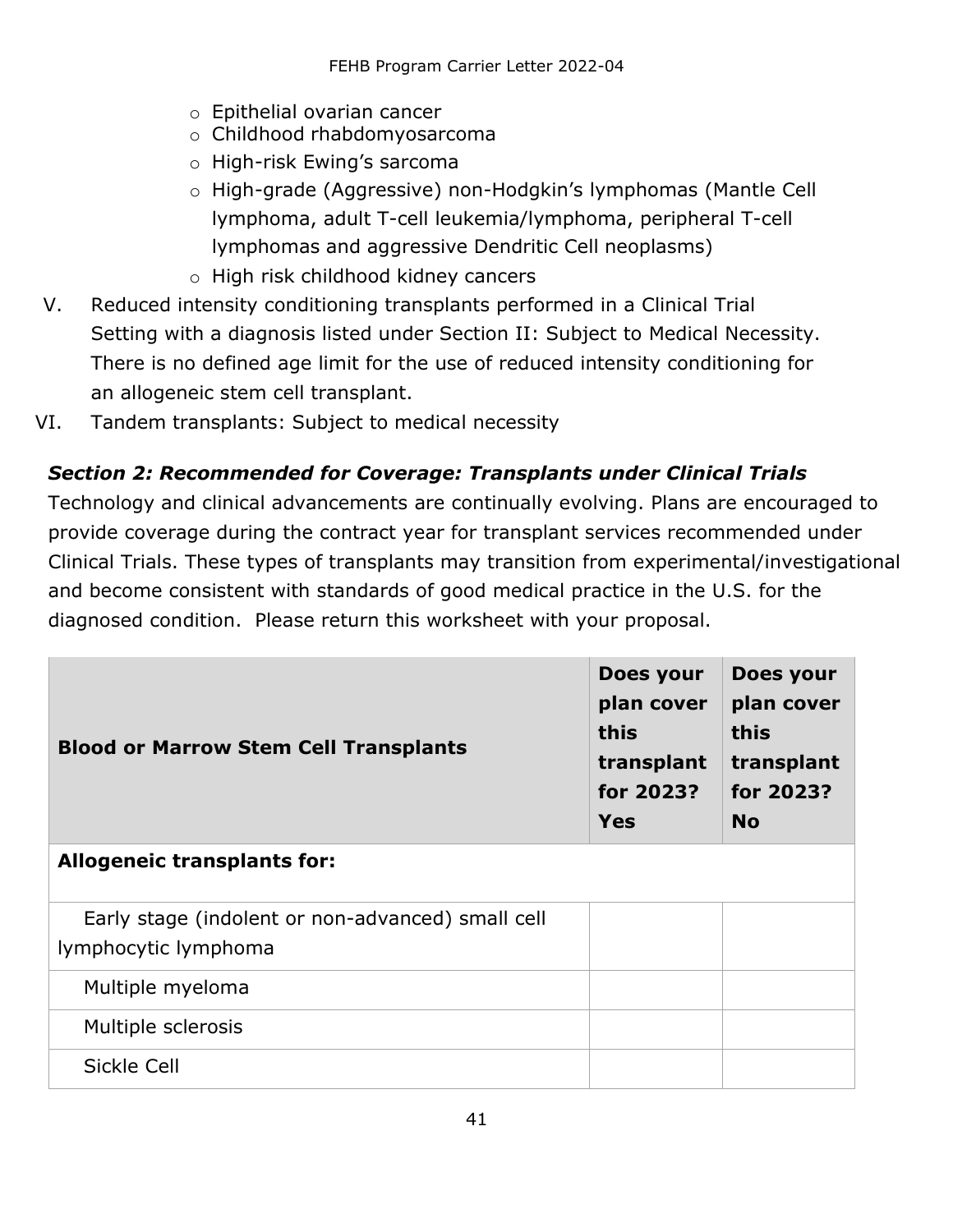| <b>Blood or Marrow Stem Cell Transplants</b>                                                     | Does your<br>plan cover<br>this<br>transplant<br>for 2023?<br><b>Yes</b> | Does your<br>plan cover<br>this<br>transplant<br>for 2023?<br><b>No</b> |
|--------------------------------------------------------------------------------------------------|--------------------------------------------------------------------------|-------------------------------------------------------------------------|
| Beta Thalassemia Major                                                                           |                                                                          |                                                                         |
| <b>Chronic Inflammatory Demyelinating</b><br>Polyneuropathy (CIDP)                               |                                                                          |                                                                         |
| Non-myeloablative allogeneic transplants for:                                                    |                                                                          |                                                                         |
| Acute lymphocytic or non-lymphocytic (i.e.,<br>myelogenous) leukemia                             |                                                                          |                                                                         |
| Hodgkin's lymphoma                                                                               |                                                                          |                                                                         |
| Non-Hodgkin's lymphoma                                                                           |                                                                          |                                                                         |
| <b>Breast cancer</b>                                                                             |                                                                          |                                                                         |
| Chronic lymphocytic leukemia                                                                     |                                                                          |                                                                         |
| Chronic myelogenous leukemia                                                                     |                                                                          |                                                                         |
| Colon cancer                                                                                     |                                                                          |                                                                         |
| Chronic lymphocytic lymphoma/small lymphocytic<br>lymphoma (CLL/SLL) relapsed/refractory disease |                                                                          |                                                                         |
| Early stage (indolent or non-advanced) small cell<br>lymphocytic lymphoma                        |                                                                          |                                                                         |
| Multiple Myeloma                                                                                 |                                                                          |                                                                         |
| <b>Multiple Sclerosis</b>                                                                        |                                                                          |                                                                         |
| <b>Myeloproliferative Disorders</b>                                                              |                                                                          |                                                                         |
| Myelodysplasia/Myelodysplastic Syndromes                                                         |                                                                          |                                                                         |
| Non-small cell lung cancer                                                                       |                                                                          |                                                                         |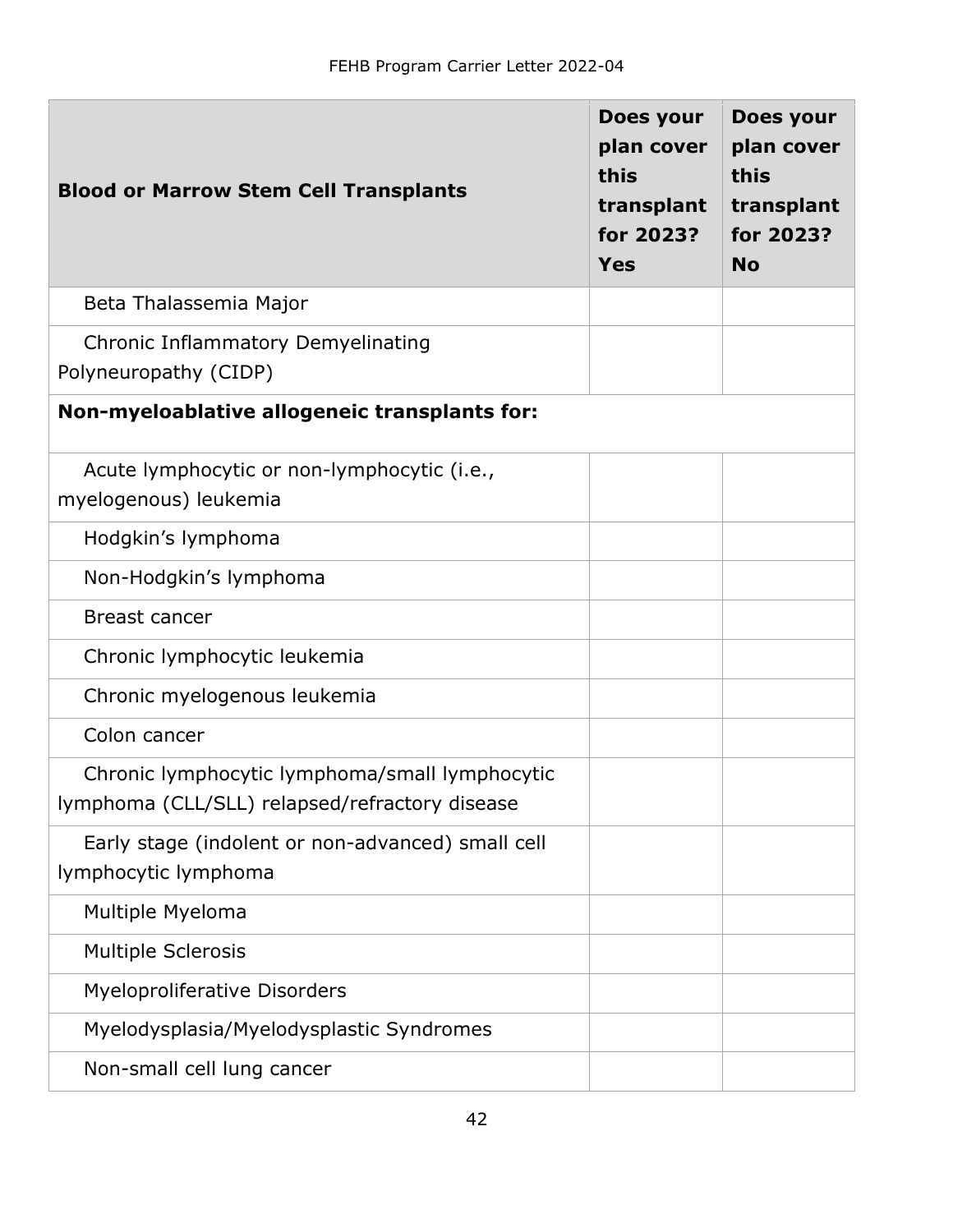| <b>Blood or Marrow Stem Cell Transplants</b>                              | Does your<br>plan cover<br>this<br>transplant<br>for 2023?<br><b>Yes</b> | Does your<br>plan cover<br>this<br>transplant<br>for 2023?<br><b>No</b> |
|---------------------------------------------------------------------------|--------------------------------------------------------------------------|-------------------------------------------------------------------------|
| Ovarian cancer                                                            |                                                                          |                                                                         |
| Prostate cancer                                                           |                                                                          |                                                                         |
| Renal cell carcinoma                                                      |                                                                          |                                                                         |
| Sarcomas                                                                  |                                                                          |                                                                         |
| Sickle Cell disease                                                       |                                                                          |                                                                         |
| <b>Autologous transplants for:</b>                                        |                                                                          |                                                                         |
| Chronic myelogenous leukemia                                              |                                                                          |                                                                         |
| Chronic lymphocytic lymphoma/small lymphocytic<br>lymphoma (CLL/SLL)      |                                                                          |                                                                         |
| Early stage (indolent or non-advanced) small cell<br>lymphocytic lymphoma |                                                                          |                                                                         |
| Small cell lung cancer                                                    |                                                                          |                                                                         |
| Autologous transplants for the following autoimmune diseases:             |                                                                          |                                                                         |
| Multiple sclerosis                                                        |                                                                          |                                                                         |
| Systemic lupus erythematosus                                              |                                                                          |                                                                         |
| Systemic sclerosis                                                        |                                                                          |                                                                         |
| Scleroderma                                                               |                                                                          |                                                                         |
| Scleroderma-SSc (severe, progressive)                                     |                                                                          |                                                                         |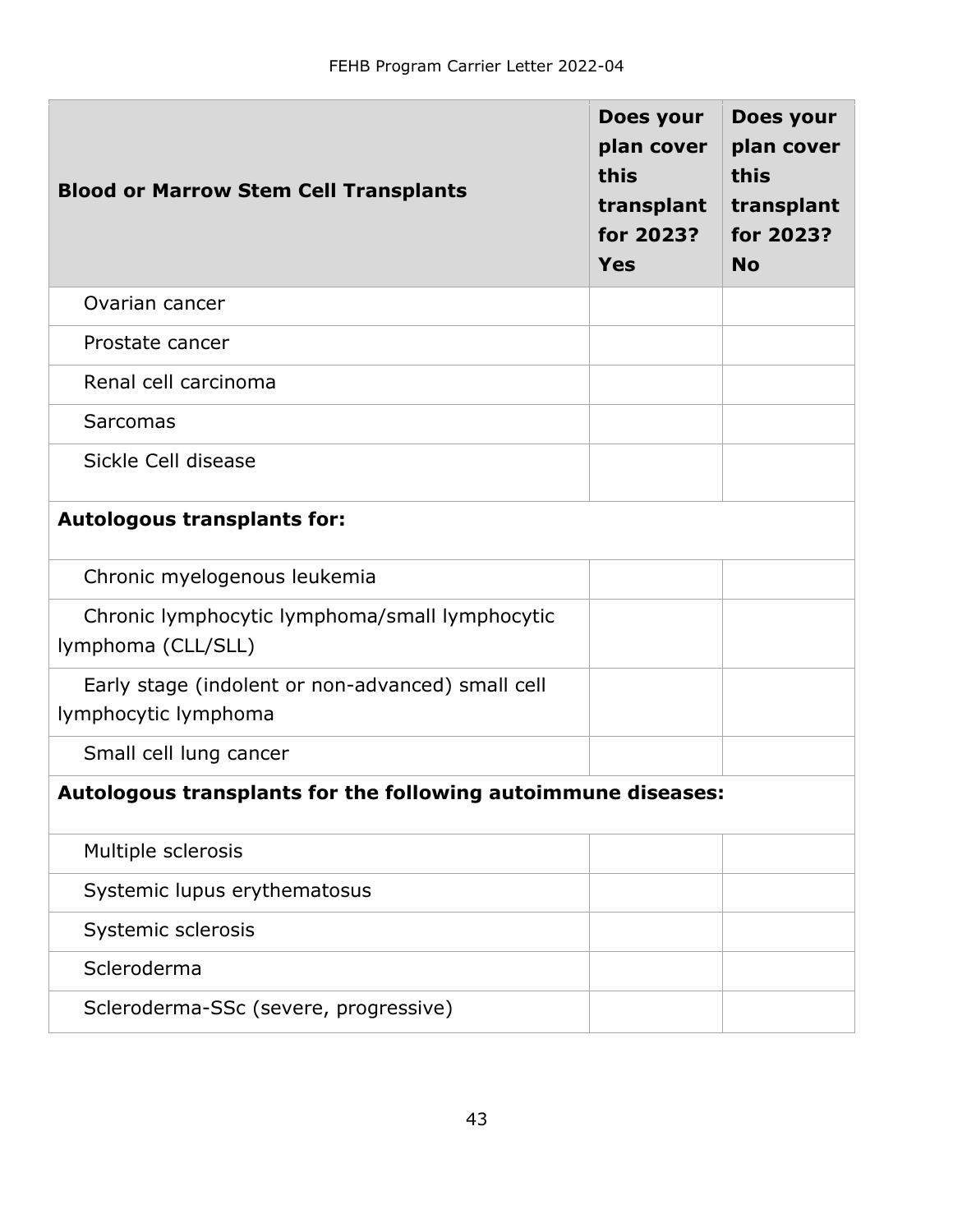#### <span id="page-43-0"></span>*Section 3: Recommended for Coverage: Rare Organ/Tissue Transplants*

Technology and clinical advancements are continually evolving. Plans are encouraged to provide coverage during the contract year for transplant services that transition from experimental/ investigational. These types of transplants may transition from experimental/investigational and become consistent with standards of good medical practice in the U.S. for the diagnosed condition. Please return this worksheet with your proposal.

| <b>Solid Organ Transplants</b>                                                                                                    | Does your<br>plan<br>cover this<br>transplant<br>for 2023?<br>Yes | Does your<br>plan<br>cover this<br>transplant<br>for 2023?<br><b>No</b> |
|-----------------------------------------------------------------------------------------------------------------------------------|-------------------------------------------------------------------|-------------------------------------------------------------------------|
| Allogeneic islet transplantation                                                                                                  |                                                                   |                                                                         |
| <b>Blood or Marrow Stem Cell Transplants</b>                                                                                      |                                                                   |                                                                         |
| <b>Allogeneic transplants for:</b>                                                                                                |                                                                   |                                                                         |
| Advanced neuroblastoma                                                                                                            |                                                                   |                                                                         |
| Infantile malignant osteopetrosis                                                                                                 |                                                                   |                                                                         |
| Kostmann's syndrome                                                                                                               |                                                                   |                                                                         |
| Leukocyte adhesion deficiencies                                                                                                   |                                                                   |                                                                         |
| Mucolipidosis (e.g., Gaucher's disease,<br>metachromatic leukodystrophy,<br>adrenoleukodystrophy)                                 |                                                                   |                                                                         |
| Mucopolysaccharidosis (e.g., Hunter's syndrome,<br>Hurler's syndrome, Sanfilippo's syndrome,<br>Maroteaux Lamy syndrome variants) |                                                                   |                                                                         |
| Myeloproliferative disorders                                                                                                      |                                                                   |                                                                         |
| Sickle cell anemia                                                                                                                |                                                                   |                                                                         |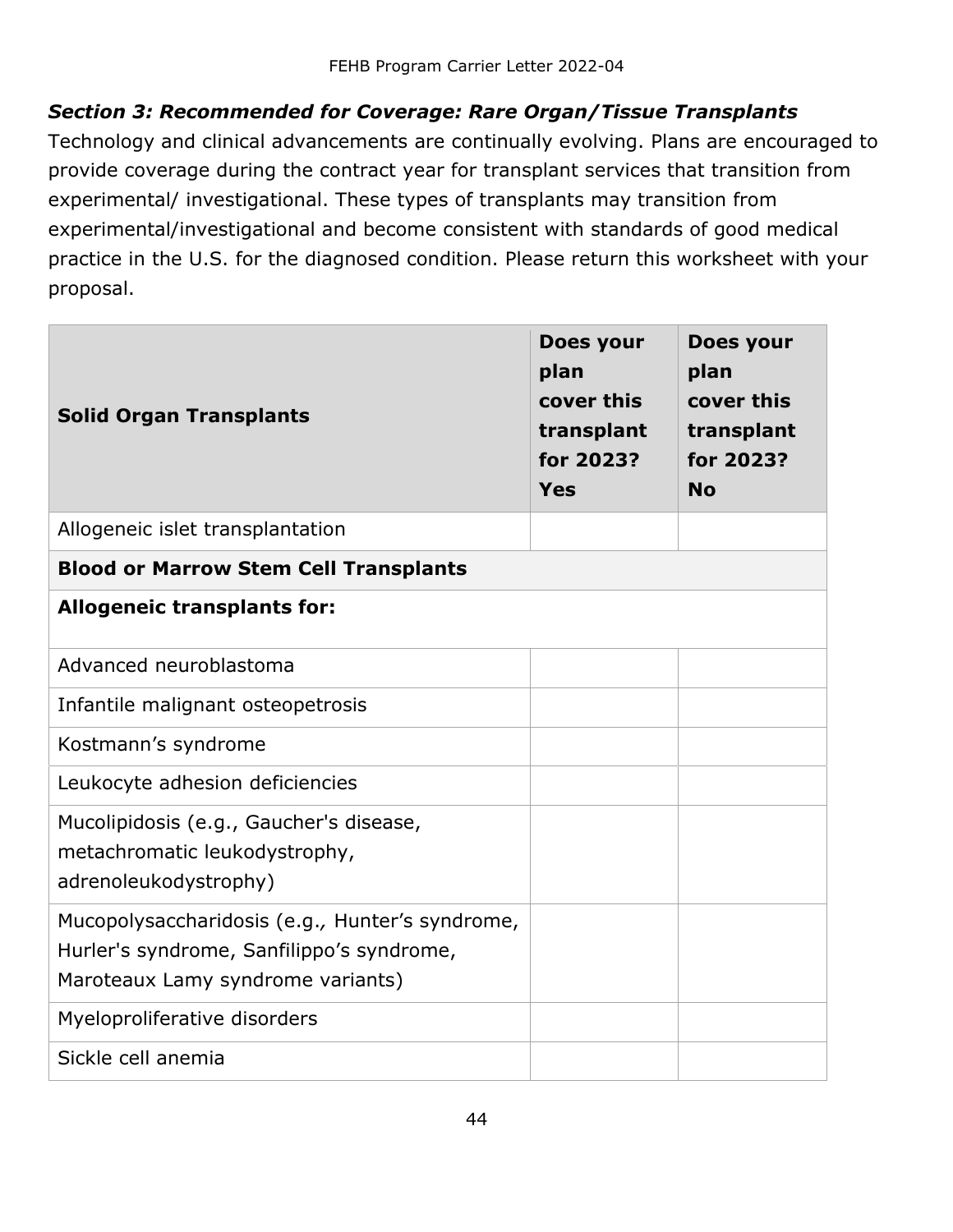| <b>Solid Organ Transplants</b>        | Does your<br>plan<br>cover this<br>transplant<br>for 2023?<br><b>Yes</b> | Does your<br>plan<br>cover this<br>transplant<br>for 2023?<br><b>No</b> |
|---------------------------------------|--------------------------------------------------------------------------|-------------------------------------------------------------------------|
| X-linked lymphoproliferative syndrome |                                                                          |                                                                         |
| <b>Autologous transplants for:</b>    |                                                                          |                                                                         |
| Ependymoblastoma                      |                                                                          |                                                                         |
| Ewing's sarcoma                       |                                                                          |                                                                         |
| Medulloblastoma                       |                                                                          |                                                                         |
| Pineoblastoma                         |                                                                          |                                                                         |
| Waldenstrom's macroglobulinemia       |                                                                          |                                                                         |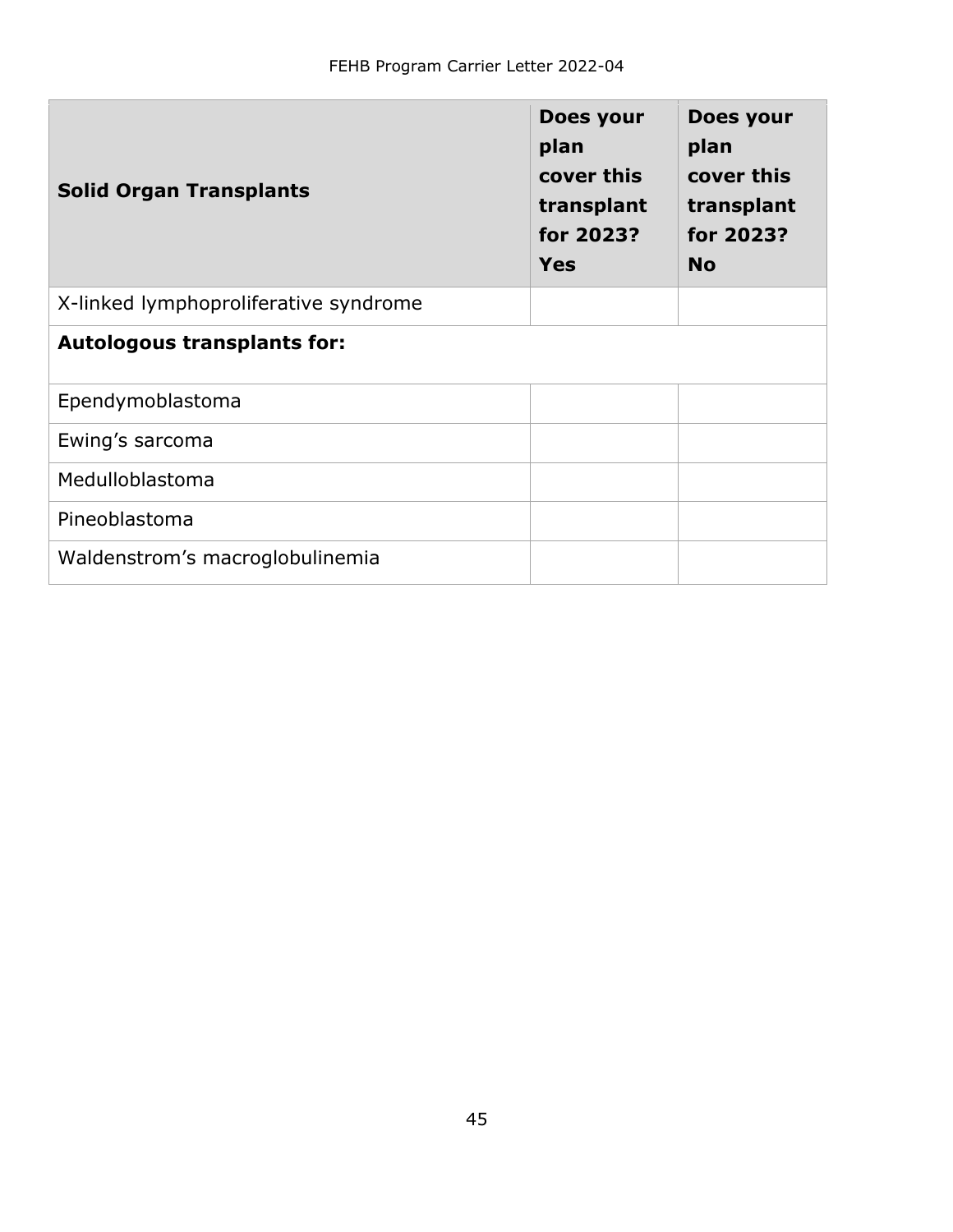### <span id="page-45-0"></span>**Attachment IV: FEHB Drug Formularies**

(See Attachment IV, FEHB Drug Formulary Template, for instructions. TheFormulary Template is a separate Excel document sent out with this Technical Guidance).

#### <span id="page-45-1"></span>*2022 Formularies*

**FFS and Returning HMOs** must provide a copy of the full 2022 formulary as well as document the relevant formulary tier definitions and cost share assigned using the formulary template included as an attachment "2022 FEHB Drug Formulary Template" with this Technical Guidance Document. Include a Formulary Tier sheet and Drug List for **each** plan option. Please follow the more detailed instructions in the formulary template. Please note that the formulary template has not changed from 2020. The completed templates should be uploaded to Section II of the ADC tool in Benefits Plus by May 31, 2022.

#### <span id="page-45-2"></span>*2023 Formularies*

**New HMOs** must submit a 2023 Drug Formulary Template to OPM. **FFS and Returning HMOs** changing formularies or moving to new formularies in 2023 must submit a 2023 Drug Formulary Template. Include a Formulary Tier sheet and Drug List for **each** plan option. Please follow the more detailed instructions in the formulary template. The completed templates should be emailed to [OPMPharmacy@opm.gov](mailto:OPMPharmacy@opm.gov) with a copy to your Health Insurance Specialist, by May 31, 2022.

#### <span id="page-45-3"></span>*File Naming Convention*

Please upload your Drug Formulary Template. Use the following file naming convention for the formulary file(s) you submit: **Formulary2022\_ZZZ**, (or **Formulary2023 ZZZ**, if applicable) where ZZZ represents the three-digit FEHB plan code and option for the first plan using the respective formulary (alphabetically). For Carriers that have multiple plan options that share the same formulary, please include only one enrollment code in the file name and include all Self Only enrollment codes in cell B7 of the Formulary Tiers sheet of the Excel template.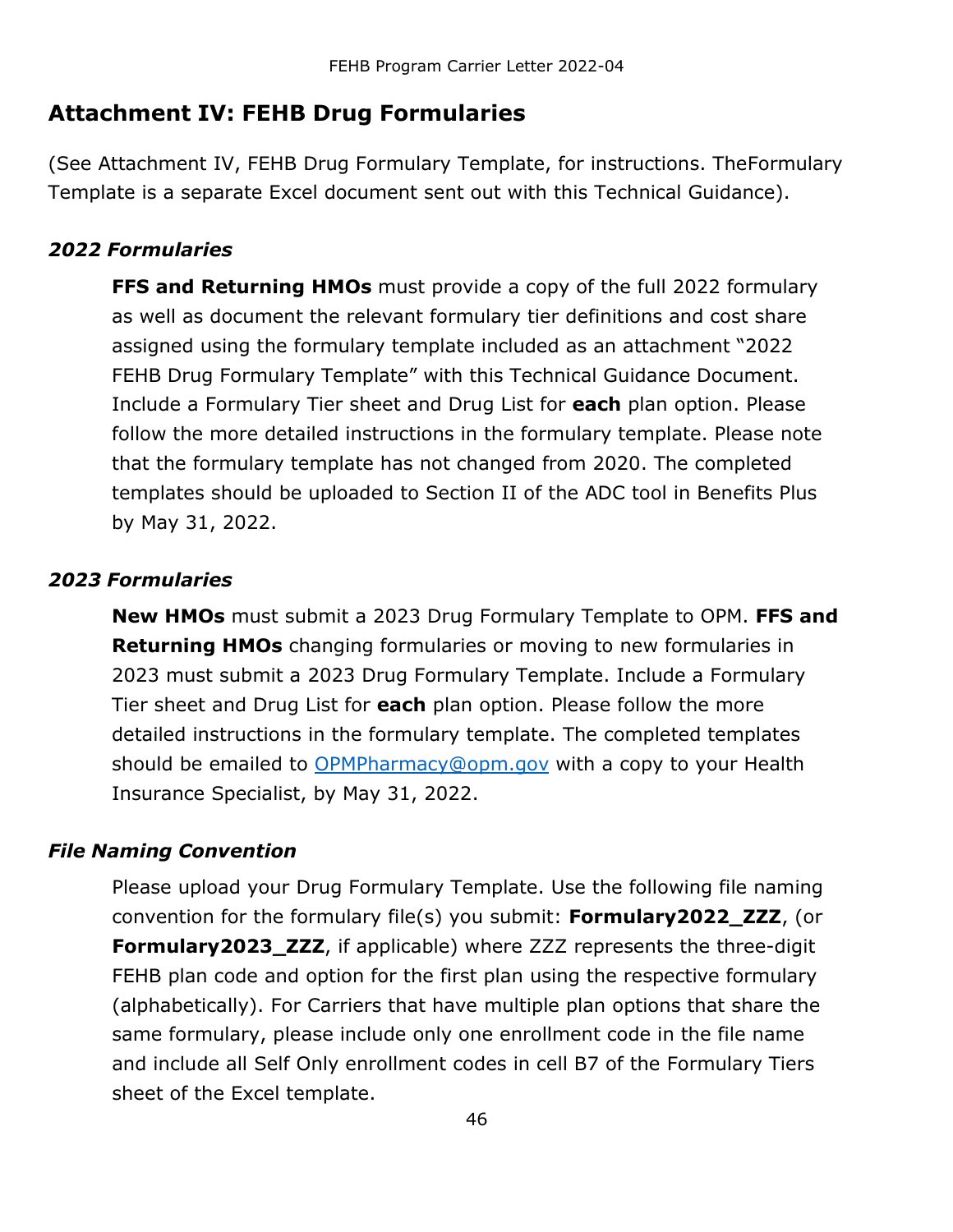#### <span id="page-46-0"></span>*File Resubmission*

If you are resubmitting a file, please add a letter in alphabetical order at theend of the file name for each subsequent resubmission: (e.g., **Formulary2022\_ZZZ\_a, Formulary2022\_ZZZ\_b**, etc. or **Formulary2023\_ZZZ\_a, Formulary2023\_ZZZ\_b**, if applicable).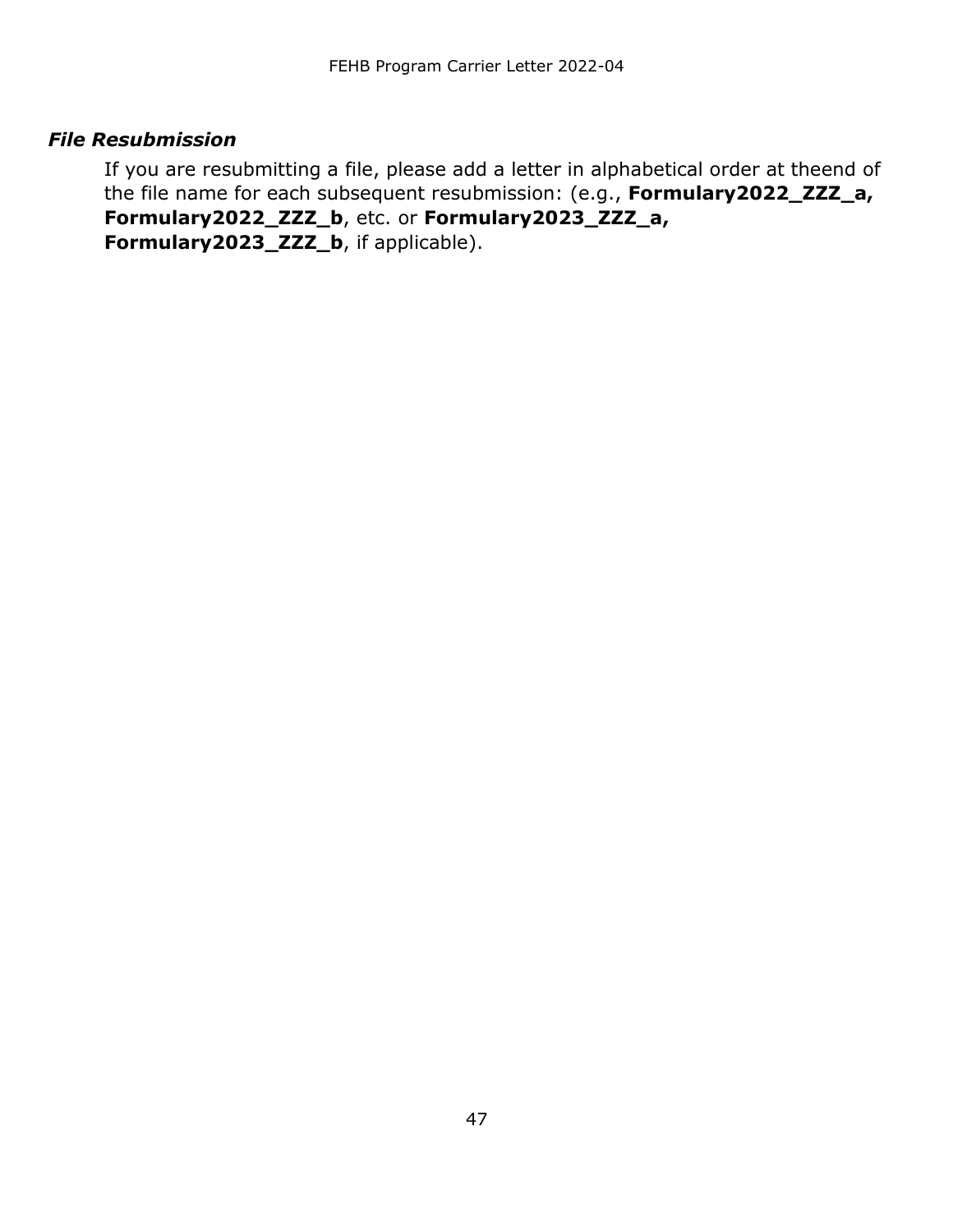# <span id="page-47-0"></span>**Attachment V-a: Benefit Change Worksheet for Community-Rated HMOs**

[Insert Health Plan Name]

[Insert Subsection Name]

Please complete **a separate worksheet** for each proposed benefit change. Please refer to **Benefit [Changes](#page-11-0)** section to complete the worksheet.

#### <span id="page-47-1"></span>**Benefit Change Description**

List option(s) Benefit Change applies to (for example, High or HDHP):

| <b>Item</b>                | <b>Narrative Description</b> |
|----------------------------|------------------------------|
| <b>Current Benefit</b>     |                              |
| Proposed Benefit           |                              |
| Proposed Brochure Language |                              |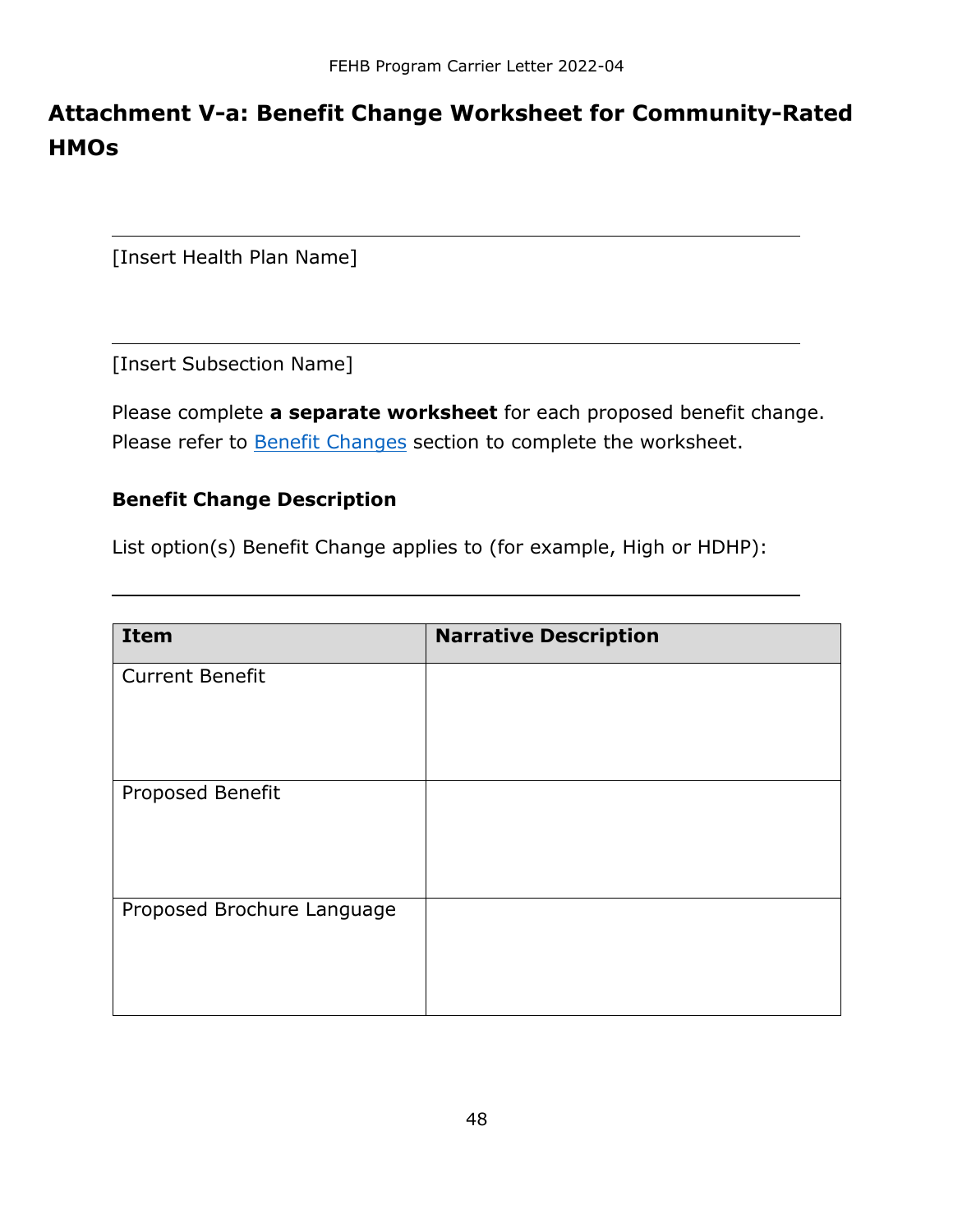| <b>Narrative Description</b> |
|------------------------------|
|                              |
|                              |
|                              |
|                              |
|                              |
|                              |
|                              |
|                              |
|                              |
|                              |
|                              |
|                              |
|                              |

Notes:

- 1. Actuarial Value:
	- a. Is the change an increase or decrease in existing benefit package? \_
	- b. If it is an increase, describe whether any other benefit is offset by your proposal.
	- c. What is the cost impact of this change as a bi-weekly amount for Self Only, Self Plus One, and Self and Family rate?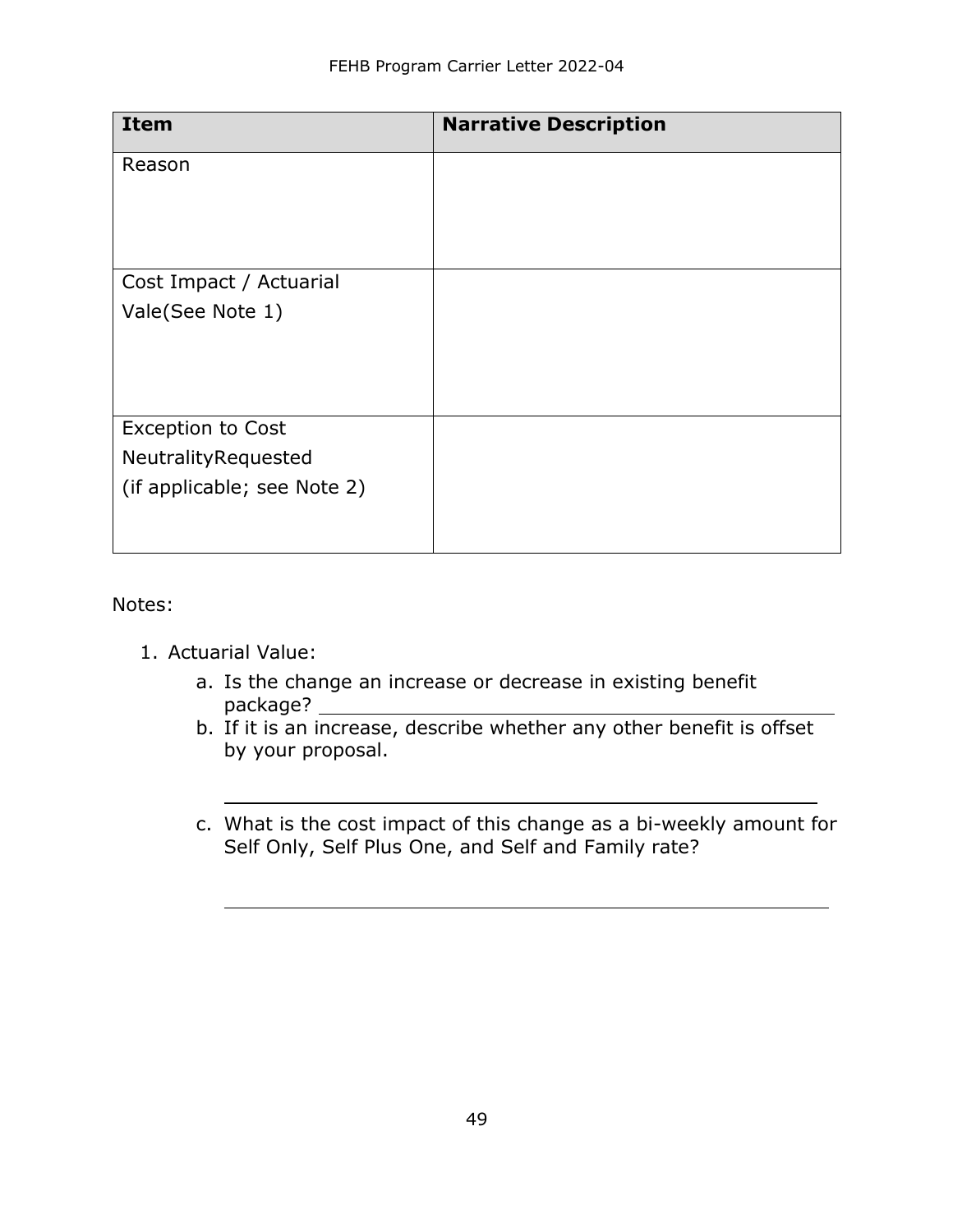- i. If there is no impact or if the proposal involves a cost trade-off with another benefit change, show the trade-off or a cost of zero as appropriate.
- 2. Exception to Cost Neutrality: Indicate which exception applies and provide the information as indicated.

*Exception 1:* A Carrier may include benefit enhancements in one plan option that are offset by reductions in another of its plan options, thereby achieving cost neutrality. Carriers proposing such a change must:

- a. Ensure that a meaningful difference between plan options will continue to exist if the change is approved, and describe the difference
- b. Provide a clear and specific strategic justification for the potential premium increase in the plan option with the benefit enhancement; and
- c. Provide evidence to support that cost neutrality will be achieved in plan year 2023.

*Exception 2:* A Carrier may propose benefit enhancements that are not cost neutral in the current year within a single plan option, if the Carrier can show a strategy to achieve cost neutrality within that option, and eventual savings, in the near-term future (i.e., within three years).

*Exception 3:* Carriers may propose benefit changes to provide greater value to enrollees with Medicare coverage without demonstrating cost neutrality.

*Exception 4:* OPM will consider a waiver to cost neutrality if indicated in a prior Carrier Letter.

- 3. Is the benefit change a part of the plan's proposed community benefits package?
	- a. If yes, when?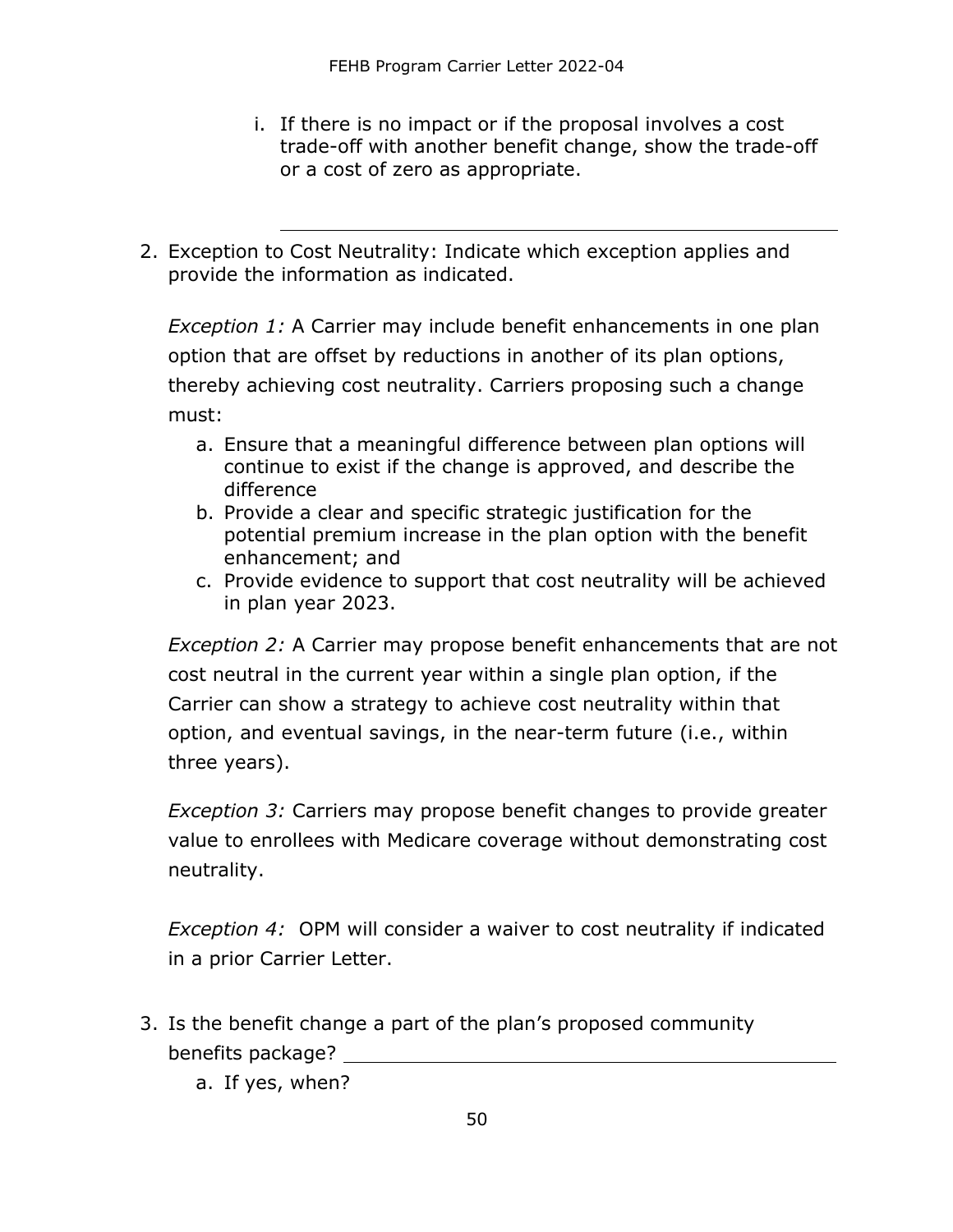- b. If approved, when? (attach supporting documentation)
- c. How will the change be introduced to other employers?
- d. What percentage of the plan subscribers now have this benefit?
- e. What percentage of plan subscribers do you project will have this benefit by January 2023?
- 4. If change is not part of proposed community benefits package, is the change a rider?
	- a. If yes, is it a community rider (offered to all employers at the same rate)?
	- b. What percentage of plan subscribers now have this benefit?
	- c. What percentage of plan subscribers do you project will have this benefit by January 2023?
	- d. What is the maximum percentage of all subscribers you expect to be covered by this rider?
	- e. When will that occur?
- 5. Will this change require new providers? \_\_ If yes, provide a copy of the directory which includes new providers.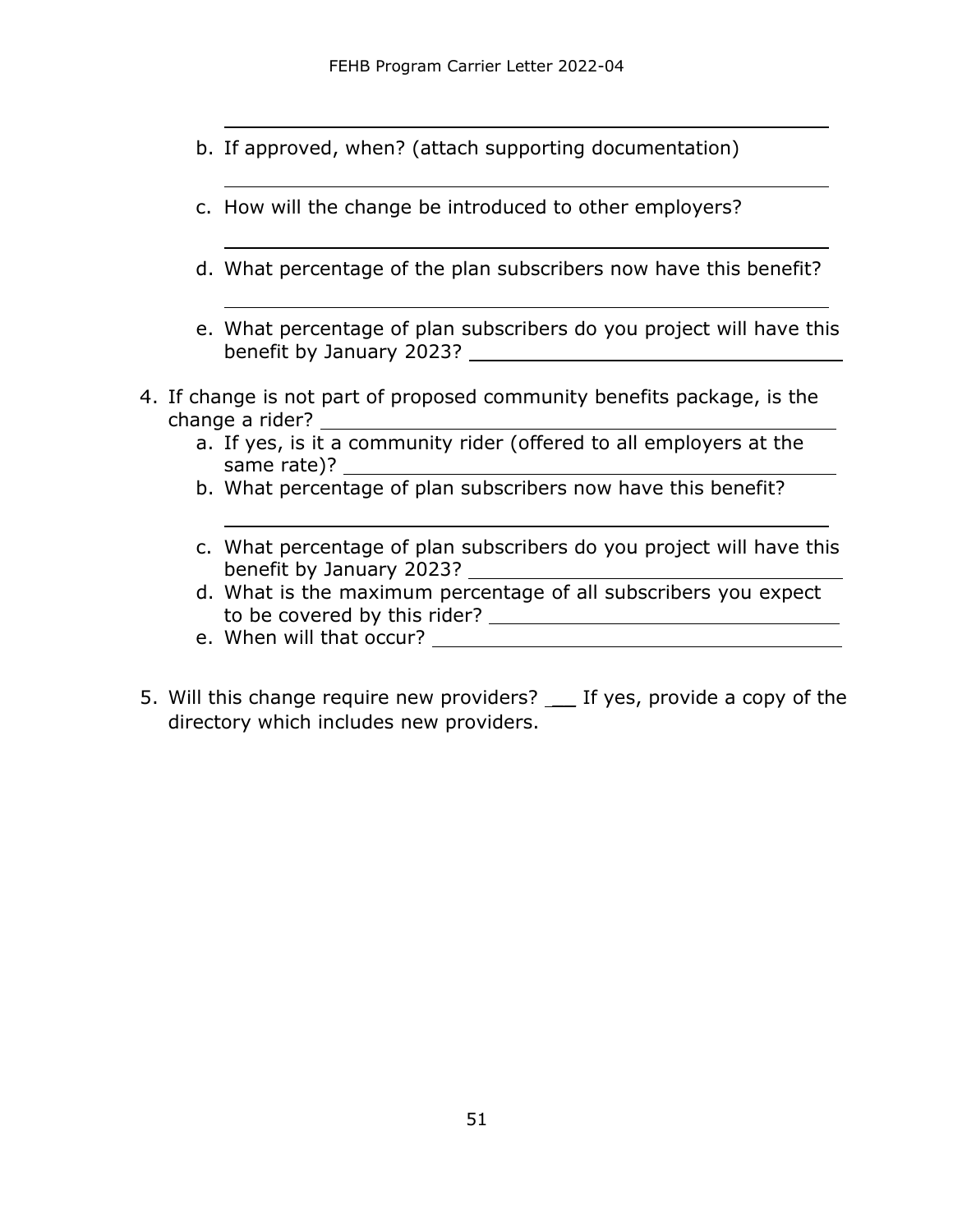# <span id="page-51-0"></span>**Attachment V-b: Benefit Change Worksheet for Fee-For- Service and Experience-Rated HMOs**

[Insert Health Plan Name]

[Insert Subsection Name]

Please complete **a separate worksheet** for each proposed benefit change. Please refer to **Benefit [Changes](#page-11-0)** section to complete the worksheet.

#### <span id="page-51-1"></span>**Benefit Change Description**

List option(s) Benefit Change applies to (for example, High or HDHP):

| <b>Item</b>                | <b>Narrative Description</b> |
|----------------------------|------------------------------|
| <b>Current Benefit</b>     |                              |
| Proposed Benefit           |                              |
| Proposed Brochure Language |                              |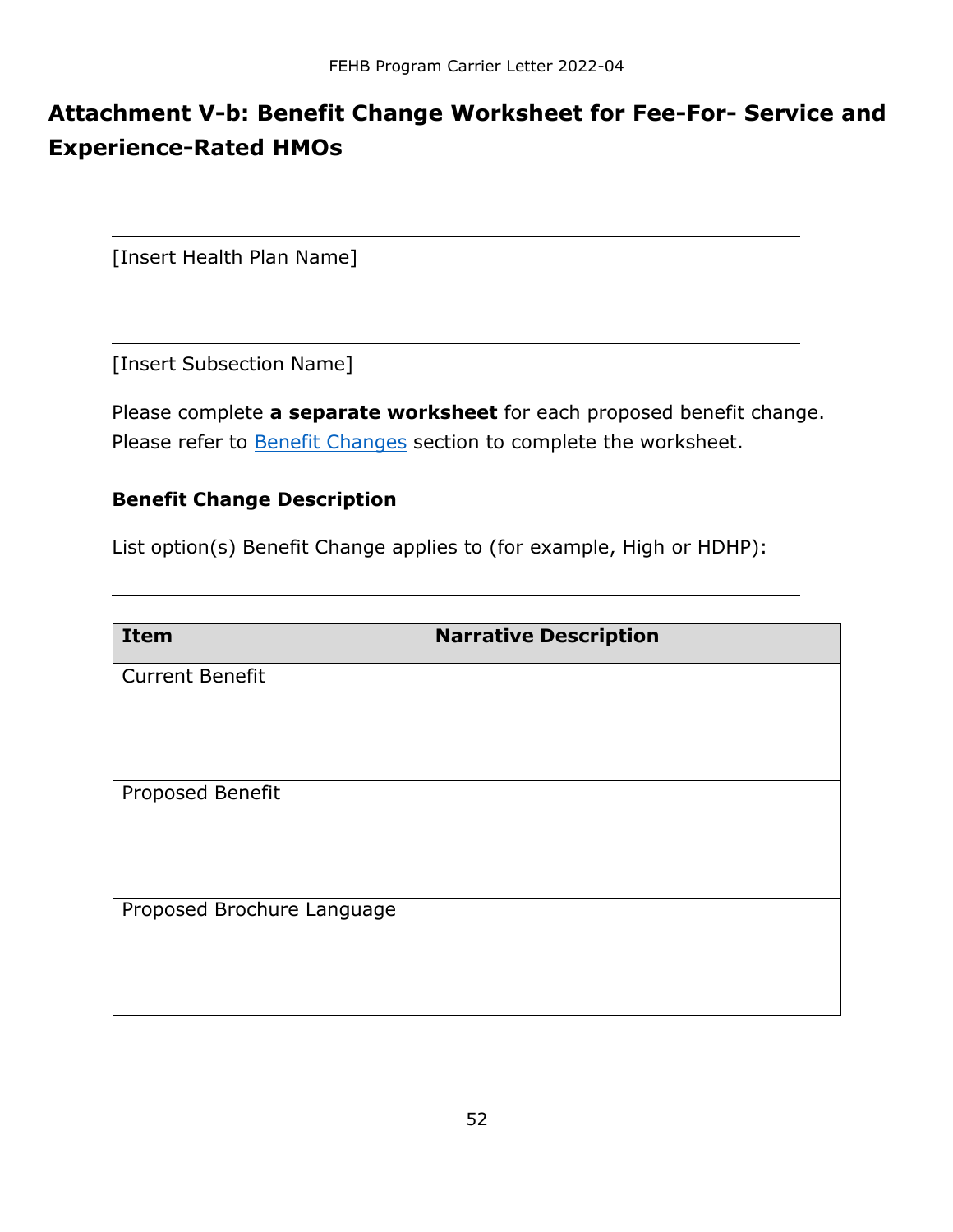| <b>Item</b>                 | <b>Narrative Description</b> |
|-----------------------------|------------------------------|
| Reason                      |                              |
|                             |                              |
|                             |                              |
| Cost Impact /               |                              |
| <b>Actuarial Vale(See</b>   |                              |
| Note 1)                     |                              |
|                             |                              |
|                             |                              |
| <b>Exception to Cost</b>    |                              |
| NeutralityRequested         |                              |
| (if applicable; see Note 2) |                              |
|                             |                              |
|                             |                              |

Notes:

- 1. Actuarial Value:
	- a. Is the change an increase or decrease in existing benefit package? \_\_
	- b. If it is an increase, describe whether any other benefit is offset by your proposal.
	- c. What is the cost impact of this change as a bi-weekly amount for Self Only, Self Plus One, and Self and Family rate?
		- i. If there is no impact or if the proposal involves a cost trade-off with another benefit change, show the trade-offor a cost of zero as appropriate.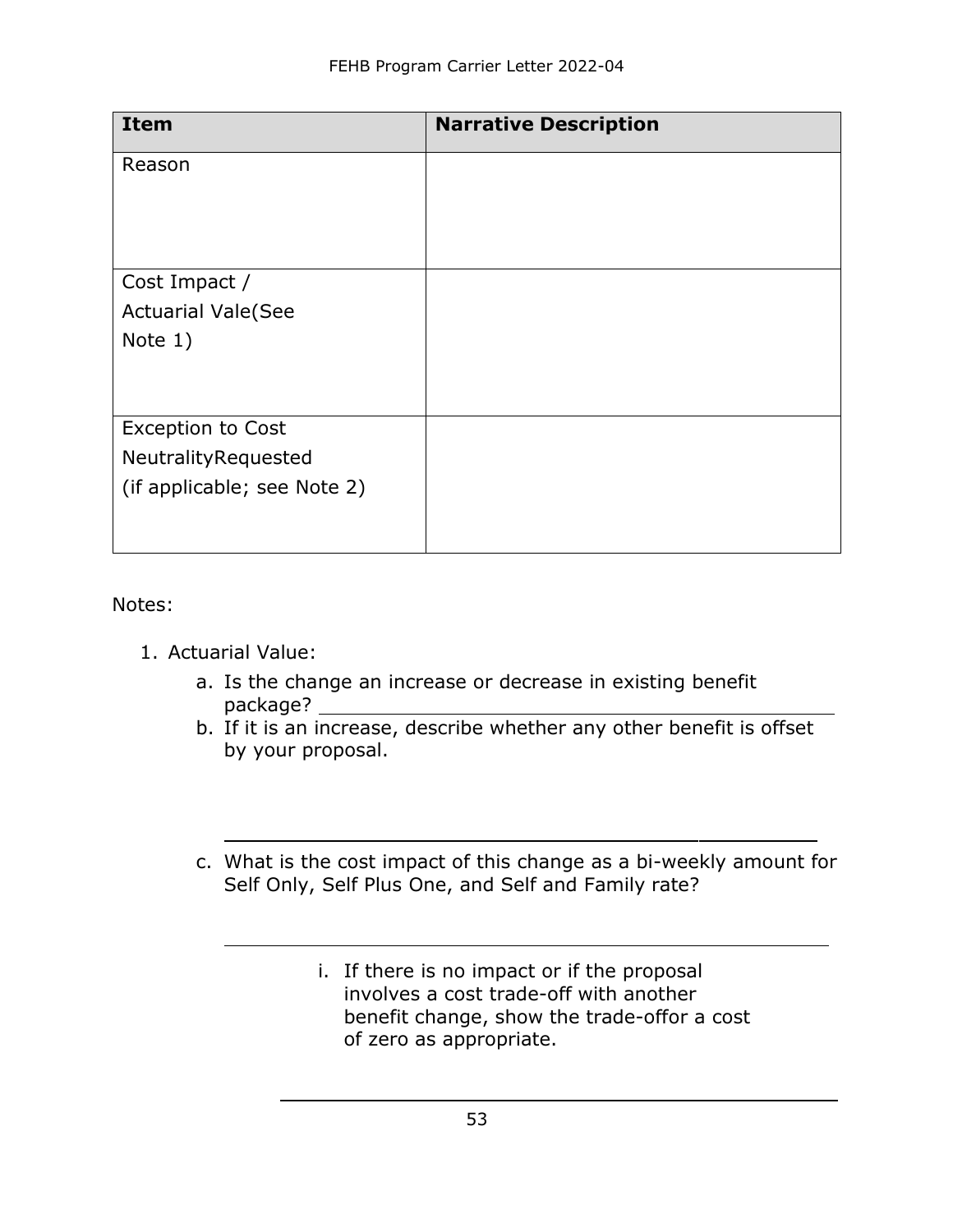2. Exception to Cost Neutrality: Indicate which exception applies and provide the information as indicated.

*Exception 1:* A Carrier may include benefit enhancements in one planoption that are offset by reductions in another of its plan options, thereby achieving cost neutrality. Carriers proposing such a change must:

- a. Ensure that a meaningful difference between plan options willcontinue to exist if the change is approved, and describe the difference
- b. Provide a clear and specific strategic justification for the potential premium increase in the plan option with the benefit enhancement; and
- c. Provide evidence to support that cost neutrality will be achieved nplan year 2023.

*Exception 2:* A Carrier may propose benefit enhancements that are notcost neutral in the current year within a single plan option, if the Carrier can show a strategy to achieve cost neutrality within that option, and eventual savings, in the near-term future (i.e., within three years).

*Exception 3:* Carriers may propose benefit changes to provide greatervalue to enrollees with Medicare coverage without demonstrating costneutrality.

*Exception 4:* OPM will consider a waiver to cost neutrality if indicated in a prior Carrier Letter.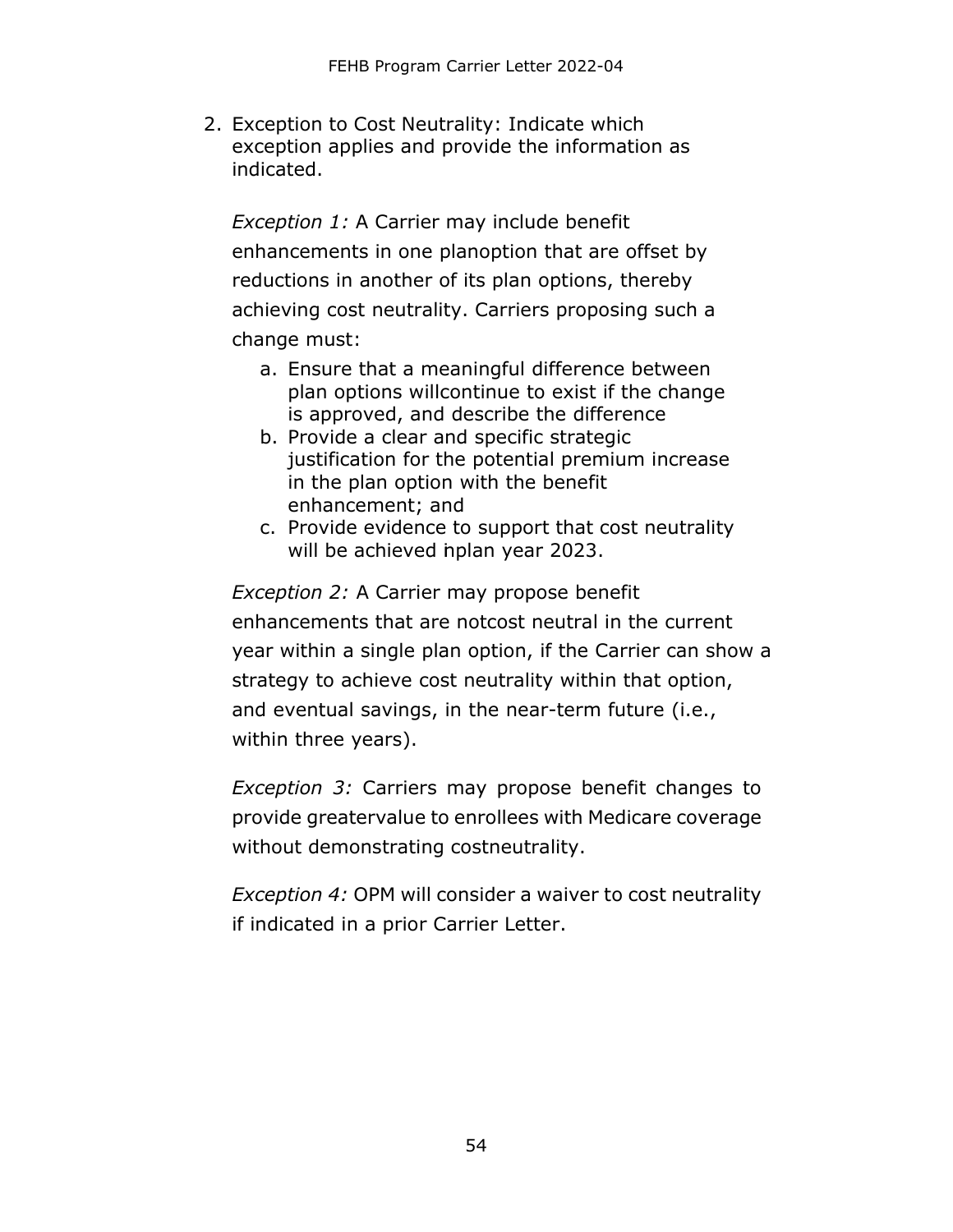### <span id="page-54-0"></span>**Attachment V-c: Benefit Clarification Worksheet**

[Insert Health Plan Name]

[Insert Subsection Name]

Please refer to Benefit [Clarifications](#page-12-0) section to complete the worksheet.

Please note: Clarifications help members understand how a benefit is covered, it is not a benefit change. If a benefit is a clarification, there shouldnot be a change in premium.

#### <span id="page-54-1"></span>**Benefit Change Description**

List option(s) Benefit Change applies to (for example, High or HDHP):

| <b>Current Benefit</b><br>Language | <b>Proposed</b><br><b>Clarification</b> | <b>Reason for Benefit</b><br><b>Clarification</b> |
|------------------------------------|-----------------------------------------|---------------------------------------------------|
|                                    |                                         |                                                   |
|                                    |                                         |                                                   |
|                                    |                                         |                                                   |
|                                    |                                         |                                                   |
|                                    |                                         |                                                   |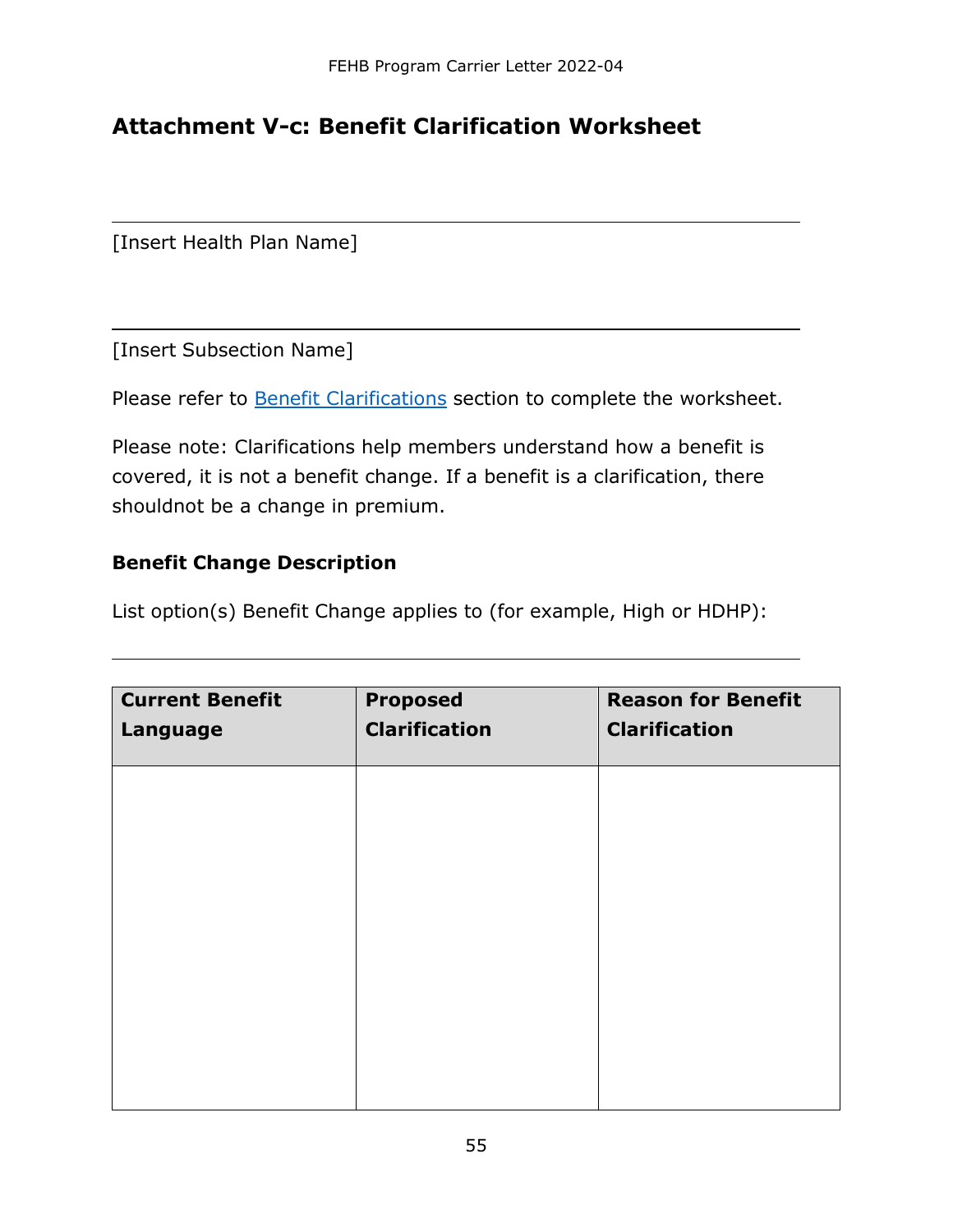### <span id="page-55-0"></span>**Attachment VI: FEHB Benefit Difference Comparison Chart**

The FEHB Benefit Difference Comparison Chart is an Excel Spreadsheet included with the Technical Guidance. Please refer to the [FEHB Benefit Difference Comparison Chart section](#page-13-1) and follow the Excel Spreadsheet Template for instructions.

*If you have questions, please contact your Health Insurance Specialist.*